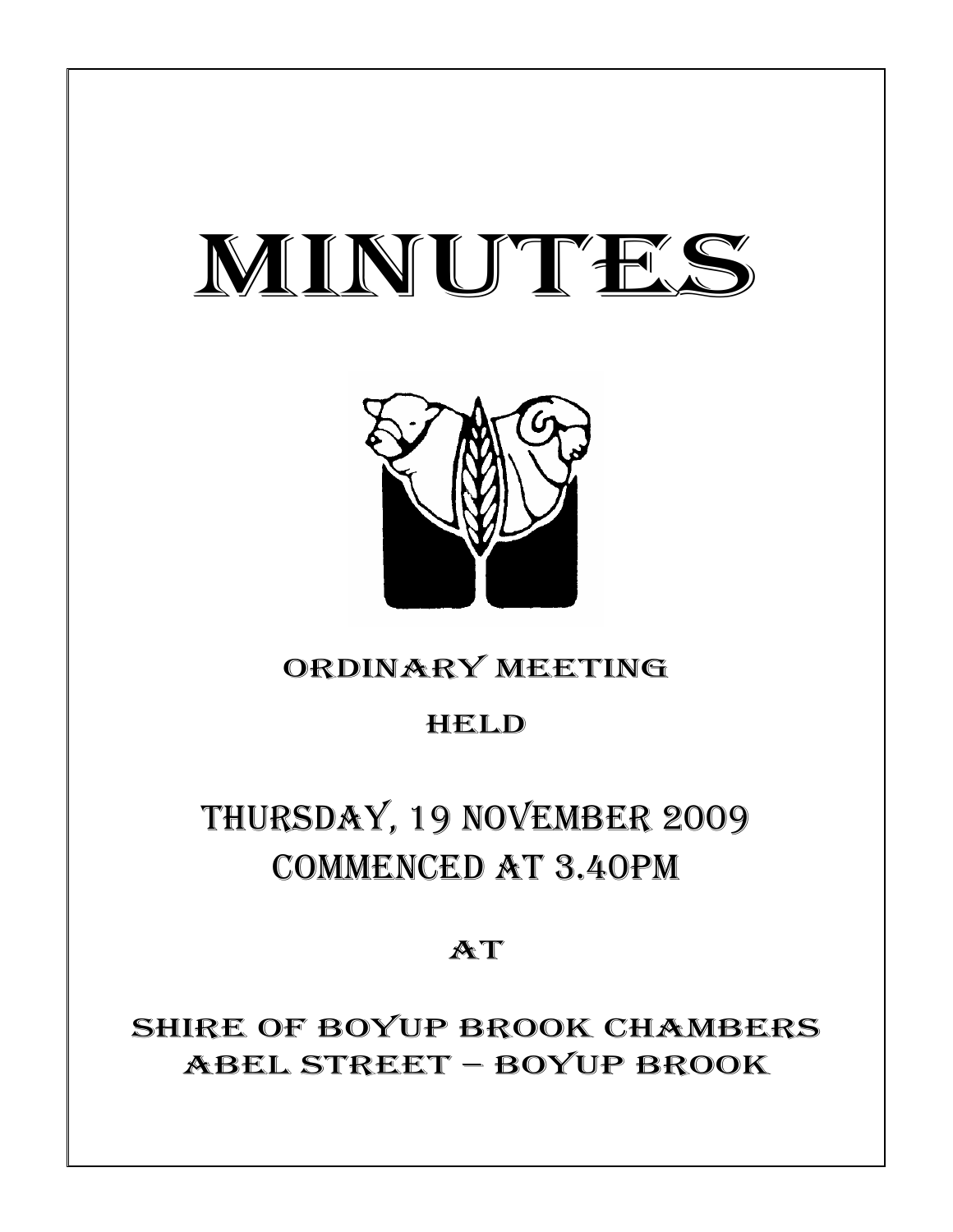#### **TABLE OF CONTENTS**

| 1              |                | RECORD OF ATTENDANCE/APOLOGIES/LEAVE OF ABSENCE PREVIOUSLY APPROVED3                  |  |
|----------------|----------------|---------------------------------------------------------------------------------------|--|
|                | 1.1            |                                                                                       |  |
|                | 1.2            |                                                                                       |  |
|                |                |                                                                                       |  |
| $\overline{2}$ |                |                                                                                       |  |
|                | 2.1            |                                                                                       |  |
|                | 2.2            |                                                                                       |  |
| 3              |                |                                                                                       |  |
| 4              |                |                                                                                       |  |
|                |                |                                                                                       |  |
| 5              |                |                                                                                       |  |
| 6              |                |                                                                                       |  |
|                |                |                                                                                       |  |
|                |                |                                                                                       |  |
|                | 6.1<br>7.1.1   |                                                                                       |  |
|                | 6.2            |                                                                                       |  |
|                | 7.2.1          |                                                                                       |  |
|                | 7.2.2          |                                                                                       |  |
|                | 7.2.3          |                                                                                       |  |
|                | 7.3            |                                                                                       |  |
|                | 7.3.1          |                                                                                       |  |
|                | 7.3.2          |                                                                                       |  |
|                | 7.3.3          |                                                                                       |  |
|                | 7.3.4          |                                                                                       |  |
|                | 7.3.5<br>7.3.6 |                                                                                       |  |
|                | 7.3.7          |                                                                                       |  |
|                | 7.3.8          |                                                                                       |  |
|                | 7.3.9          |                                                                                       |  |
| 8              |                |                                                                                       |  |
|                | 8.1.1          |                                                                                       |  |
|                | 8.1.2          |                                                                                       |  |
| 9              |                |                                                                                       |  |
|                | 9.1.1          |                                                                                       |  |
|                | 9.1.2          |                                                                                       |  |
|                | 9.1.3          |                                                                                       |  |
| 10             |                |                                                                                       |  |
|                | 10.1.1         |                                                                                       |  |
| 11             |                | URGENT BUSINESS - BY APPROVAL OF THE PRESIDENT OR A MAJORITY OF COUNCILLORS PRESENT60 |  |
|                | 11.1           |                                                                                       |  |
|                | 11.2           |                                                                                       |  |
|                | 11.3           |                                                                                       |  |
| 12             |                |                                                                                       |  |
| 13             |                |                                                                                       |  |
|                |                |                                                                                       |  |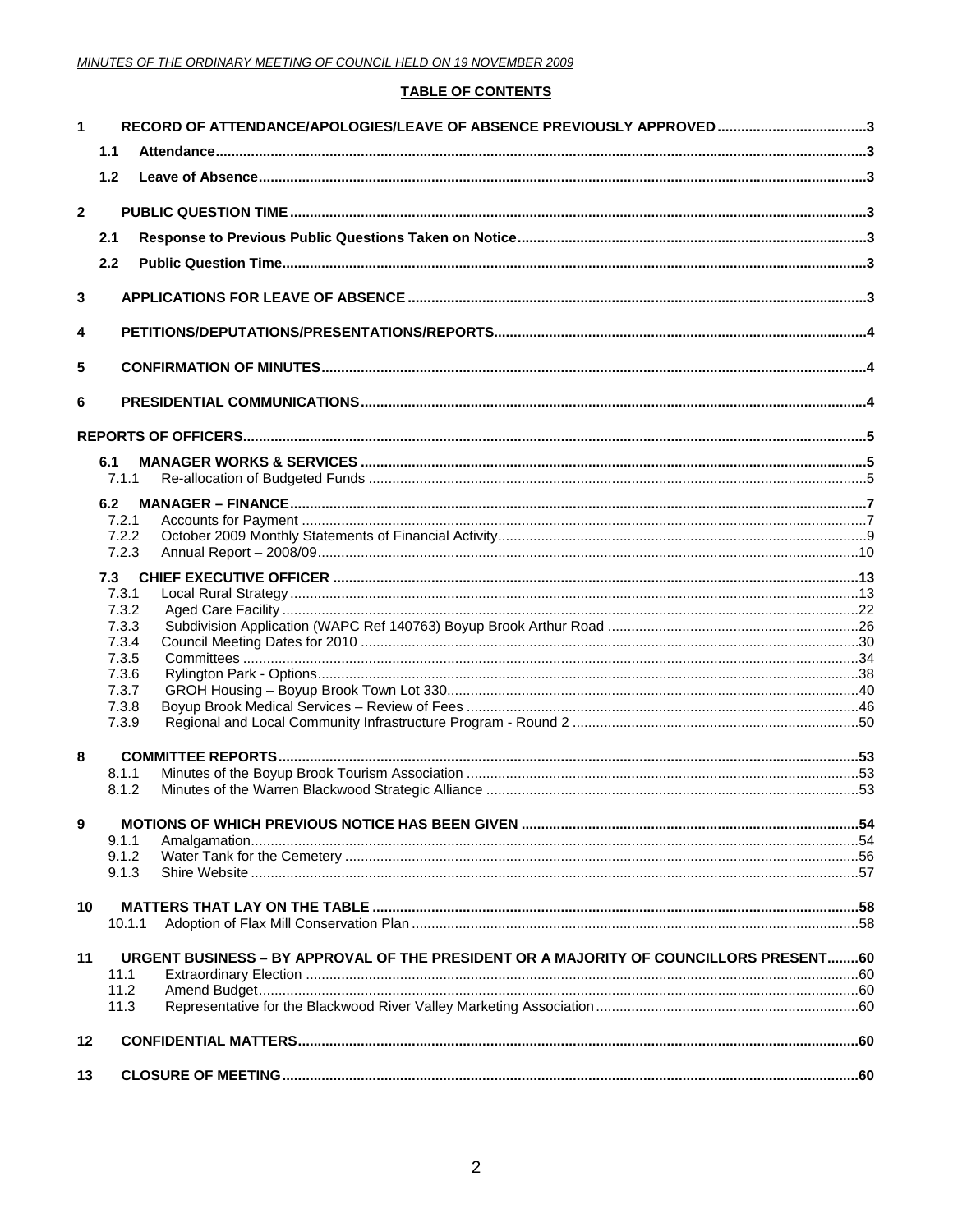### <span id="page-2-0"></span>**1 RECORD OF ATTENDANCE/APOLOGIES/LEAVE OF ABSENCE PREVIOUSLY APPROVED**

#### **1.1 Attendance**

Cr T Ginnane – Shire President Cr T Doust – Deputy Shire President Cr E Biddle Cr R Downing Cr M Giles Cr P Marshall Cr B O'Hare Cr T Oversby

| STAFF:  | Mr Alan Lamb (Chief Executive Officer)<br>Mr Keith Jones (Manager of Finance)<br>Mr John Eddy (Manager of Works and Services)<br>Mrs Maria Lane (Executive Assistant) |
|---------|-----------------------------------------------------------------------------------------------------------------------------------------------------------------------|
| PUBLIC: | Mr Ian Kugler (Arrived at 3.40pm and left at 3.55pm)                                                                                                                  |

#### **Apologies**

Nil

#### **1.2 Leave of Absence**

Nil

#### **2 PUBLIC QUESTION TIME**

Mr Ian Kugler asked the question: Why can't contractors have a key for the transfer station? The CEO indicated that the Shire will not be giving out keys as the onus is on everyone to work within the opening hours of the Transfer Station.

Mr Ian Kugler expressed his concerns about green waste being dumped on Gibbs/Bridge Street. The CEO indicated that the Manager of Works will follow this matter up and advise the outcome.

#### **2.1 Response to Previous Public Questions Taken on Notice**

Nil

#### **2.2 Public Question Time**

### **3 APPLICATIONS FOR LEAVE OF ABSENCE**

Nil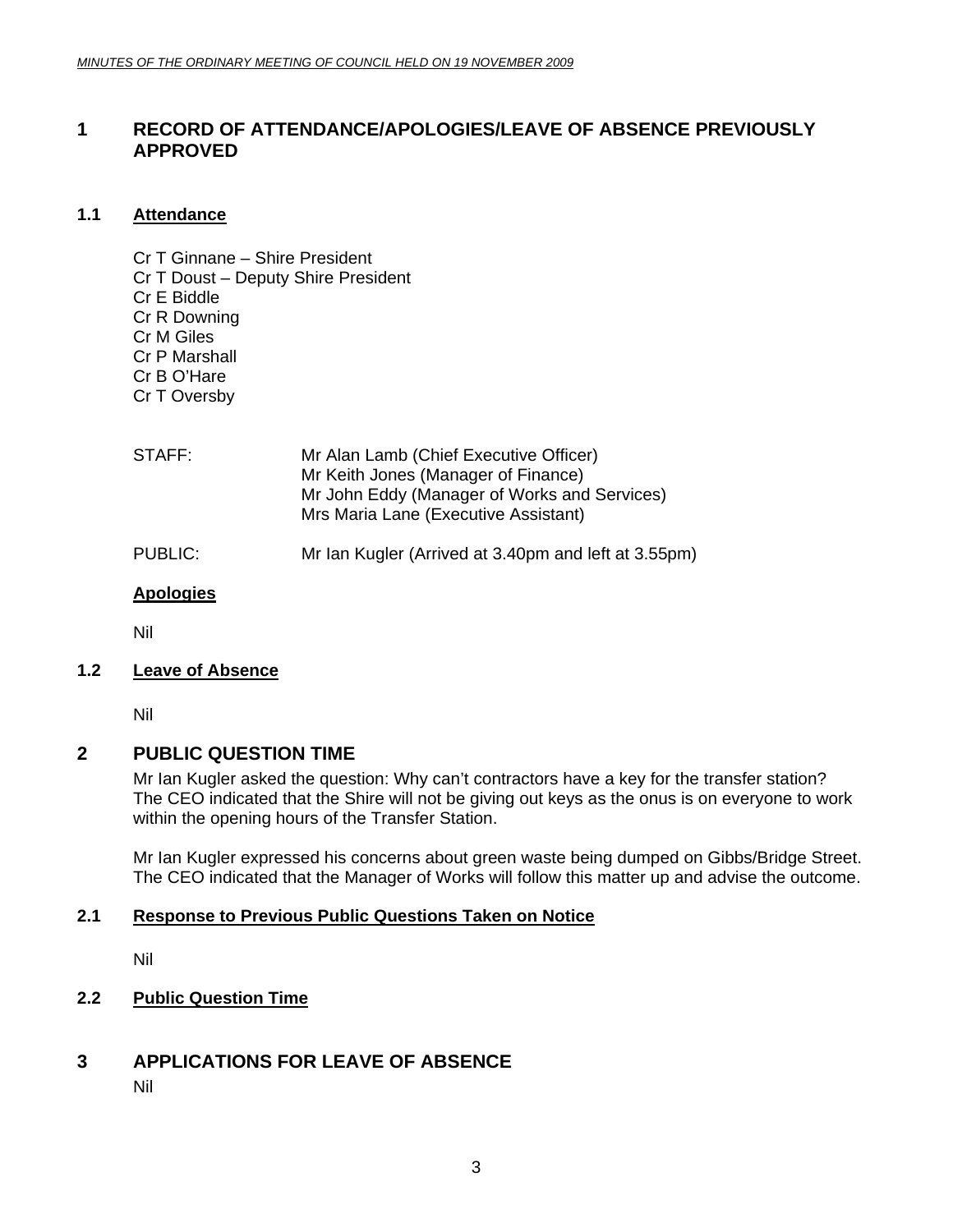### <span id="page-3-0"></span>**4 PETITIONS/DEPUTATIONS/PRESENTATIONS/REPORTS**  Nil

#### **5 CONFIRMATION OF MINUTES**

**5.1 Ordinary Meeting of Council Thursday 15 October 2009.** 

#### **OFFICER RECOMMENDATION – ITEM 5.1**

**That the minutes of the Ordinary Meeting of Council held on Thursday 15 October 2009, be confirmed as an accurate record.** 

#### **COUNCIL DECISION – ITEM 5.1**

#### **MOVED: Cr Doust SECONDED: Cr Downing ATTLE SECONDED: Cr Downing 3**

**That the minutes of the Ordinary Meeting of Council held on Thursday 15 October 2009, be confirmed as an accurate record, subject to the following corrections:-** 

**Page 4 – amend spelling from Wade Decanyso to Wade De Campo. Page 24 – delete Councillors Comment from the Council Decision – Item 9.1.1. Page 25 – Impartiality Interest – Cr Piper declared an impartiality interest in item 10.1 due to being member of the Future of Boyup Brook Advisory Committee – replace with Cr Piper declared an impartiality interest in item 10.1 due to being a member of Rylington Park.** 

#### **CARRIED 8/0 Res 231/09**

**COUNCIL DECISION & OFFICER RECOMMENDATION – ITEM 5.2**

**MOVED: Cr Doust SECONDED: Cr Downing ATTLE SECONDED: Cr Downing 3** 

That the minutes of the Special Meeting of Council held on Thursday 22<sup>nd</sup> October 2009, be **confirmed as an accurate record.** 

**CARRIED 8/0 Res 232/09** 

### **6 PRESIDENTIAL COMMUNICATIONS**

**25 November – Meeting with Scott Moorehead and Mick Irving from the Water Corporation, had discussions about the new water supply arrangements for Boyup Brook that are planned to be completed in 2014, the infill sewerage that has been postponed due to funding cuts and the transfer of the existing Boyup Brook water supply dam to the Shire once it becomes redundant. It was noted that the dam would no longer be needed for water supply once the new water supply arrangements were in place but it may be needed as part of the sewerage system, but that there may be an opportunity for the Shire to use water from the dam in the interim (i.e. after 2014 and before the sewerage is done)** 

**7 November Attended Funeral of Mr Kenneth Humphreys.**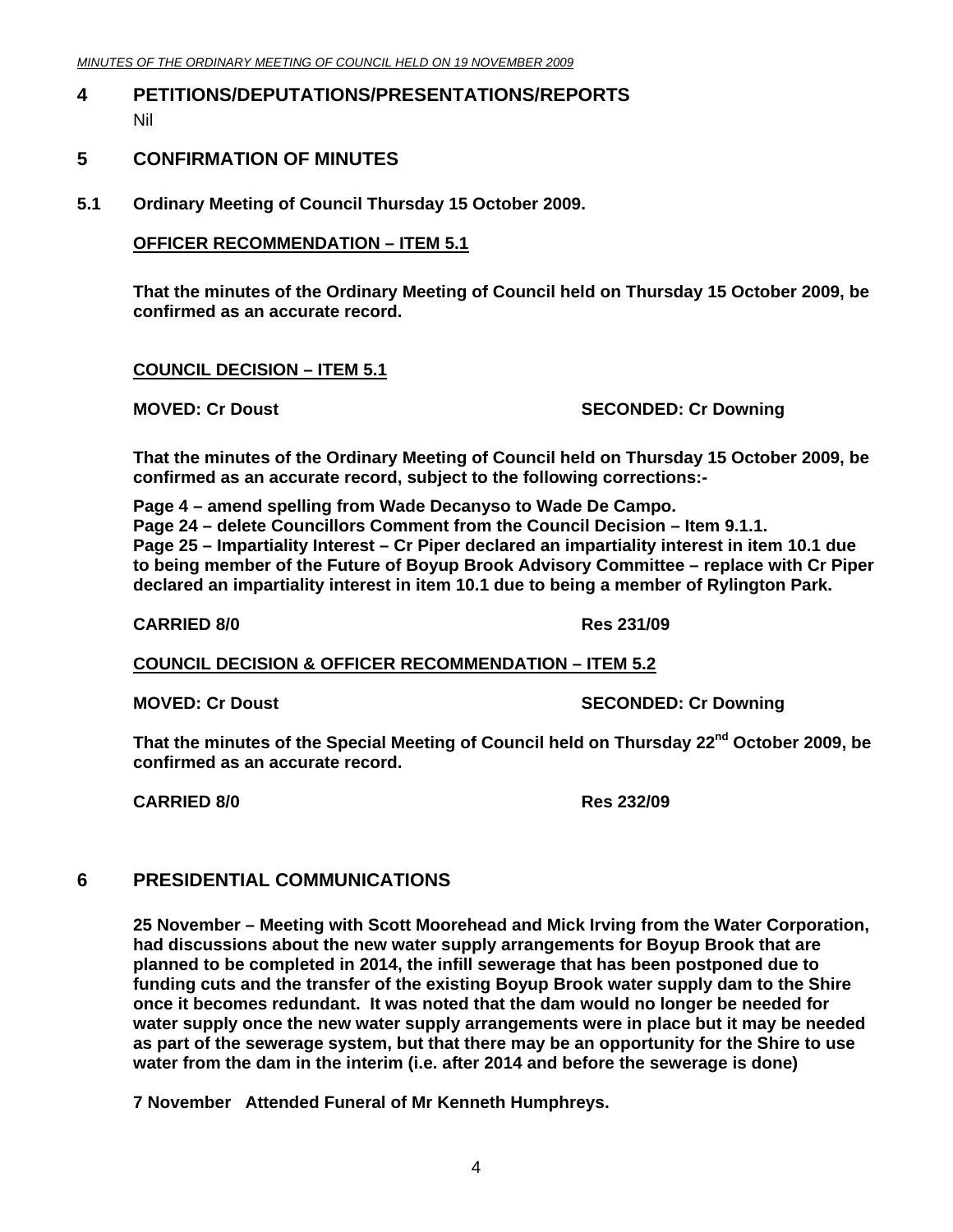<span id="page-4-0"></span>**Shire President – Cr Ginnane will be meeting with Shire Presidents from the Bridgetown-Greenbushes and Donnybrook-Balingup Shires next week.** 

#### **REPORTS OF OFFICERS**

#### **6.1 MANAGER WORKS & SERVICES**

#### **7.1.1 Re-allocation of Budgeted Funds**

| Location:                      | Shire of Boyup Brook                    |
|--------------------------------|-----------------------------------------|
| <b>Applicant:</b>              | Shire of Boyup Brook                    |
| <b>File:</b>                   | N/A                                     |
| <b>Disclosure of Interest:</b> | Nil                                     |
| Date:                          | 10 November 2009                        |
| <b>Author:</b>                 | John Eddy - Manager of Works & Services |
| <b>Authorizing Officer:</b>    | Alan Lamb - Chief Executive Officer     |
| <b>Attachments:</b>            | Nil                                     |
|                                |                                         |

#### **SUMMARY**

The unbudgeted amount of twenty four thousand, two hundred and forty seven dollars  $(\$24,247)$  is required to be expended prior to the 31<sup>st</sup> December 2009 to satisfy the Auslink Roads to Recovery 2004 to 2009 expenditure requirements.

*\_\_\_\_\_\_\_\_\_\_\_\_\_\_\_\_\_\_\_\_\_\_\_\_\_\_\_\_\_\_\_\_\_\_\_\_\_\_\_\_\_\_\_\_\_\_\_\_\_\_\_\_\_\_\_\_\_\_\_\_\_\_\_\_\_\_\_\_\_\_* 

It is recommended that the amount of \$24,247 be transferred from the Abels Road works budget allocation of \$63,925 to the unbudgeted Scotts Brook Road edge widening works.

#### **BACKGROUND**

The Auslink (National Land Transport) Act 2005 did not allow Local Authorities to claim for the plant depreciation component of the Roads to Recovery 2005 to 2009 grant funded program. Following the Roads to Recovery Program audited Annual Report 2008/2009 the amount of \$24,247 (plant depreciation) was carried over to be acquitted prior to  $31<sup>st</sup>$ December 2009.

As the plant depreciation figure was not known until the end of the 2008/2009 financial year it was not possible to allow for the expenditure in the 2009/2010 budget process.

#### **COMMENT**

Further to discussions with the Roads to Recovery Project Co-ordinator, the Manager of Works and Services programmed bitumen edging works to Scotts Brook Road to acquit the \$24,247 funding carry over. The bitumen edging works are programmed to be completed by the end of November and will be carried out by contractors so as not to incur further plant depreciation costs.

As the proposed widening works to Abels Road will be an ongoing project, the proposed transfer of budgeted funds to the Scotts Brook Road bitumen edging can be allowed for in future budgets.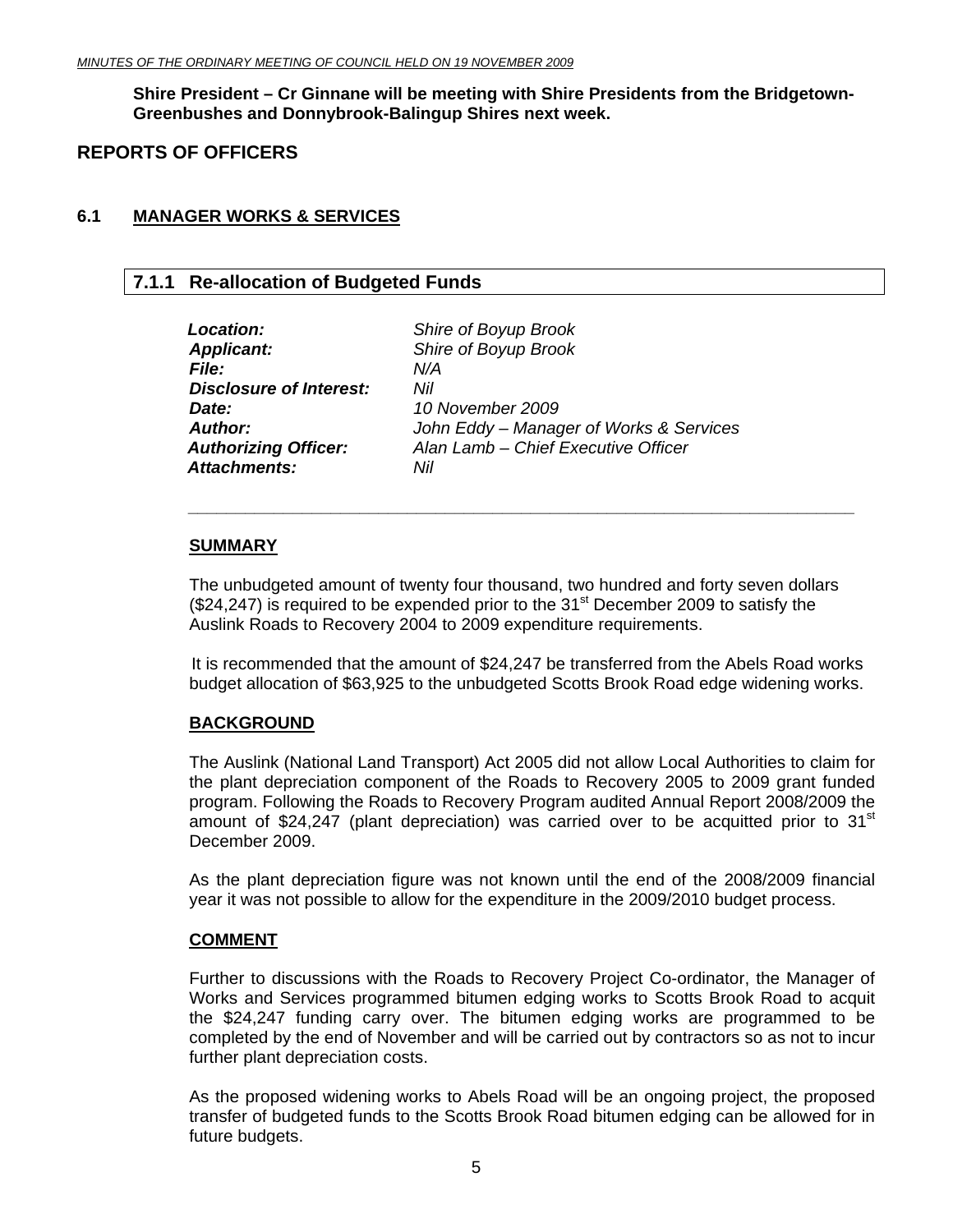#### **CONSULTATION**

Roads to Recovery Co-ordinator. Chief Executive Officer. Manager of Finance.

#### **STATUTORY OBLIGATIONS**

Auslink (National Land Transport) Act 2005. Local Government Act 1995 s6.8. (1) (b)

#### **POLICY IMPLICATIONS**

Nil

#### **FINANCIAL IMPLICATIONS**

Funding of \$63,925 is allocated to Abels Road widening works in the 2009/2010 budget. The transfer of \$24,247 to Scotts Brook Road bitumen edging will reduce the Abels Road budget allocation to \$39,678

#### **STRATEGIC IMPLICATIONS**

Nil

#### **SUSTAINABILITY IMPLICATIONS**

- ¾ **Environmental**  There are no known significant environmental issues.
- ¾ **Economic** There are no known significant economic issues.
- ¾ **Social**

There are no known significant social issues.

#### **VOTING REQUIREMENTS**

Absolute Majority.

#### **OFFICER RECOMMENDATION – ITEM 7.1.1**

**That the Council approve the transfer of \$24,247 from the 2009/2010 budget allocation of \$63,925 for widening works to Abels Road, to the unbudgeted bitumen edging works to Scotts Brook Road.** 

**COUNCIL DECISION – ITEM 7.1.1**

**MOVED: Cr Doust SECONDED: Cr Oversby** 

**That no action be taken on this matter.**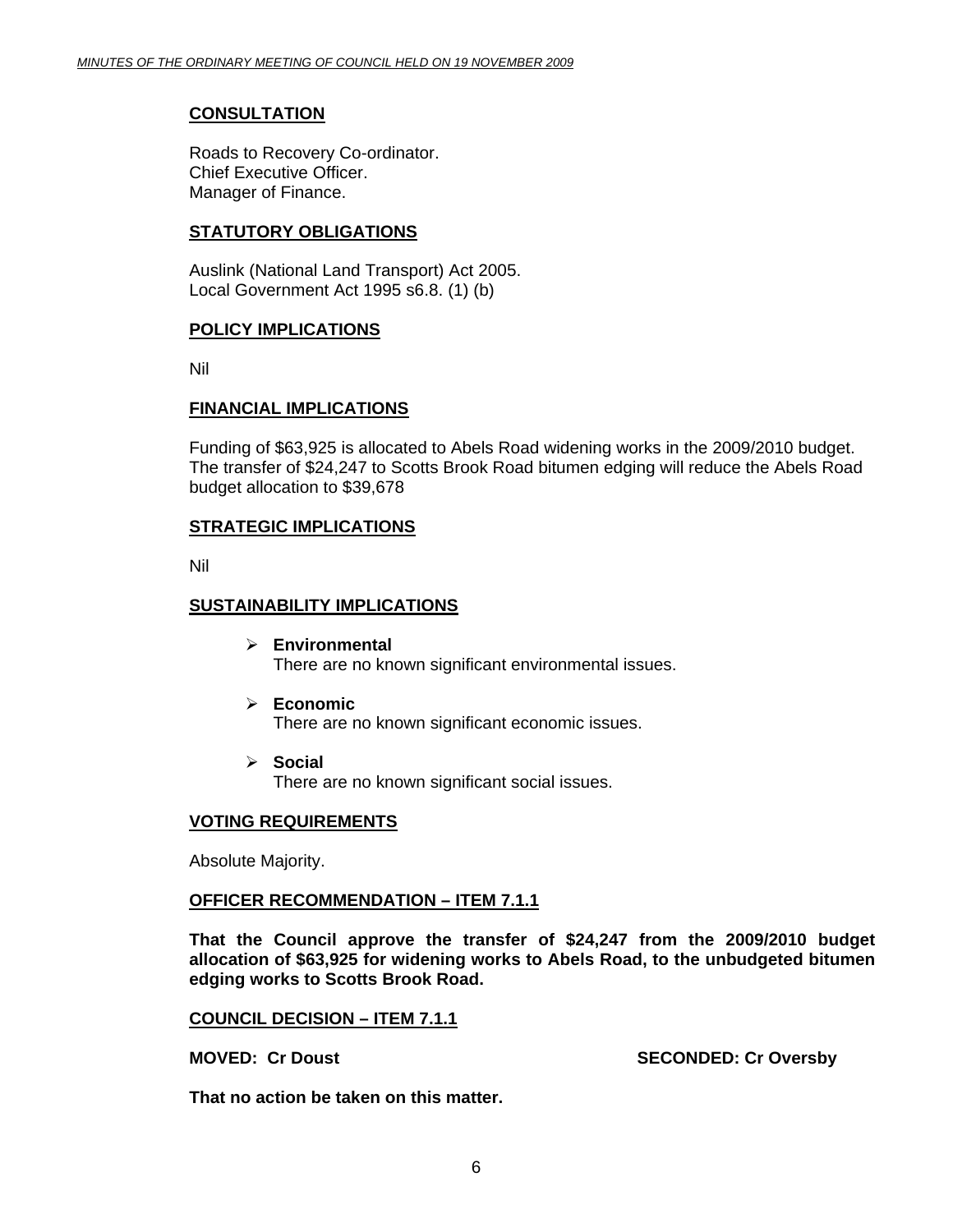#### <span id="page-6-0"></span>**LAY ON THE TABLE – ITEM 7.1.1**

**MOVED: Cr Marshall SECONDED: Cr Giles SECONDED: Cr Giles** 

**That the Re-allocation of Budgeted Funds lay on the table till the next Council Meeting.** 

**Motion Withdrawn** 

**COUNCIL DECISION – ITEM 7.1.1**

**MOVED: Cr Doust SECONDED: Cr Oversby** 

**That no action be taken on this matter.** 

**CARRIED 8/0 Res 233/09** 

**NOTE:** 

**The revised motion was put because it had been noted that there were unspent roads to recovery funds for this amount in the carried forward figure from 2008/09 and so there was no need to amend the planned works.** 

#### **6.2 MANAGER – FINANCE**

#### **7.2.1 Accounts for Payment**

| Location:                              | Not applicable                   |
|----------------------------------------|----------------------------------|
| <b>Applicant:</b>                      | Not applicable                   |
| <i>File:</i>                           | FM/1/002                         |
| <b>Disclosure of Officer Interest:</b> | None                             |
| Date:                                  | 13 November 2009                 |
| Author:                                | Keith Jones – Manager of Finance |
| <b>Authorizing Officer:</b>            | Not applicable                   |
| <b>Attachments:</b>                    | Yes - List of Accounts Paid      |

#### **SUMMARY**

Report recommends the acceptance and approval of the Schedule of Accounts for Payment.

#### **BACKGROUND**

Invoices have been received during the month of October 2009.

\_\_\_\_\_\_\_\_\_\_\_\_\_\_\_\_\_\_\_\_\_\_\_\_\_\_\_\_\_\_\_\_\_\_\_\_\_\_\_\_\_\_\_\_\_\_\_\_\_\_\_\_\_\_\_\_\_\_\_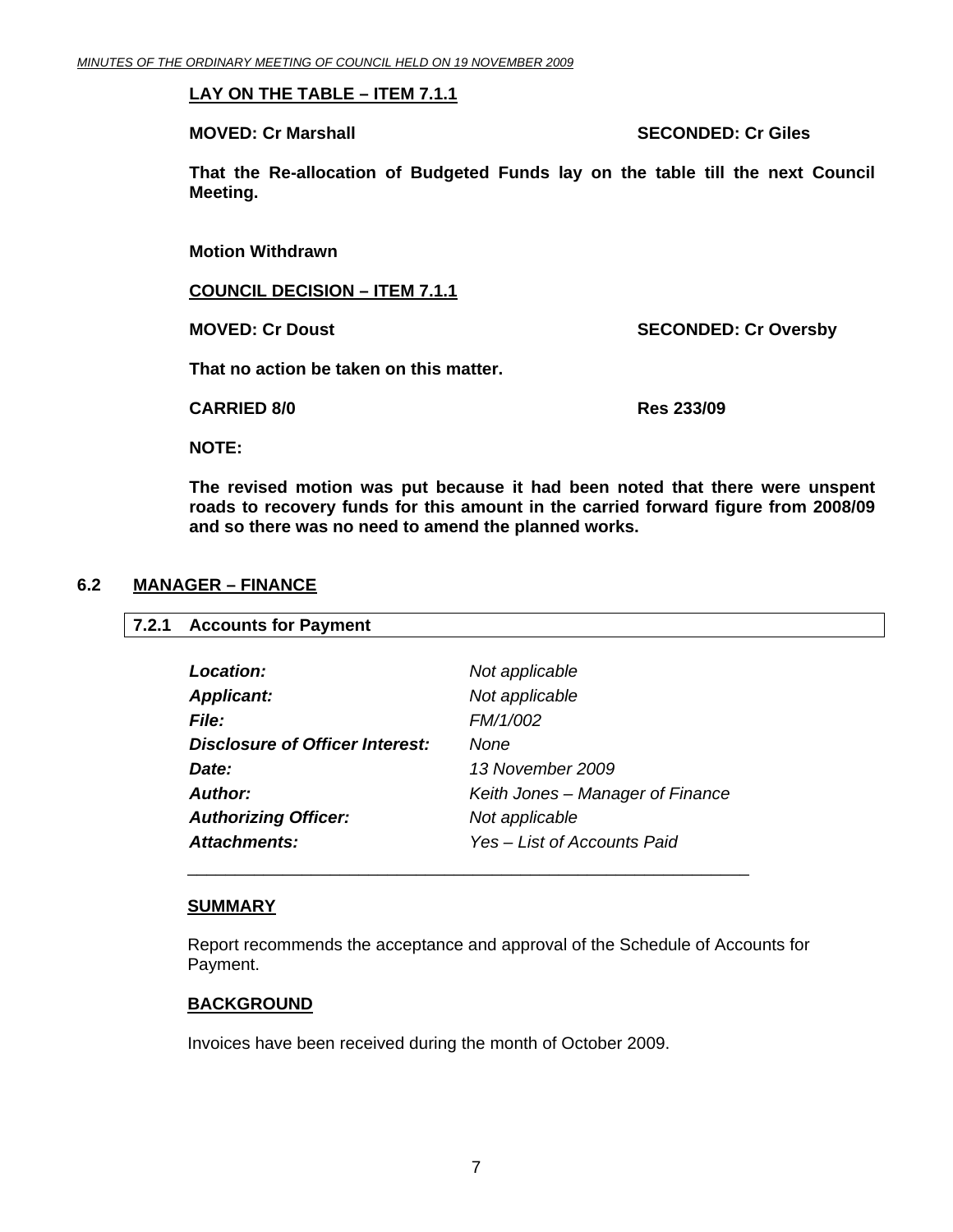#### **COMMENT**

Accounts are presented for consideration (see appendix 7.2.1) or where paid by direct debit pursuant to the Council's "Authorisation to Make Payments" policy.

#### **CONSULTATION**

Nil

#### **STATUTORY OBLIGATIONS**

Local Government (Financial Management) Regulations Act 1009, Regulation 12; and Regulations 13(3) (a) (b); 13(1); and 13(4).

#### **POLICY IMPLICATIONS**

Accounts are presented for consideration or where paid by direct debit pursuant to the Council's "Authorization to Make Payments" policy.

#### **BUDGET/FINANCIAL IMPLICATIONS**

Account payments are in accordance with the adopted budget for 2009/10 or authorized by separate resolution.

#### **STRATEGIC IMPLICATIONS**

Nil

#### **VOTING REQUIREMENTS**

Simple Majority

#### **COUNCIL DECISION & OFFICER RECOMMENDATION – ITEM 7.2.1**

#### **MOVED: Cr O'Hare Case Connect SECONDED: Cr Ginnane**

**That the payment of accounts for October 2009 as presented totalling \$601,802.06 and as represented by cheque voucher numbers 17709 – 17775 totalling \$66,566.20, and accounts paid by direct electronic payments through the Municipal Account totalling \$535,235.86 be endorsed.** 

**CARRIED 8/0 Res 234/09**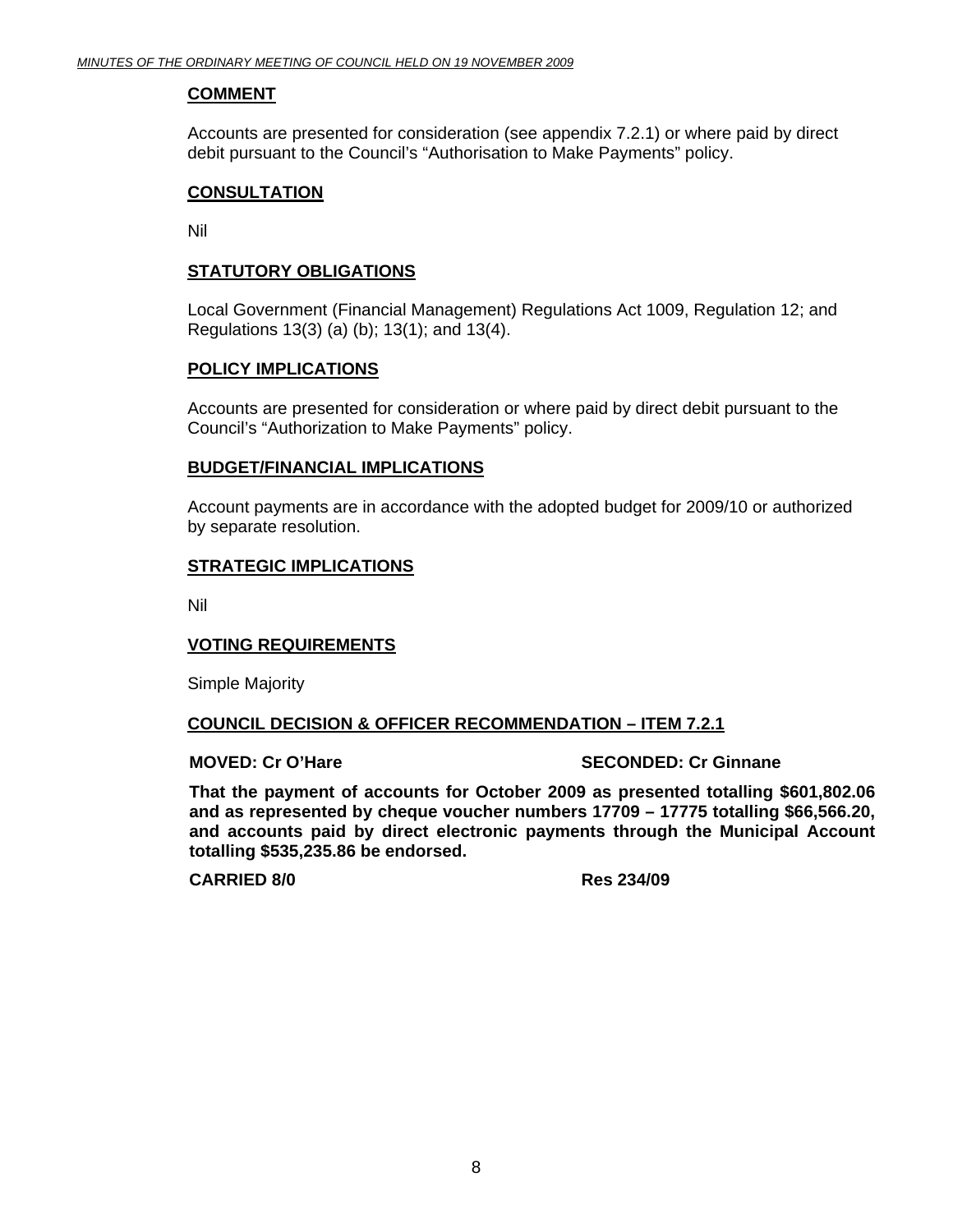#### <span id="page-8-0"></span>**7.2.2 October 2009 Monthly Statements of Financial Activity**

| Not applicable                                                                       |
|--------------------------------------------------------------------------------------|
| Not applicable                                                                       |
| FM/10/003                                                                            |
| None                                                                                 |
| 13 November 2009                                                                     |
| Keith Jones - Manager of Finance<br>Not applicable<br><b>Yes - Financial Reports</b> |
|                                                                                      |

#### **SUMMARY**

Report recommends Council receive the Balance Sheet and Operating Statement for the month ended 31 October 2009 and Investment Schedule for the month ended 30 November 2009.

#### **BACKGROUND**

Section 6.4 of the Local Government Act 1995 places financial reporting obligations on local government operations.

Regulation 34 (1)–(4) of the Local Government (Financial Management) Regulations 1996 requires the local government to prepare a 'Monthly Statement of Financial Activity'.

The regulations also prescribe the content of the report.

The reports are attached – see appendix 7.2.2

#### **COMMENT**

Nil

#### **CONSULTATION**

Nil

#### **STATUTORY OBLIGATIONS**

Local Government (Financial Management) Regulations 1996, s34 (1) (a) Local Government (Financial Management) Regulations 1996, s19 (1) (2) (a) (b) Local Government (Financial Management) Regulations 1996, s34 (2) (a) (b)

#### **POLICY IMPLICATIONS**

Nil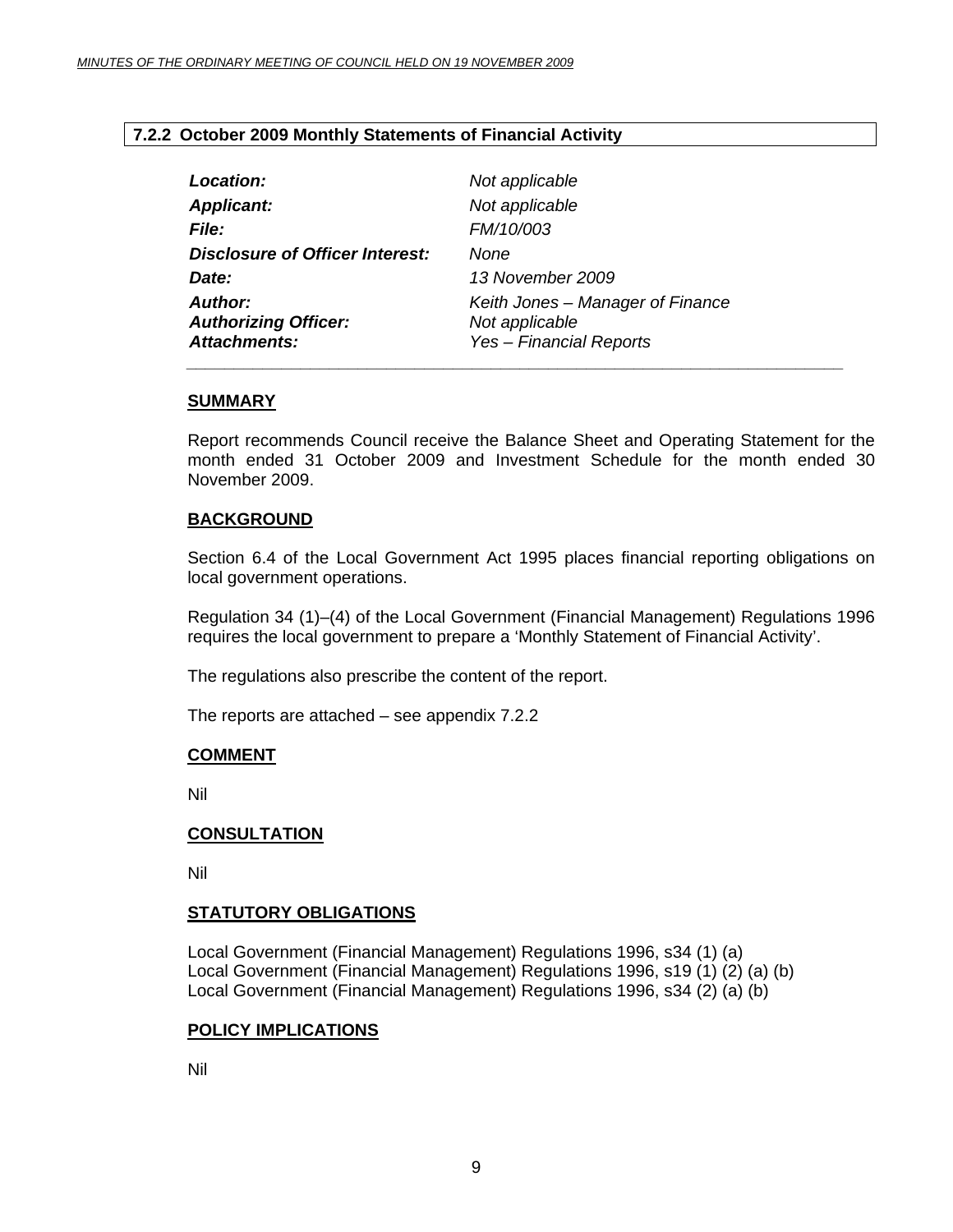#### <span id="page-9-0"></span>**BUDGET/FINANCIAL IMPLICATIONS**

Nil

#### **STRATEGIC IMPLICATIONS**

Nil

#### **VOTING REQUIREMENTS**

Simple Majority

#### **COUNCIL DECISION & OFFICER RECOMMENDATION – ITEM 7.2.2**

#### **MOVED: Cr Doust SECONDED: Cr Downing**

**That the October 2009 Monthly Statements of Financial Activity as presented, be received.** 

#### **CARRIED 8/0 Res 235/09**

#### **7.2.3 Annual Report – 2008/09**

| Location:                       | Shire of Boyup Brook                |
|---------------------------------|-------------------------------------|
| <b>Applicant:</b>               | Shire of Boyup Brook                |
| <b>File:</b>                    | CM/52/001                           |
| Disclosure of Officer Interest: | Nil                                 |
| Date:                           | 27 October 2009                     |
| <b>Author:</b>                  | Alan Lamb – Chief Executive Officer |
| <b>Authorizing Officer:</b>     | N/A                                 |
| <b>Attachments:</b>             | Yes - Draft Annual Report 2008/09   |

 *\_\_\_\_\_\_\_\_\_\_\_\_\_\_\_\_\_\_\_\_\_\_\_\_\_\_\_\_\_\_\_\_\_\_\_\_\_\_\_\_\_\_\_\_\_\_\_\_\_\_\_\_\_\_\_\_\_\_\_* 

#### **SUMMARY**

The purpose of this report is to present to Council the Annual Report for the year 2008/09 for their acceptance.

#### **BACKGROUND**

The Local Government Act 1995 sets out the requirement for the preparation of Annual Reports and the information to be included:

- A report from the mayor or president;
- A report from the CEO;
- An overview of the plan for the future of the district made in accordance with section 5.56, including major initiatives that are proposed to commence or to continue in the next financial year;
- The financial report for the financial year;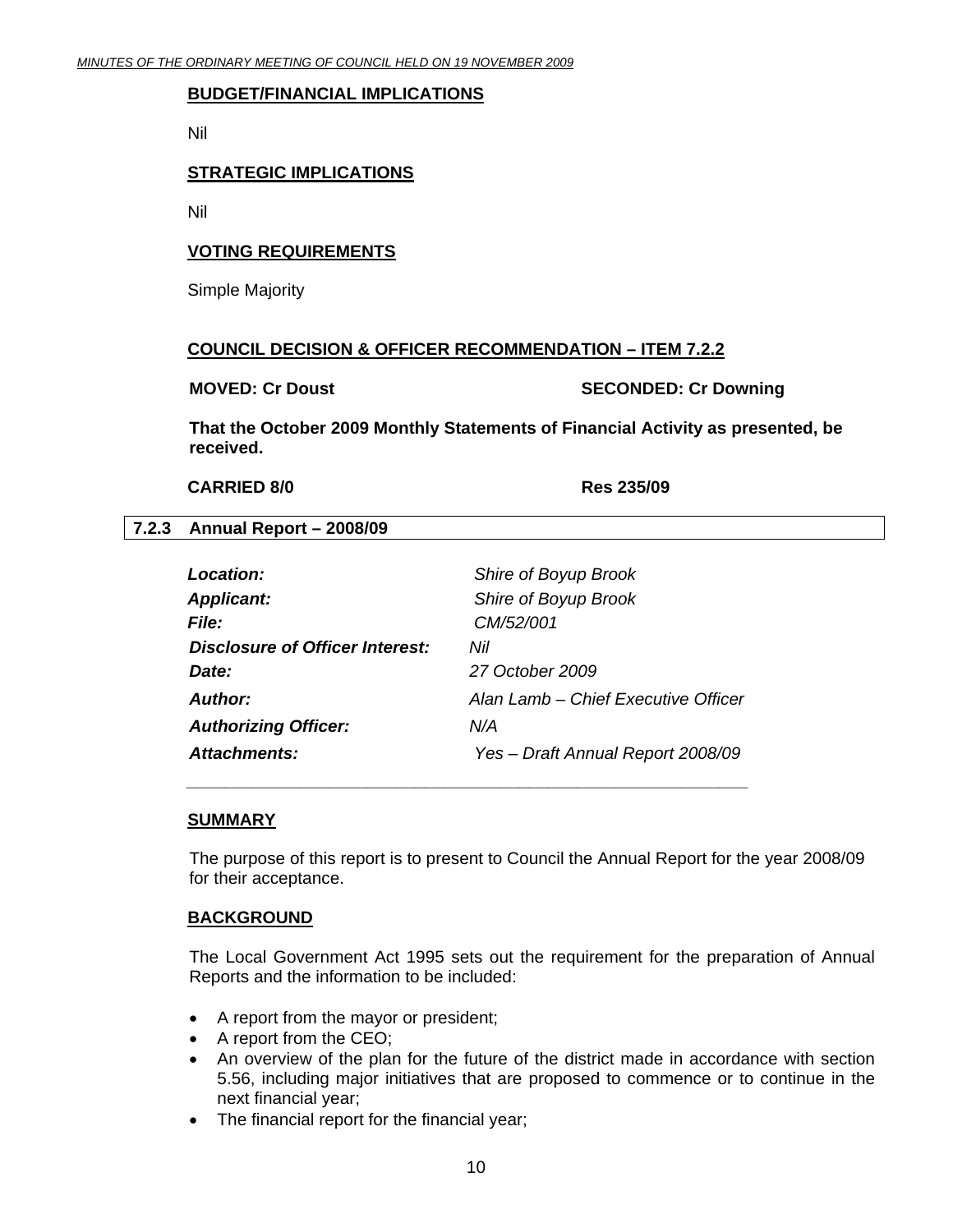- Such information as may be prescribed in relation to the payments made to employees;
	- i) the number of employees of the local government entitled to an annual salary of \$100 000 or more;
	- ii) the number of employees with an annual salary entitlement that falls within each band of \$10 000 over \$100 000;
- the auditor's report for the financial year;
- a matter on which a report must be made under section 29(2) of the *Disability Services Act 1993*; and
- such other information as may be prescribed.

Council is required to accept the Annual Report when presented with or without modification:-

- (1) Subject to subsection (2), the annual report for a financial year is to be accepted\* by the local government no later than 31 December after that financial year.
- *\* Absolute Majority required.*
- (2) If the auditor's report is not available in time for the annual report for a financial year to be accepted by 31 December after that financial year, the annual report is to be accepted by the local government no later than 2 months after the auditor's report becomes available.

#### **Local Government Act 1995 Section 5.27. Electors' general meetings**

- (1) A general meeting of the electors of a district is to be held once every financial year.
- (2) A general meeting is to be held on a day selected by the local government but not more than 56 days after the local government accepts the annual report for the previous financial year.
- (3) The matters to be discussed at general electors' meetings are to be those prescribed.

#### **Local Government Act 1995 Section 5.29. Convening electors' meetings**

- (1) The CEO is to convene an electors' meeting by giving
	- (a) at least 14 days' local public notice; and

 (b) each council member at least 14 days' notice, of the date, time, place and purpose of the meeting.

(2) The local public notice referred to in subsection  $(1)(a)$  is to be treated as having commenced at the time of publication of the notice under section 1.7(1)(a) and is to continue by way of exhibition under section  $1.7(1)(b)$  and (c) until the meeting has been held.

#### **CONSULTATION**

Shire President, Manager of Finance, Manager of Works.

#### **STATUTORY OBLIGATIONS**

Local Government Act 1995 Sections 5.53 & 5.54 Annual Report, Sections 5.27 & 5.29 Electors Meeting

Local Government (Administration) Regulations 1996 Section 19B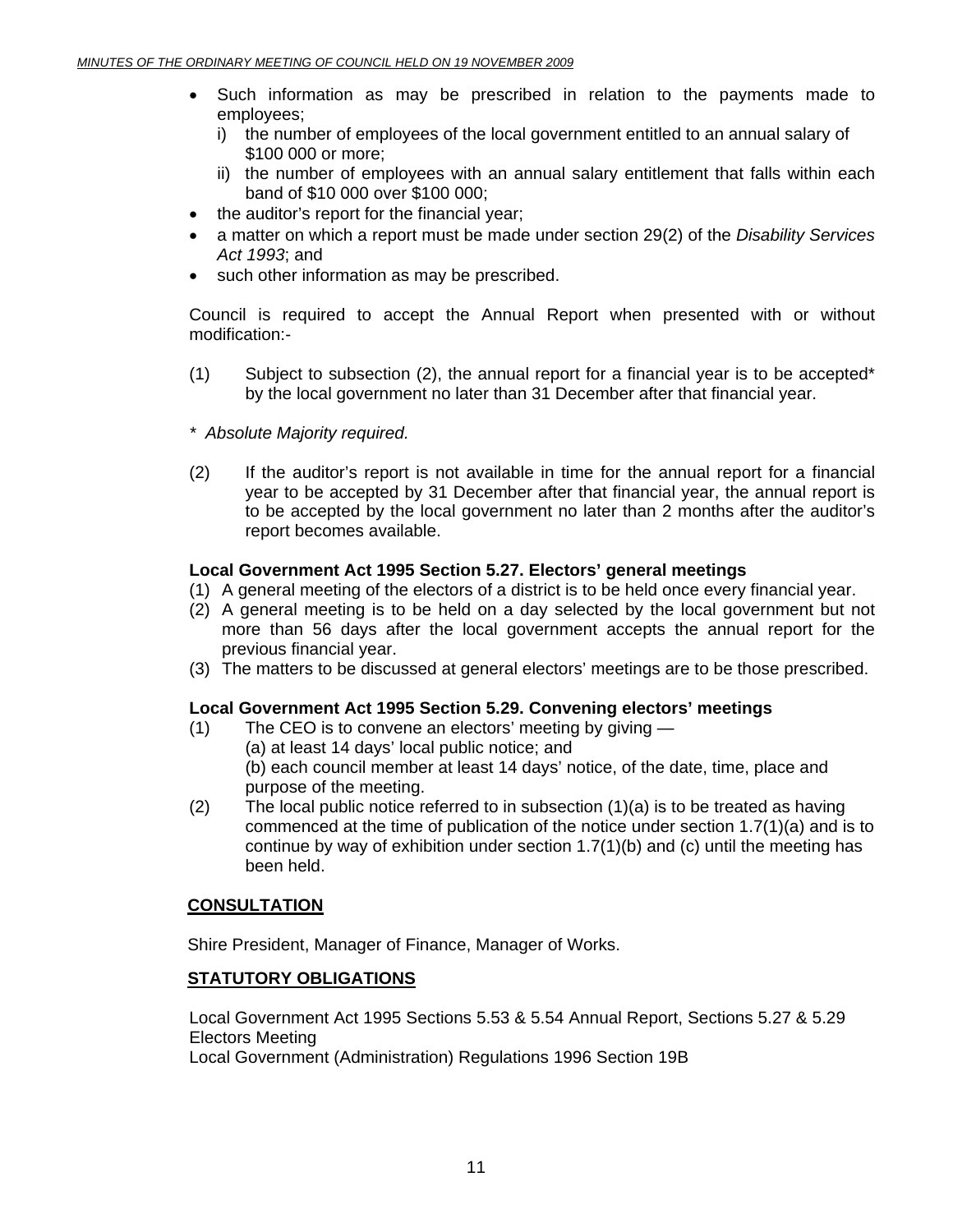#### **COMMENT**

The report presented has been prepared in accordance with the past format and includes the information required in the background section of this report.

Council will need to agree on a date to hold the Annual General Meeting of Electors which must be prior to 13th January 2010 but not before (14) days local public notice is given.

It is recommended that Council accept the report as presented.

#### **POLICY IMPLICATIONS**

No specific policy in relation to the Annual Report and or Annual Electors Meetings.

#### **BUDGET/FINANCIAL IMPLICATIONS**

The costs associated with producing the Annual Report and holding Annual Electors meeting are provided for in the 2009/10 budget.

#### **STRATEGIC IMPLICATIONS**

 The Annual Report provides information about the Shire for 2008/09 and the plan for the future.

#### **SUSTAINABILITY IMPLICATIONS**

Nil

#### **VOTING REQUIREMENTS**

Absolute Majority Item 1 Simple Majority Item 2

4.22pm – Cr Oversby left the Chambers. 4.23pm – Cr Oversby returned to the Chambers.

#### **COUNCIL DECISION & OFFICER RECOMMENDATION – ITEM 7.2.3**

**MOVED: Cr Oversby SECONDED: Cr O'Hare** 

**That Council accepts the Annual Report as presented for the 2008/09 financial year.** 

**CARRIED BY ABSOLUTE MAJORITY 8/0 Res 236/09** 

**MOVED: Cr Giles SECONDED: Cr Biddle** 

**That the Annual meeting of Electors for the year 2008/09 be held in the Council Chambers on Thursday 17th December 2009 at 7.30pm.** 

**CARRIED 8/0 Res 237/09**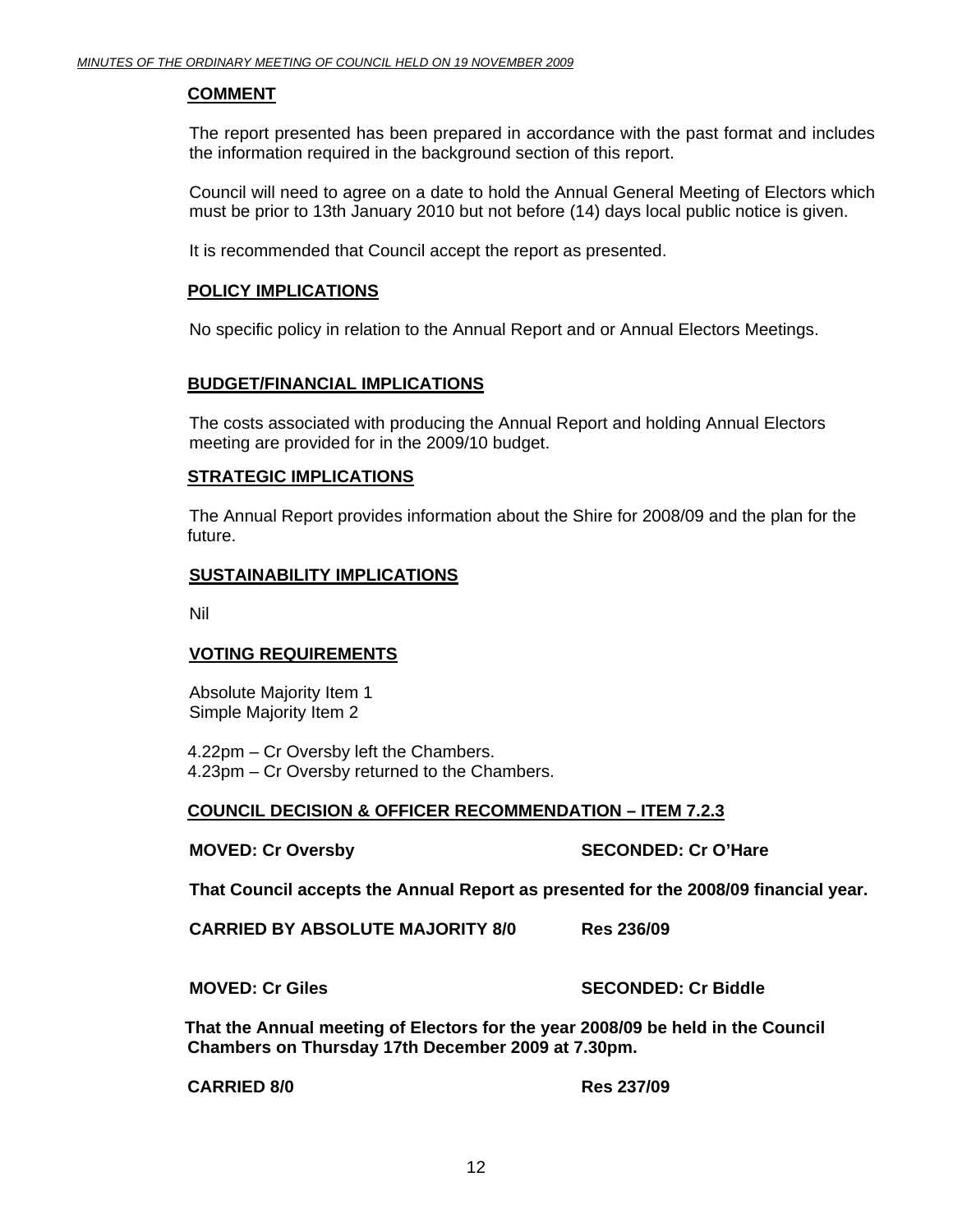#### <span id="page-12-0"></span>**7.3 CHIEF EXECUTIVE OFFICER**

#### **7.3.1 Local Rural Strategy**

| Location:                       | <b>Boyup Brook</b>                           |
|---------------------------------|----------------------------------------------|
| <b>Applicant:</b>               | Council                                      |
| <b>File:</b>                    | LN/42/004                                    |
| Disclosure of Officer Interest: | Nil                                          |
| Date:                           | 11 <sup>th</sup> November 2009               |
| Author:                         | Geoffrey Lush (Council's Consultant Planner) |
| <b>Authorizing Officer:</b>     | Alan Lamb – Chief Executive Officer          |
| <b>Attachments:</b>             | 1 – Schedule of Submissions                  |
|                                 | 2 – BBR5 Townsite Surrounds                  |
|                                 | 3 – Mineral Resources Plan                   |

\_\_\_\_\_\_\_\_\_\_\_\_\_\_\_\_\_\_\_\_\_\_\_\_\_\_\_\_\_\_\_\_\_\_\_\_\_\_\_\_\_\_\_\_\_\_\_\_\_\_\_\_\_\_\_\_\_\_\_

#### **SUMMARY**

The Rural Strategy has now been advertised and seven (7) submissions were received. Council must now consider each submission and resolve whether to modify the Strategy or not. No major objections were received as part of the submissions.

Council then submits the Strategy and the submissions to the Western Australian Planning Commission which is then authorised to give final approval/endorsement.

#### **BACKGROUND**

In July 2006 the Western Australian Planning Commission resolved that the draft Local Rural Strategy could be advertised for public comment once a number of modifications were made.

Workshops were held with Council on the  $24<sup>th</sup>$  April and  $28<sup>th</sup>$  May 2007 to consider the issues associated with the modifications. As a result of this a process further negotiation occurred with the Department regarding the modifications and outstanding issues.

The two outstanding issues related to:-

- The townsite surrounds precinct being within 5km of the town centre; and
- Boundary re-alignments, especially for land more than 20km distance from the town.

Council further considered these matters and resolved at its Meeting of the 18<sup>th</sup> June 2009

- That Council adopt the modifications to the Local Rural Strategy (dated June 2009) as outlined in the Department's letter dated the 11th May 2009; and
- To advertise the Local Rural Strategy for a period of 42 days.

The advertising period was from the  $29<sup>th</sup>$  July until the  $8<sup>th</sup>$  September.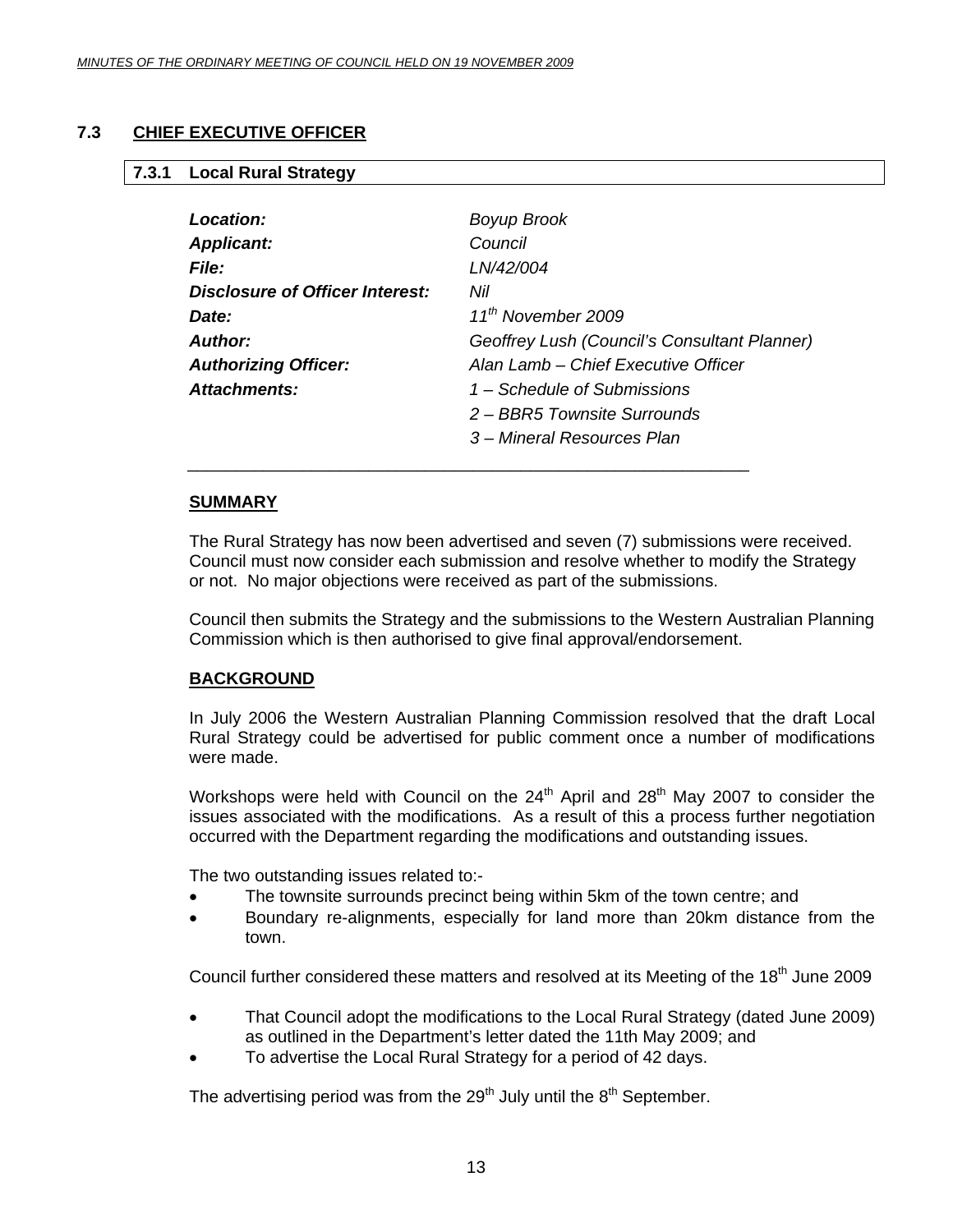The revised Rural Strategy must comply with the directions of the Western Australia Planning Commission and Council's objectives. Achieving this has been a lengthy and challenging process as Council has not agreed with the Commission on a number of issues. Several of these issues have been raised in the submissions and will be commented upon further in this report.

Due to the history and lengthy time period in completing the Strategy, a lot of the background information in Strategy Report is outdated. Consequently it was agreed that the "Background Information" could be included as a separate Technical Appendix, referred to as Volume 1 of the Strategy. Volume 2 which contains the recommendations and policy statements.

During this time Government policies have continued to evolve for planning and environmental factors including water management. Since the advertising period there has been a restructuring of some Government Departments which must be reflected in the Strategy Report.

#### **COMMENT**

The summary of the submissions and comments are contained as Attachment 1 and the main issues are also discussed below. The BBR5 Townsite Surrounds Policy Plan is contained as Attachment 2 for reference purposes.

#### Strategy Context

The existing Town Planning Scheme is required to be consolidated and reviewed every five years. Alternatively a new Scheme can be prepared and this occurs in many cases. Town Planning Scheme No 2 was gazette on the  $7<sup>th</sup>$  November 1997 and no review of the Scheme has yet occurred.

The Town Planning Regulations require that a Local Planning Strategy is to be prepared to support and justify the provisions of any new Town Planning Scheme.

The required Local Planning Strategy would normally address the whole of the Shire whereas the Rural Strategy only focuses on the rural areas. Discussions have been undertaken with the Department of Planning regarding the Scheme review with the objective being that once the Rural Strategy is completed Council could then proceed with the preparation of a townsite strategy to complement this.

The Rural and Townsite Strategies would then be combined to form an overall Local Planning Strategy.

The Townsite Strategy is already partially completed due to the preparation of the:-

- Townsite Residential Development Discussion Paper (TME 2009); and
- Industrial Sites Study (nearing completion).

The Townsite Strategy would then also have to update the population forecasts, servicing, commercial and relevant social issues. A number of these are identified in Council's strategic plan.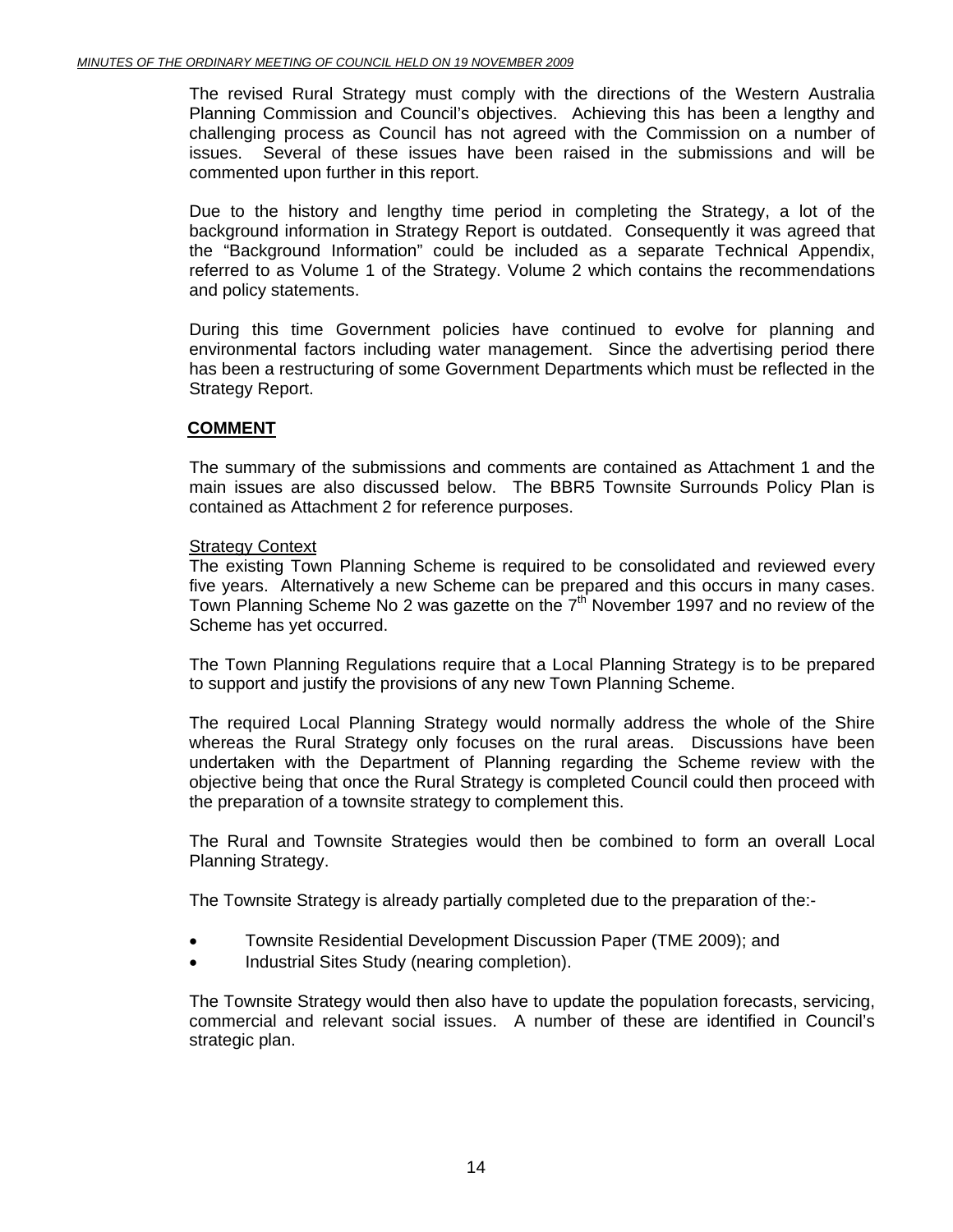#### Townsite Strategy and Expansion

The Rural Strategy by definition does not address townsite issues, except on the fringe of the town where there is a transition from urban to rural uses. This fringe area is often the most contentious in terms of land owner expectations, proposed developments and land use conflicts.

Based upon the provisions of State Planning Policy No 3 "Urban Growth and Settlement" the Planning Commission has been adopting a more narrow and focused approach to townsite expansion and in particular the provision of rural residential subdivisions. The Planning Commission is of the view that in order to support and maintain the economic and social viability of country towns that the majority of lots produced each year should be standard (urban) residential lots. This is promoted as a means of reducing impacts on productive agriculture operations, minimizing environmental impacts, ensure a compact growth form and a focus on 'permanent' accommodation.

The potential for land to be development for semi urban or rural purposes around the townsite has been reduced to primarily focus on the existing Special Rural policy areas within the Town Planning Scheme. The Department has accepted that the balance of the existing Special Rural Policy areas should be allowed to be subdivided into 2 hectare lots with no requirement for a reticulated water supply. This is consistent with the existing subdivision in those areas, which still have approximately 380 hectares of land to be subdivided. Based upon a minimum lot size of 2 hectares it is estimated that this land could potentially accommodate a further 154 allotments.

The preparation of a subsequent Townsite Strategy will take the above into account in addition to the findings of Council's Townsite Residential Discussion Paper (TME Jan 2009). It will identify areas for potential future urban expansion while also considering commercial, industrial and social issues.

The BBR5 Townsite Surrounds Policy Area identifies Policy Sub Areas 6 & 11 as potential sites for townsite expansion subject to the approval of the Townsite Strategy. However based upon the above policy background and approach by the Planning Commission, it cannot be assumed that there areas will automatically be approved for townsite expansion.

Similarly it is highly unlikely that any additional land would be considered for this purpose. Expansion of townsite areas east of the Blackwood Rover is not supported as the river forms a natural barrier and such expansion would not achieve a "compact urban growth form" for the town.

It is also noted that Policy Area No 11 includes land at its eastern extremity which is not part of Mr Bombara's application. This are Lots 1 & 6 as shown in below and consideration should be given to transferring Lot 6 to Policy Area No 12.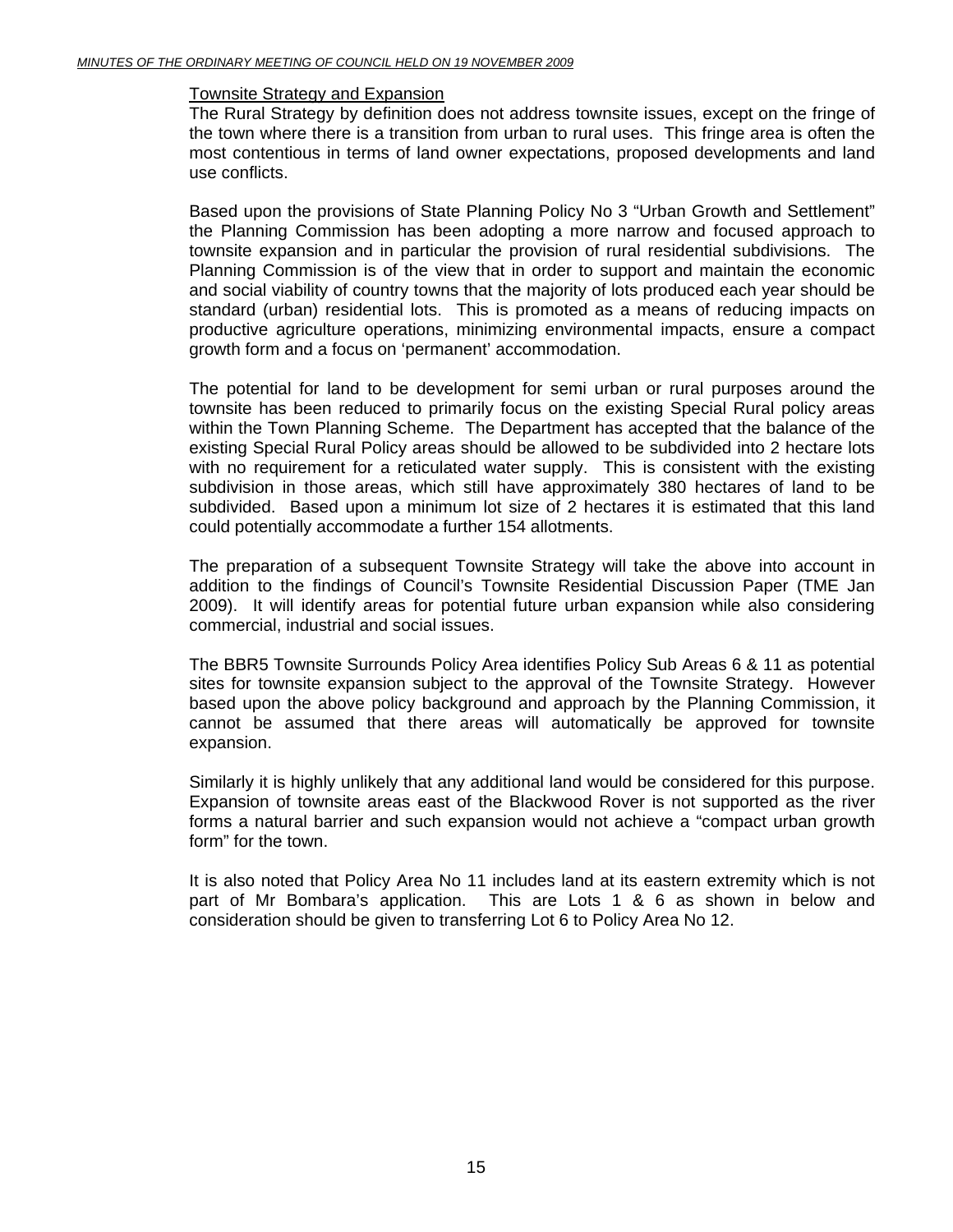

#### **Agricultural Buffers**

The Department of Agriculture and Food Western Australia has raised a number of concerns relating to the need to provide buffers between agricultural activities and other uses, especially tourist developments.

There seems to be some confusion as to whether these buffers should be within the agricultural lot or the 'other' lot. The Strategy clearly documents this issue and provides ample ability for Council to administer this matter.

#### Mining

The Department of Mines and Petroleum has provided updated information on mineral resources within the Shire and this information can be included in Volume 1 Technical Appendix. A plan of Mineral Resources map is contained as Attachment 3.

The Strategy recommendations do not address mining or extractive industry.

The Department of Mines and Petroleum has advised that the exploration of coal within the Shire of Boyup Brook is continuing with four granted mining leases. However the Town Planning Scheme cannot prohibit mining as this is regulated by the Mines Act and most major mining operations also benefit from having State Agreements.

Unless there is a clear issue to address in the Strategy this matter will be more relevant in the review of the Town Planning Scheme

The second issue that the Department of Mines and Petroleum raises is that the conservation covenants have the potential to inhibit mining exploration or development. However any approval for mineral exploration or development must still comply with the relevant environmental regulations including those relating to vegetation protection.

To require an assessment of mineral resources on any land where a conservation covenant is proposed would potentially be costly to the landowner, who anyway has the final right to determine the management of their property. The issue only applies in relation to a subdivision which the Planning Commission is responsible for and can refer the application to the Department of Mines and Petroleum.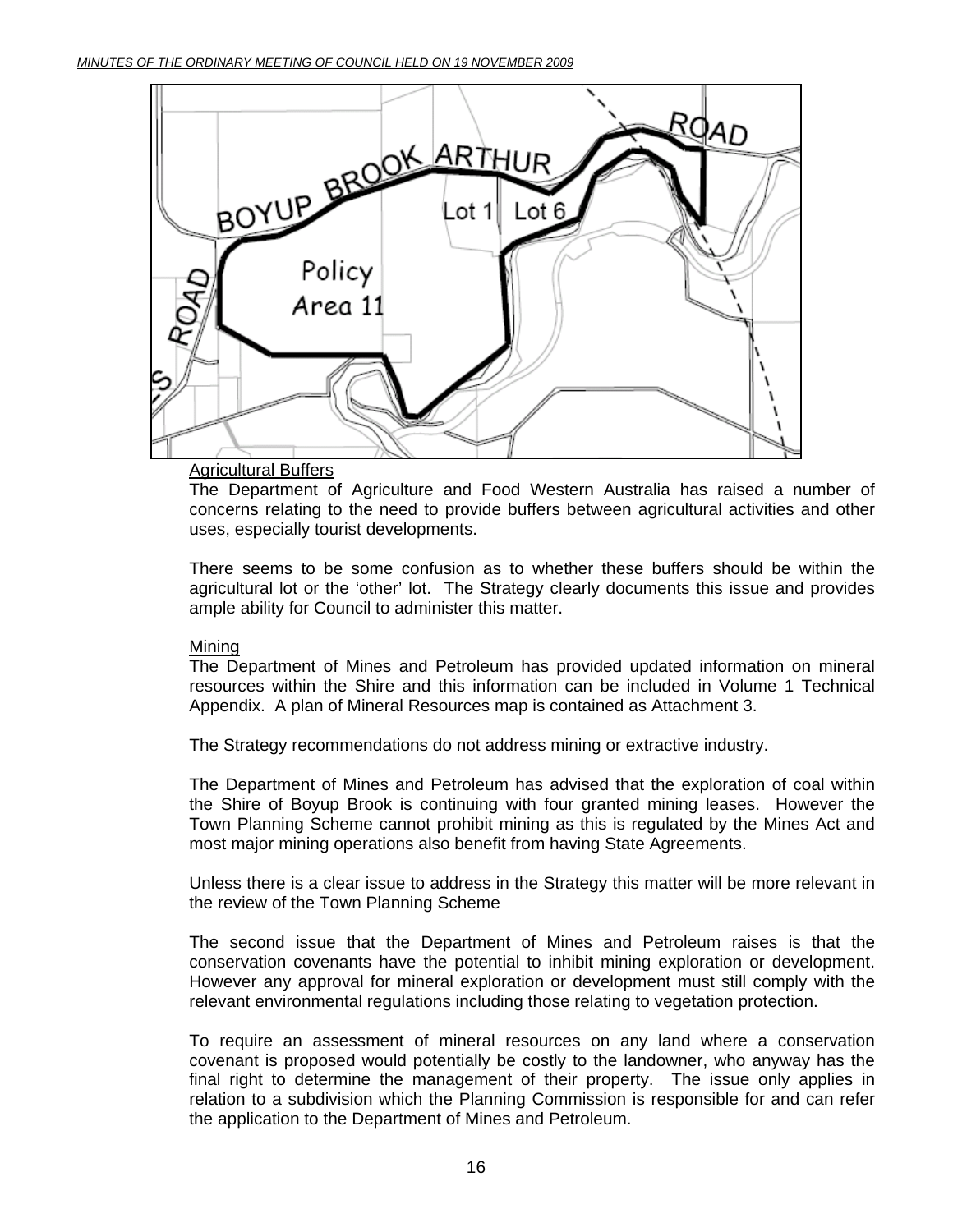#### Waste Water Treatment Plant

The proposed sewerage waste water treatment plant is to be located south of Reservoir Road. While the Water Corporation has not made a submission on the Strategy there have been ongoing discussions regarding the upgrading of water and sewerage for the townsite.

The final buffer will be dependent upon the design of the plant. In the interim a 500m should be shown from the boundary of the site as indicated below.



While the treatment plant site is situated in the BBR2 Policy Area, a portion of the buffer extends into the BBR5 Townsite Surrounds Policy Area.

The recommendations for both Policy Areas should reference the proposed WWTP and associated buffer.

#### Industrial Sites

The Strategy deals with 'industry' in Section 2.12 investigate the Recommendation No 50 notes that Council will investigate the opportunities for the development of an "urban industrial estate" located within 5kms of the townsite. BBR5 Policy Area No 12 (Balance Rural) notes that this area might contain a suitable site for a local industrial estate.

The present Industrial Sites study is examining a number of potential locations some of which are also in other Policy Areas within both BBR5 (Townsite Surrounds) and also BBR2 – Western.

The Strategy should acknowledge the preparation of the Industrial Sites study with a number of potential sites under consideration.

#### Homestead Lots

Section 2.4 of the Strategy contains provisions relating to Homestead lots and notes that the Commission has undertaken a review of Policy DC 3.4 including those provisions relating to homestead lots. This review has been completed and the revised Policy provisions are as follows:-

Homestead lots may be created to enable an existing house on a farm to continue to be occupied provided that:

(a) the land is in the Wheatbelt agricultural policy area (refer to appendix 3);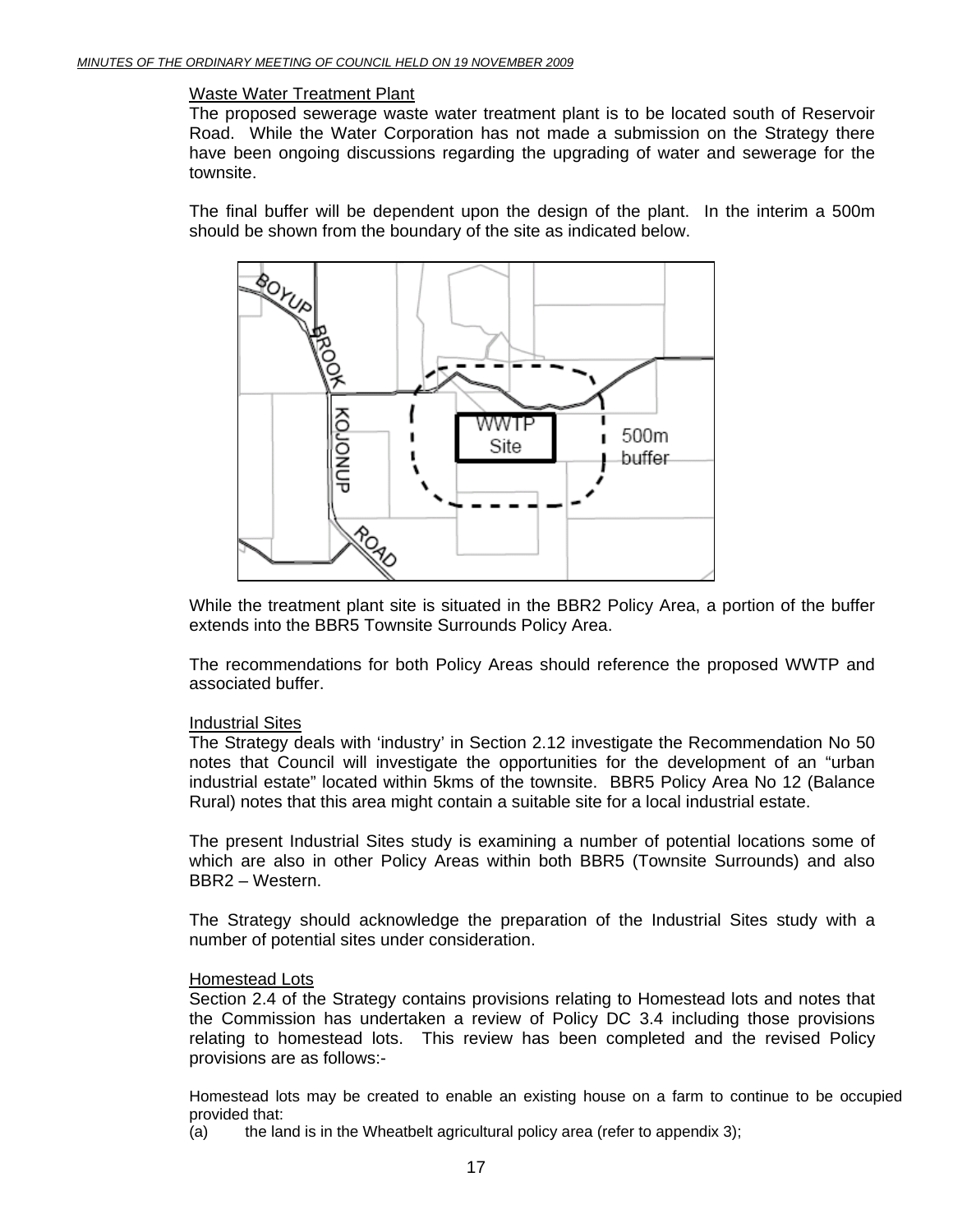- (b) the population in the locality is declining or relatively static;
- (c) the homestead lot has an area between 1 and 4 ha, or up to 20 ha where it is desirable to respond to the landform or to include existing outbuildings or water sources;
- (d) there is an adequate water supply for domestic, land management and fire management purposes;
- (e) the homestead lot fronts a constructed public road;
- (f) the homestead lot contains an existing residence; and
- (g) a homestead lot has not been excised from the farm in the past.

The Strategy recommendations are reasonably consistent with the above. Hence reference to the review of Policy DC 3.4 can be removed from the Strategy.

#### Boundary Realignments

The issue of boundary realignments has been one of the most contentious issues for Council in relation to the Strategy.

Recommendations 13 and 14 state:-

- 13 That for the purpose of the above provision a "lifestyle" lot is defined as having a minimum area of 20 hectares (being within 10kms of the townsite).
- 14 That areas more than 10kms distance from the townsite the smaller lot shall have a minimum size of 40 hectares.

In relation to Recommendation 14, the Department is agreeing with the 40ha minimum size (more than 10km from town) but is stipulating that the general subdivision criteria to the boundary realignment. That is where a lot is less than the prescribed 80ha minimum lot size in rural areas it must have a minimum area of 40ha and must contain at least 30ha of good farming land (Class 1 or 2).

The total lot area is also to incorporate:-

- A minimum area of 30ha of high-capability land,
- Plus the water capture and/or storage area (as necessary),
- Plus an area for farm infrastructure and buildings with sufficient setback from adjoining properties so as not to restrict potential agricultural productivity on those properties, setbacks from watercourses and wetlands,
- Plus the retention of any remnant vegetation that should be protected from clearing.

The issue is that the above criteria specifically applies to greenfields subdivision for intensive agriculture.

Where a boundary realignment is proposed the land often already contains a smaller lot and it is normally the 'poorer' land which is included in the smaller lot so that there is more 'good' left in the larger farming lot.

While acknowledging the above it is also noted that these criteria have not been rigidly applied within the Shire. The following table sets out all the boundary realignment and resubdivision applications in the Shire since May 2007. These sites are located both within 10kms of the town and also further away and include lots less than 40 hectares. None of the applications have been refused by the Commission.

| <b>WAPC</b> | <b>Subject Land</b> | No of | No of | <b>Proposed Lot Areas</b> | l Decision |
|-------------|---------------------|-------|-------|---------------------------|------------|
|             |                     |       |       |                           |            |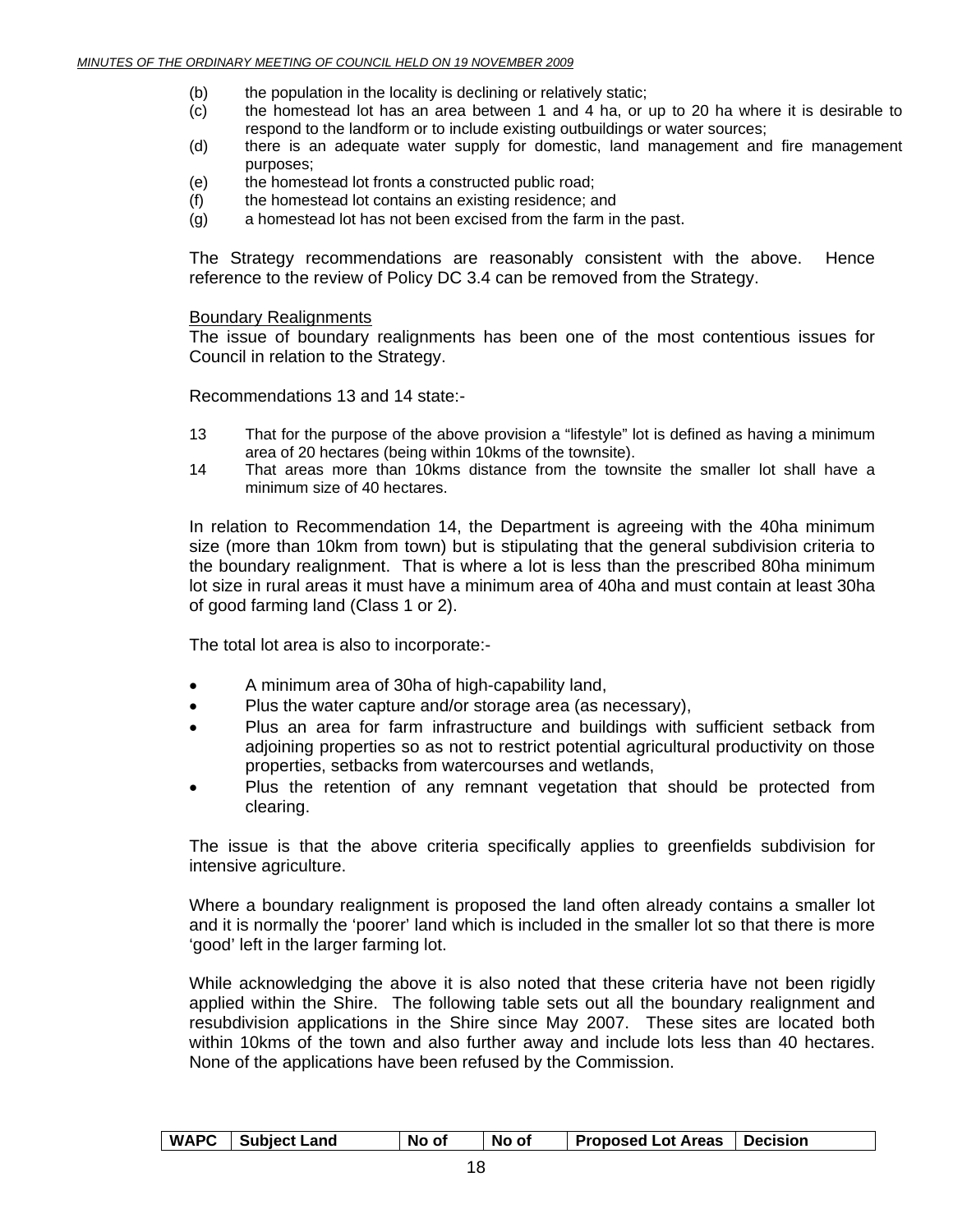| Ref    |                                                                   | <b>Existing</b> | <b>Propose</b> |                                                            |          |
|--------|-------------------------------------------------------------------|-----------------|----------------|------------------------------------------------------------|----------|
|        |                                                                   | Lots            | d Lots         |                                                            |          |
| 134345 | Lots 2898 & 1535<br>Asplin Siding Road                            | 2               | 2              | 129.66h & 22ha                                             | Approved |
| 134379 | Lots 3525, 2838 and<br>2840 Area Road                             | $\overline{3}$  | 3              | 18.29, 102.51 and<br>80.96 ha                              | Approved |
| 138000 | Lot 1 McAlinden<br>Road and Lots 2914<br>and 3832 Chapman<br>Road | $\overline{3}$  | $\overline{7}$ | Six lots greater than<br>80 ha and one of<br>17.6 hectares | Approved |
| 138180 | Lots 7472 & 8245<br>Donnybrook Road                               | 2               | $\overline{2}$ | Each 3.8 ha                                                | Approved |
| 138454 | Lot 6437 Six Mile<br>Road                                         | 1               | $\overline{2}$ | 85 & 154 ha                                                | Approved |
| 138709 | Lots 7918 and 11253<br>Jayes Road                                 | $\overline{2}$  | $\overline{2}$ | 46 & 60 ha                                                 | Approved |
| 139083 | Lots 16 & 17<br><b>Bridgetown Road</b>                            | 2               | $\overline{2}$ | 46 & 60ha                                                  | Approved |
| 139171 | Lots 11843 & 1223<br>Gibbs Road                                   | $\overline{2}$  | $\overline{2}$ | 132 & 52 ha                                                | Approved |
| 139315 | Lots 1, 11, 17 Horley<br>Road Boyup Brook<br>North Road           | 3               | 8              | 8 lots, all in excess of<br>80ha                           | Approved |
| 140117 | Lots 595 & 2768<br>Boyup Brook Kojonup<br>Road                    | $\overline{2}$  | $\overline{2}$ | 46.6ha and 36.5ha                                          | Approved |
| 140523 | Lots 1213 & 1265<br>Boyup Brook Kojonup<br>Road                   | $\overline{2}$  | 2              | 33 & 63 ha                                                 | Approved |

However the South West Region Planning Committee has now adopted these standards for all Councils in the region. Consequently it will be extremely difficult to further alter this provision.

Based upon the above and the history of subdivision approvals there does not seem to be any reason to draw attention to the issue by attempting to alter Recommendation 14.

#### Natural Environmental Strategy

The Regional Environmental Officer has prepared a draft Natural Environmental Strategy for the Shire.

The objectives of this Strategy are embedded within the concepts of the sustainable management of natural resources and the protection of the biodiversity that may be affected by human activity. The implementation of the strategy will be through the acceptance of the concepts described below and their consideration in all Council decision-making including the day to day process of carrying out the Shire's responsibilities within the constraints of the Shire's resources and in accordance with legislative requirements.

Natural Resource Management (NRM) is the ecologically sustainable management of the land, water, air and biodiversity resources of the state for the benefit of existing and future generations, and for the maintenance of the life support capability of the biosphere" (WA NRM Council).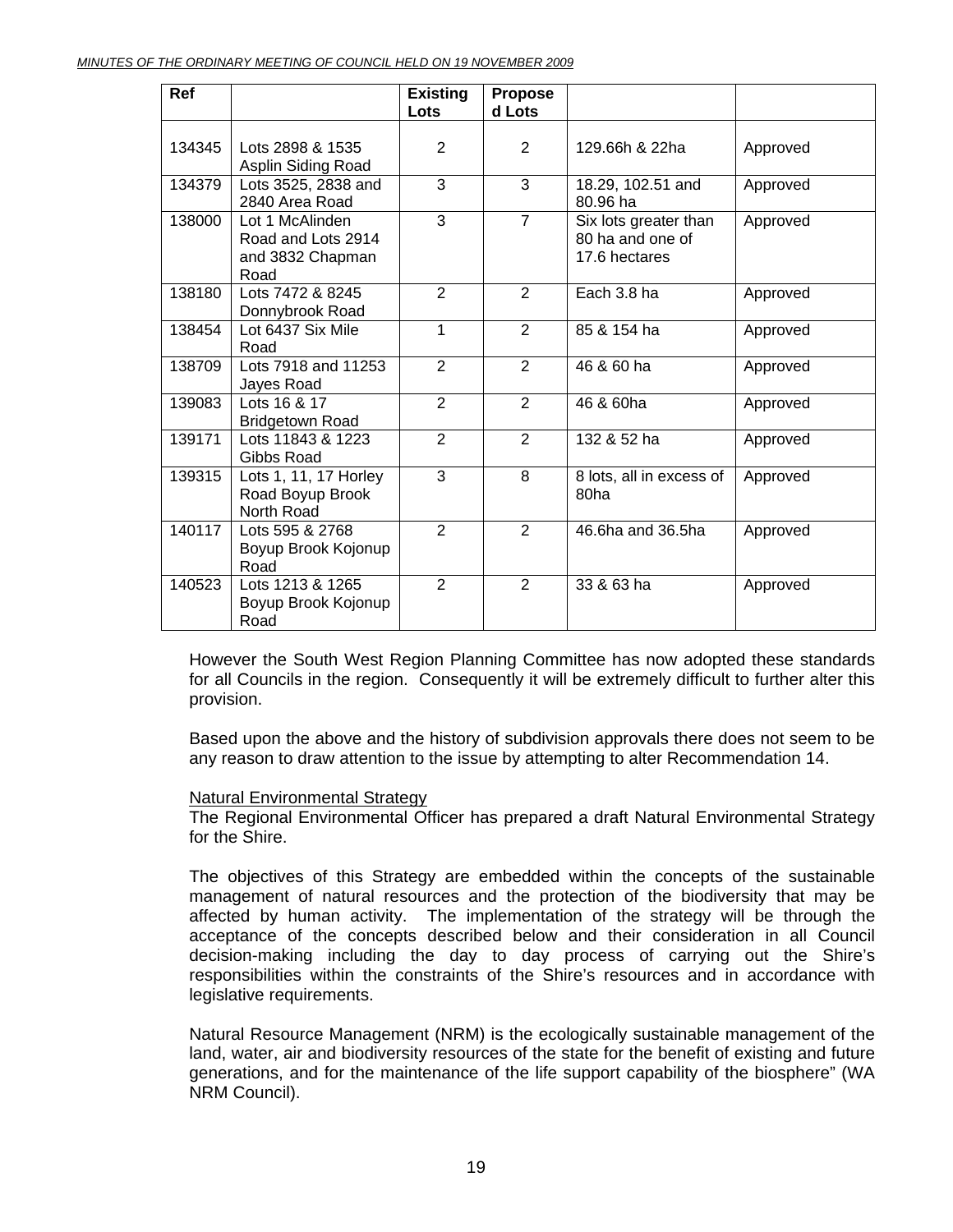Appropriate recommendations of the NES can be included in the Rural Strategy. However to do so at this time may have required additional advertising and potential delays. The draft NES will be separately reviewed and considered by Council.

#### **CONSULTATION**

Notice of the draft Strategy was advertised in the West Australian on  $29<sup>th</sup>$  July and again on  $5<sup>th</sup>$  August. It was also advertised in the Manjimup Bridgetown Times on  $29<sup>th</sup>$  July 2009.

The Strategy was referral to adjoining Councils and the following Government Agencies:

- Water and Rivers Commission (now the Department of Water);
- Department of Conservation and Land Management (now the Department of Environment and Conservation);
- Fire and Emergency Services Authority;
- Department of Agriculture (now the Department of Agriculture and Food);
- Department of Industry and Resources (now the Departments of Mines and Petroleum and Department of Commerce and the Department of State Development);
- Department of Environmental Protection (now the Department of Environment and Conservation);
- Department of Indigenous Affairs;
- Main Roads Western Australia;
- Water Corporation; and
- Western Power

#### **STATUTORY ENVIRONMENT**

Council must consider the submissions and make a recommendation on the Strategy in accordance with Town Planning Regulation 12B(3) which states that:

After the expiry of the period within which submissions may be made and advice given, the local government shall —

- (a) review the Local Planning Strategy in the light of any submissions made and advice received;
- (b) adopt the Local Planning Strategy with such modifications as it thinks fit to give effect to the submissions and advice; and
- (c) submit a copy of the Local Planning Strategy to the Commission for its endorsement.

#### **POLICY IMPLICATIONS**

The Local Rural Strategy will be a major development policy of Council. It will continue to evolve and will need regular review for it to remain a useful and workable document.

#### **FINANCIAL IMPLICATIONS**

None

#### **STRATEGIC IMPLICATIONS**

Once it is endorsed the Local Rural Strategy will provide the strategic justification for further development in the area.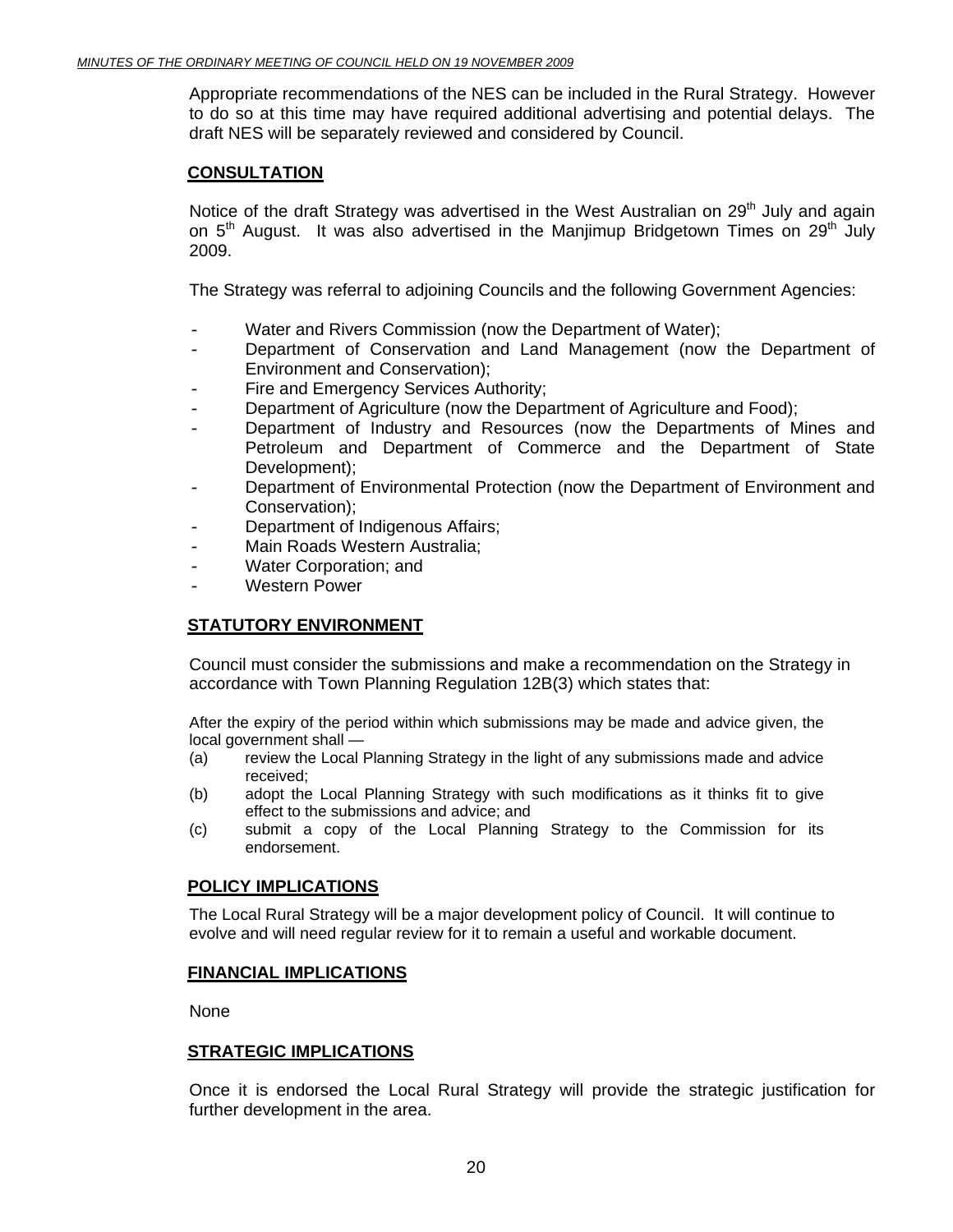#### **VOTING REQUIREMENTS**

Simple Majority

#### **COUNCIL DECISION & OFFICER RECOMMENDATION – 7.3.1**

**MOVED: Cr Doust SECONDED: Cr Downing** 

- **1 That Council determine the submissions lodged in respect of the Rural Strategy as outlined in the Schedule contained as Attachment 1**
- **2 That pursuant to Regulation 12B (3) of the Town Planning Regulations 1967 Council adopt the Rural Strategy for final approval subject to the following modifications:**
- **a) Minor formatting, terminology, Department names and other correctional changes which do not alter the recommendations.**
- **b) In the Technical Appendix insert a new section "3.4 Geology and Mineral Resources" including the information supplied by the Department of Mines and Petroleum including the mineral resource map.**
- **c) On Figure 14 BBR5 Townsite Surrounds Policy Areas remove Lot 6 from Area 11**
- **d) In Section 2.4 Housing and Homestead Lots delete reference to "the review of Policy DC 3.4"; and Recommendation 16.**
- **e) In Section 2.5 Conservation Lots insert a new paragraph in to the text as follows:-**

*"A conservation covenant may limit the possibility of mineral exploration or mining on private land. The Department of Mines and Petroleum recommends that before conservation lots are created an assessment of mineral potential needs to be carried out."* 

**f) In Section 3.2.4 Subdivision and Development Guidelines (BBR2 – Western Policy Area) add the following:-** 

*"The Water Corporation is proposing to develop a Waste Water Treatment Plant in Reservoir Road. The buffer requirements for this will be finalised once the design of the plant is completed. In the interim a 500m buffer area has been shown extending from the property boundary. Proposed development and subdivision in this area will need to have regard to the proposed WWTP."* 

- **g) Show the site of the WWTP and 500m interim buffer area on Figures 2 & 3.**
- **h) That Recommendation 50 be revised as follows:**

*"That Council investigate the opportunities for the development of an "urban industrial estate" within proximity of the townsite. The location of this is to have regard to Development Objectives for the Policy Areas around the Townsite as contained in Table 1."* 

**i) That Table 1 the Recommendations for Area 1 (Banks/Abel Road); Area 3 (Browns Seymour Road) and Area 12 (Balance of Precinct) be amended to include:**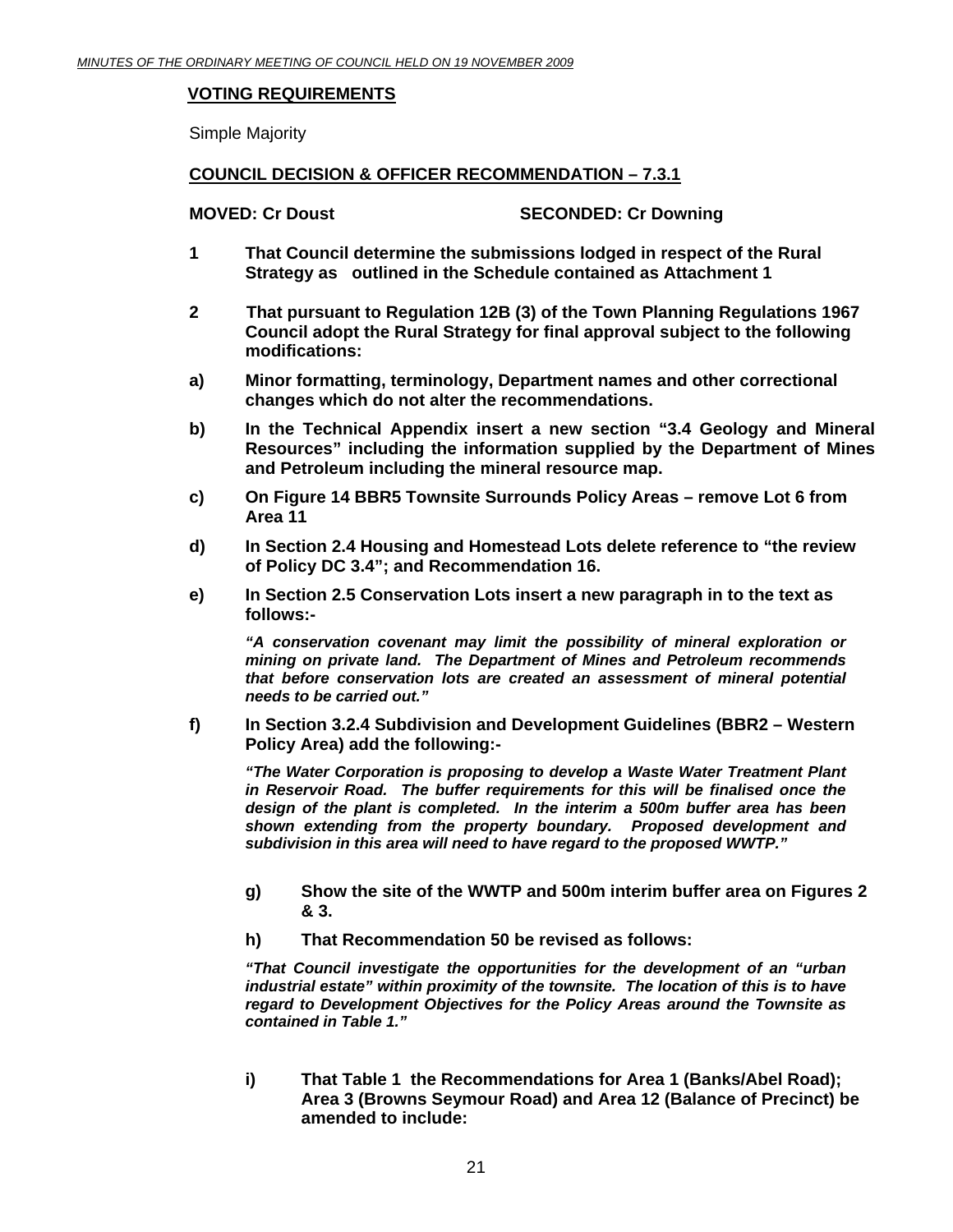*"Investigate potential industrial estate locations in accordance with Section 2.12"* 

- <span id="page-21-0"></span>**3 That the Rural Strategy be submitted to the Western Australian Planning Commission for its endorsement.**
- **4 That the persons and agencies who lodged submission be thanked for their input and be advised of the above.**
- **5 That a report be provided to Council on the draft Natural Environmental Strategy and implications for the Rural Strategy.**

#### **CARRIED 8/0 Res 238/09**

#### **7.3.2 Aged Care Facility**

| Location:                              | Lot 1889 William Street                      |
|----------------------------------------|----------------------------------------------|
| <b>Applicant:</b>                      | J Andree-Williams & J Zanders                |
| <b>File:</b>                           | AS3980                                       |
| <b>Disclosure of Officer Interest:</b> | NIL.                                         |
| Date:                                  | 11 November 2009                             |
| Author:                                | Geoffrey Lush - Council's Consultant Planner |
| <b>Authorizing Officer:</b>            | Alan Lamb – Chief Executive Officer          |
| Attachments:                           | 1-Application                                |
|                                        | 2- Site Aerial Plan                          |

#### **SUMMARY**

An enquiry has been lodged with Council regarding the potential development of an aged care facility on Lot 1889 William Street Boyup Brook. The applicant's letter is contained as Attachment 1.

Discussions have been held with the applicants to clarify what is intended and the site has also been inspected. They have been advised that the first stage of the proposal should proceed in a manner which is consistent and reflects a single dwelling rather than as an 'institutional' type building.

Initially the proposal is to provide care for each person's mother.

\_\_\_\_\_\_\_\_\_\_\_\_\_\_\_\_\_\_\_\_\_\_\_\_\_\_\_\_\_\_\_\_\_\_\_\_\_\_\_\_\_\_\_\_\_\_\_\_\_\_\_\_\_\_\_\_\_\_\_

Further development and possible subdivision will require the site to be rezoned.

#### **BACKGROUND**

The subject land is Lot 1889 DP127993 William Street Boyup Brook. The site has an area of 5.7238 hectares and has an existing residence.

The subject land is zoned 'Rural' zone in Town Planning Scheme No 2. The adjoining properties are included in Special Rural zone No 5. The site also adjoins R16199 to the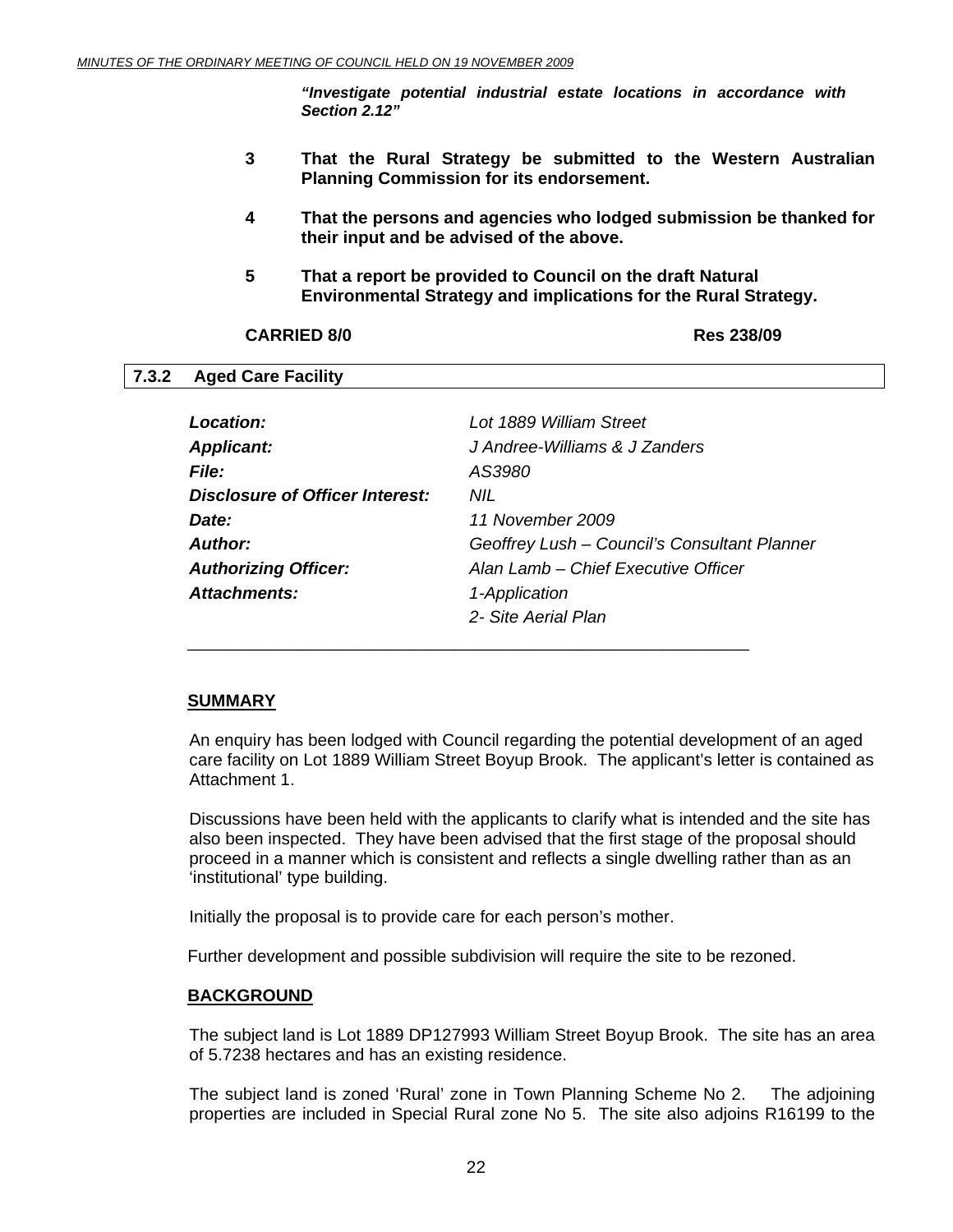south. The property is irregular in shape with a frontage of 80m to Williams Street extending back for approximately 120m. This then widens to approximately 150m width.

There is a dam situated on the front section of the property with an area of approximately 3,000 sqm between it and Williams Street.

The proposal is to potentially develop an aged care facility at the front of the property between the dam and Williams Street.

#### **COMMENT**

The zoning of the subject land as Rural is an anomaly as the site is also included in the Special Rural Policy Area. It would be expected that this site would be zoned Special Rural consistent with the surrounding properties.

The development of aged care facilities would not normally be expected to found in a Special Rural policy area as they are more appropriate within townsite urban area. The subject land provides an opportunity to develop a low key facility in a semi urban location.

It is considered that the development should be residential in character, size and design. This will then ensure that it does not detract from the character of the area or the intended planning objectives for it.

It is noted that the Residential Design Codes defines a 'dwelling' as

A building or portion of a building being used, adapted, or designed or intended to be used for the purpose of human habitation on a permanent basis by a single person, a single family, or **no more than six persons** who do not comprise a single family.

Hence the building could contain up to six persons and have separate bedrooms and ensuites but not have separate kitchens.

It is also intended that ultimately the development would cater for potentially more persons and this would be integrated with the gardens and existing dwelling. Such a facility is likely to require licensing from the Health Department. The management of this might also necessitate the need for altering the title of the property which could include some form of strata subdivision.

In this scenario the land should be rezoned and included in the Special Rural zone and as an Additional Use Site (aged care).

In examining this proposal it has become evident that the old town dam pipeline crosses the property. The applicants thought that this was an easement which would have been expected. Further examination shows that the pipeline is part of Reserve 16199 which bisects the property. This will potentially create boundary issues for the larger facility as the reserve is crown land with no 'right' for services to cross it.

#### **CONSULTATION**

- Applicants
- Mr W Jolley (Council EHO)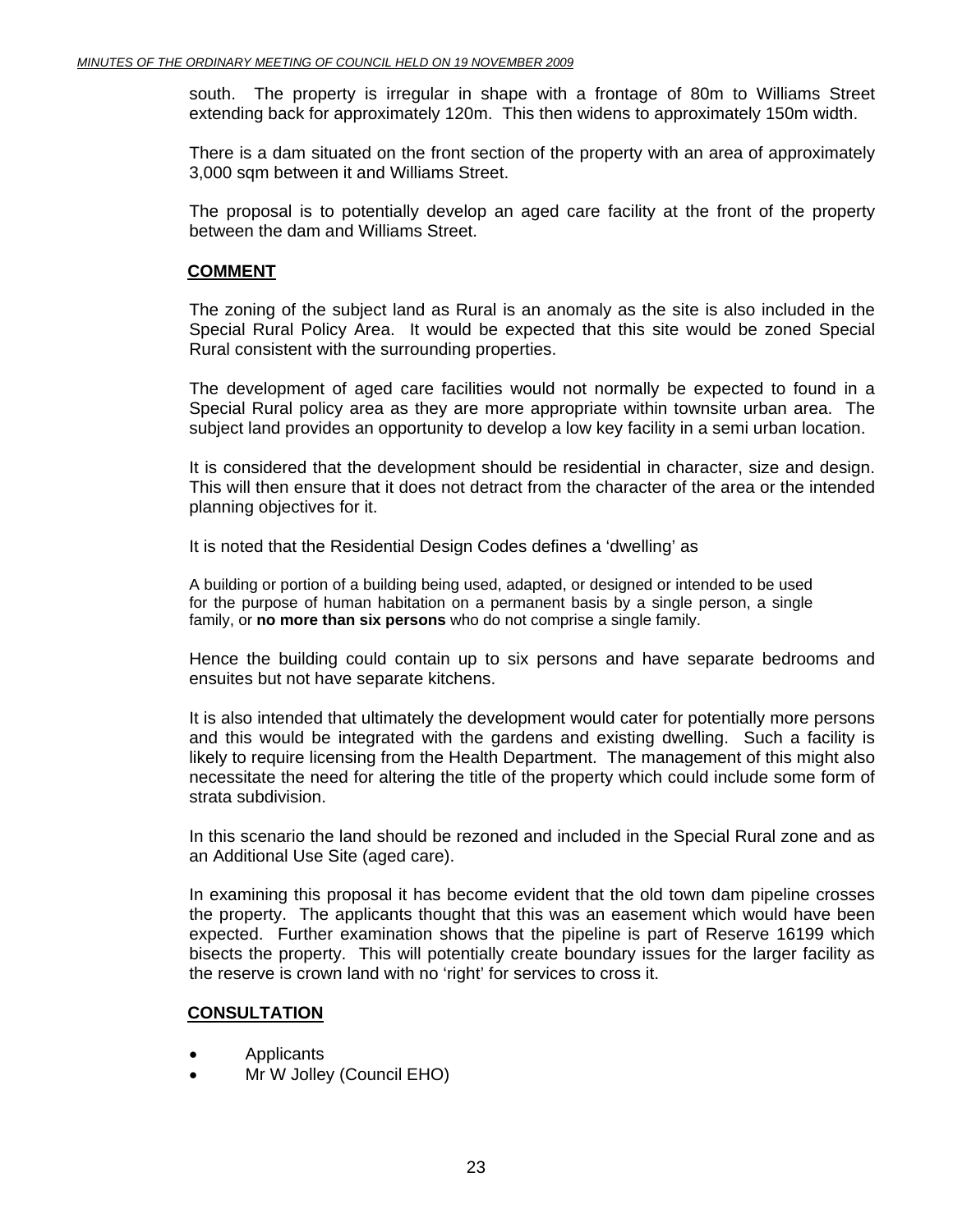#### **STATUTORY ENVIRONMENT**

The subject land is zoned Rural under Town Planning Scheme No 2.

Within the 'Rural' zone a single house is a permitted use. Group dwellings is an 'AA' use and Residential is an 'SA' use.

The term "Residential" is not defined in the Scheme but it is noted that "Residential Building" is defined as:-

*Means a building other than a dwelling house or flats designed for use for human habitation together with such outbuildings as are ordinarily used therewith, and the expression includes a hostel, an unlicensed hotel designed primarily for residential purposes and a residential club.* 

Pursuant to Clause 3.3.7 of the Scheme where a use is not specifically mentioned in the Zoning Table, Council may determine that the use is consistent with the objectives and purposes of the Zone and thereafter follow the 'SA' procedures of Clause 3.5 in considering an application for planning approval.

It is also noted that Clause 5.2.6 of the Scheme states that:

*Not more than one single dwelling house may be erected and occupied on a lot within the Rural Zone except where Council is satisfied that an additional house is necessary or desirable for the continuation of bona fide agricultural activity.* 

#### **POLICY IMPLICATIONS**

None

#### **FINANCIAL IMPLICATIONS**

None

#### **STRATEGIC IMPLICATIONS**

None

#### **VOTING REQUIREMENTS**

Simple Majority

#### **OFFICER RECOMMENDATION – 7.3.2**

- **1 That Council resolve that:-**
- **a) It is prepared to consider the proposal as a Residential Building under the Scheme which is an 'SA' use that must be advertised for comment;**
- **b) That the proposal should be designed to be consistent with the appearance and scale of a normal dwelling with a total maximum accommodation for six persons;**
- **c) In considering any application the licensing requirements for such a facility will need to be clarified and the application referred to the relevant agency;**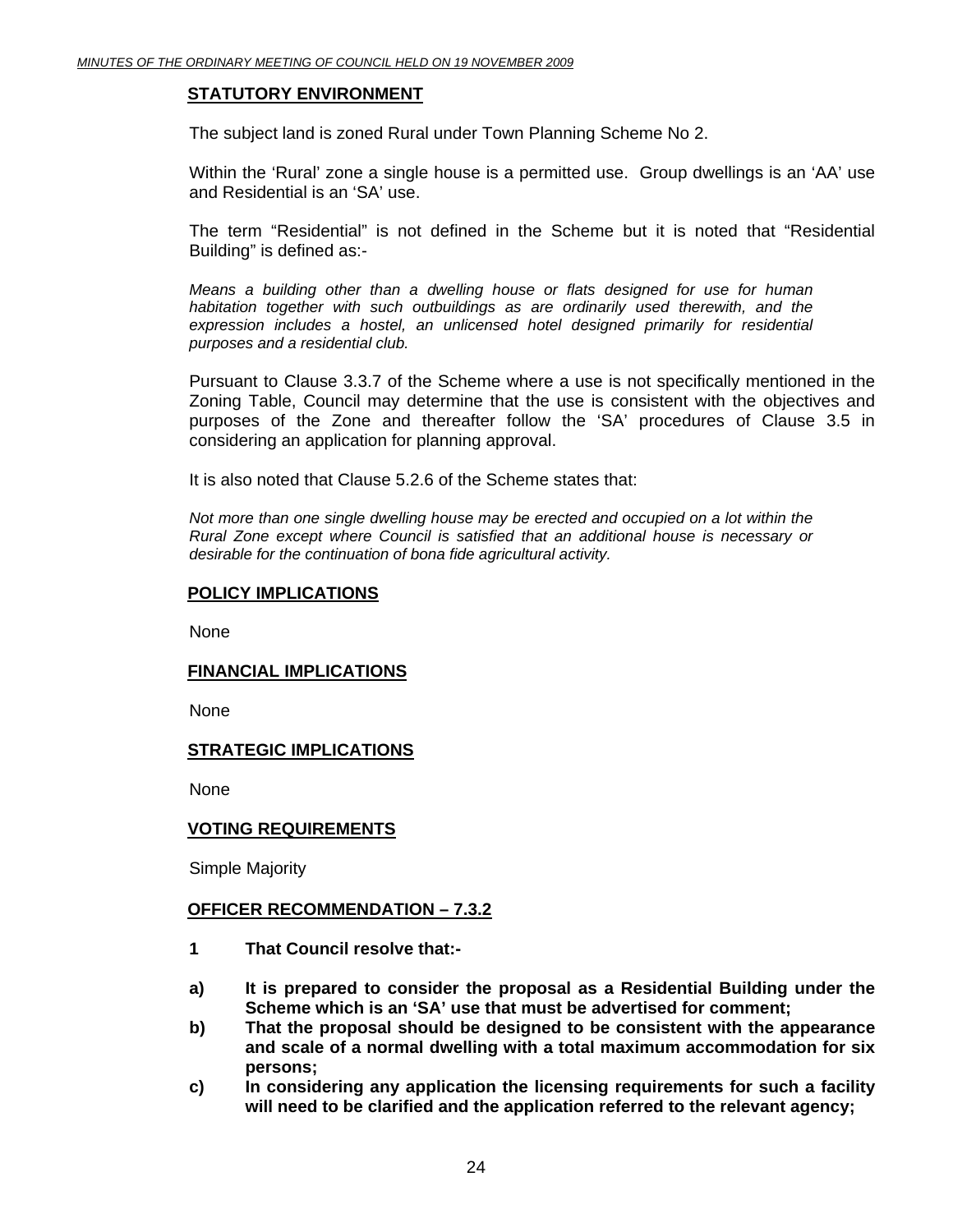- **d) Any application must address the servicing requirements for the development especially in relation to on site effluent disposal and potential bush fire safety;**
- **e) To facilitate development beyond this size or to allow for the potential subdivision of the land the property will need to be rezoned. This should preferably be as a Special Rural zone with an Additional Use (aged care) designation.**
- **2 The proponents be advised of the above and also informed that the water pipeline is not an easement but is part of Reserve 16199 which is Crown Land. Enquiries should be made to the Department of Regional Development and Lands regarding the possible inclusion of this land into the property and conversion of this to an easement.**

#### **COUNCIL DECISION – MOVE INTO COMMITTEE**

**MOVED: Cr Giles SECONDED: Cr Oversby** 

 **That the Council move into a committee of the whole under clause 15.6 of the Standing Orders, Local Law No 1 to allow members free discussion on the matter.** 

 **CARRIED 8/0 Res 239/09** 

#### **COUNCIL DECISION – MOVE OUT OF COMMITTEE**

 **That the Council moves out of committee of the whole under clause 15.6 of the Standing Orders, Local law No.1.** 

 **CARRIED 8/0 Res 240/09** 

**COUNCIL DECISION – ITEM 7.3.2**

**MOVED: Cr Giles SECONDED: Cr O'Hare** 

**That Council notes the applicant's development proposal and the applicant be advised Council will not deal with the matter until a planning application is lodged.** 

#### **Amendment**

**That the applicant be advised that the proposal does not meet the Shire's Town Planning Scheme requirements and that Council will not deal with the matter until a rezoning planning application is lodged.** 

**CARRIED 7/1 Res 241/09** 

**The Amendment became the motion and was carried 8/0.** 

#### **REASON:**

Council was not prepared to deal with an informal application and the current Town Planning Scheme does not allow this type of development on the land as it is currently zoned.

**MOVED: Cr O'Hare SECONDED: Cr Oversby** 

**MOVED: Cr Doust SECONDED: Cr Downing ATTLE SECONDED: Cr Downing 3**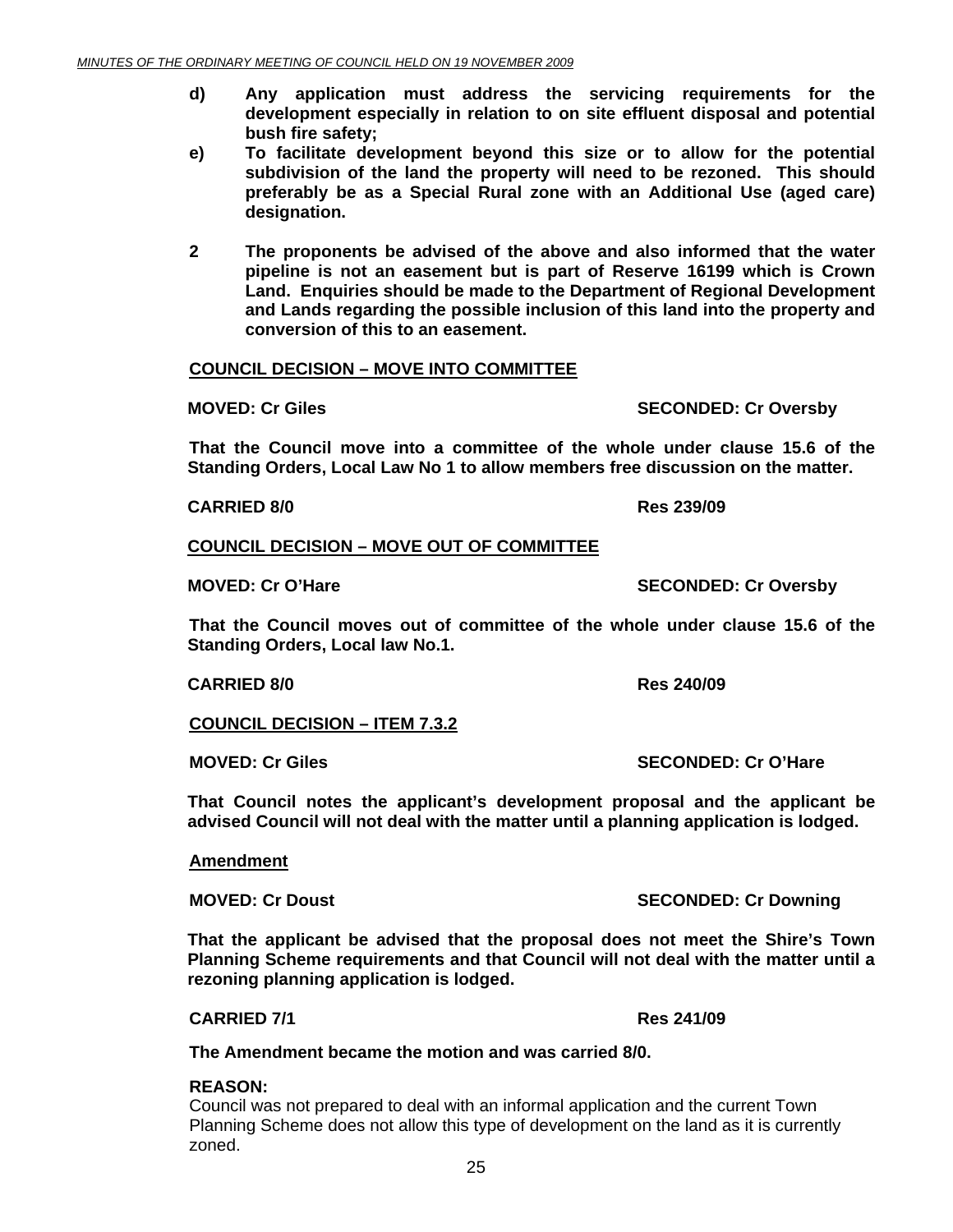#### <span id="page-25-0"></span>**7.3.3 Subdivision Application (WAPC Ref 140763) Boyup Brook Arthur Road**

| Location:                              | Lot 6 Boyup Brook Arthur Road                |
|----------------------------------------|----------------------------------------------|
| <b>Applicant:</b>                      | <b>K Moir Licensed Surveyor</b>              |
| <b>File:</b>                           | AS3420                                       |
| <b>Disclosure of Officer Interest:</b> | NIL.                                         |
| Date:                                  | 11 November 2009                             |
| Author:                                | Geoffrey Lush (Council's Consultant Planner) |
| <b>Authorizing Officer:</b>            | Alan Lamb – Chief Executive Officer          |
| <b>Attachments:</b>                    | 1-Subdivision Plan                           |
|                                        | 2- Plan Enlargement                          |

#### **SUMMARY**

The application is to subdivide Lot 6 Boyup Brook Arthur River Road into two allotments having areas of 45.2 ha and 153.5 ha respectfully. The property is presently used for general farming and also the site of the Harvey Dickson Country Music Venue.

The subject land has not been inspected in the preparation of this report.

\_\_\_\_\_\_\_\_\_\_\_\_\_\_\_\_\_\_\_\_\_\_\_\_\_\_\_\_\_\_\_\_\_\_\_\_\_\_\_\_\_\_\_\_\_\_\_\_\_\_\_\_\_\_\_\_\_\_\_

#### **BACKGROUND**

The subject land is Lot 6 DP 21152 Boyup Brook Arthur Road. The subject land has an area of 198.7 hectares and is located approximately 6 kms from the townsite.

The property extends to the Blackwood River and is bisected by the Boyup Brook Arthur Road dissects the property. 42 hectares of the site is situated between the river and the Boyup Brook Arthur Road. Thompson Road adjoins the eastern boundary and this is a gravel rural road.

The site is undulating with two broad based valleys which drain to the south into the Blackwood River. The surrounding land is cleared general farming land.

Development on the site includes homestead and associated sheds and stock yards. Of particular is the Harvey Dickson Country Music Venue which has held very successful concerts, festivals, rodeos with over night camping facilities over many years. This facility occupies approximately 6 hectares of the site.

The majority of the land within the proposed 45 ha Lot has been grazed and cropped for many decades. These soils have good soil moisture and nutrient retention capabilities.

There is already a number of water resources established on this proposed lot. These include a large dam with contour banks to assist water capture and several spring fed excavations.

The application submits that:-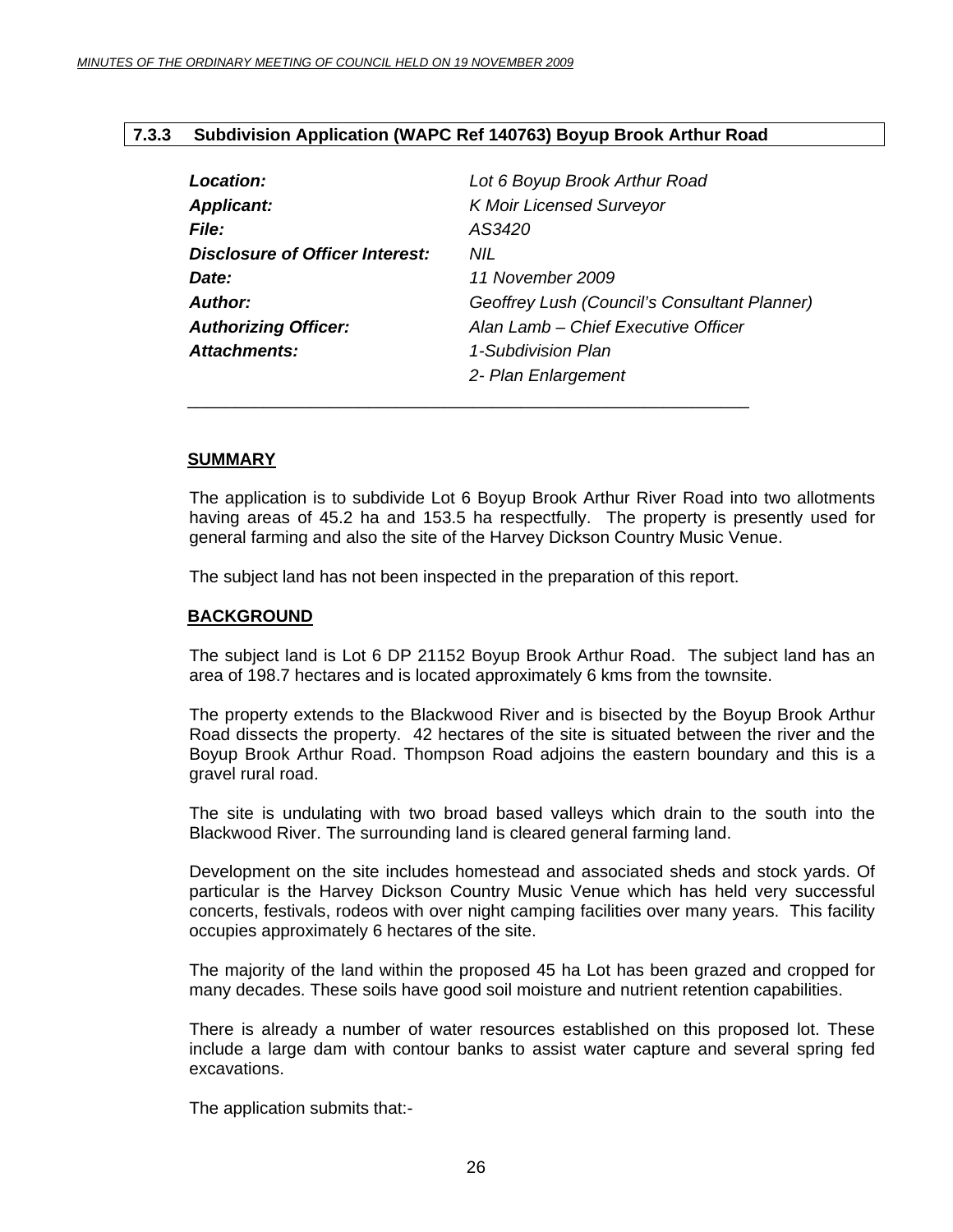The proposed subdivision when successful will allow the sale of the smaller lot which in turn will provide opportunity for capital investments/improvements to the Harvey Dickson Country Music Centre already iconic in the Shire and State for staging events.

### **CONSULTATION**

Nil

### **STATUTORY ENVIRONMENT**

#### *Western Australian Planning Commission*

There are several WAPC Policies affecting the general subdivision of rural land including:-

- State Planning Policy 2.5 Agriculture and Rural Land Use.
- DC 3.4 Subdivision of Rural Land.

The Warren Blackwood Regional Rural Strategy also applies to the proposal and with regard to rural subdivision and recommends:

- A minimum lot size of 80 hectares in rural areas;
- Where a lot is less than 80ha in size it must have a minimum area of 40ha and must contain at least 30ha of good farming land (Class 1 or 2);
- Such applications must be supported by an agronomist's and hydrologist's report.

The Planning Commission is also stipulating that the total lot area is also to incorporate:-

- A minimum area of 30ha of high-capability land,
- Plus the water capture and/or storage area (as necessary),
- Plus an area for farm infrastructure and buildings with sufficient setback from adjoining properties so as not to restrict potential agricultural productivity on those properties, setbacks from watercourses and wetlands,
- Plus the retention of any remnant vegetation that should be protected from clearing.

Town Planning Scheme No 2

The subject land is zoned 'Rural' in Town Planning Scheme No 2.

Clause 5.1 of the Scheme states that in considering applications for subdivision, rezoning and planning consent in the Rural zone, Council shall have regard to:

- i) the need to protect the agricultural practices of the Rural zone in light of its importance to the District's economy;
- ii) the need to protect the area from uses which will reduce the amount of land available for agriculture;
- iii) the need to preserve the rural character and rural appearance of the area; and
- iv) where rural land is being subdivided for closer development, the proposal should be supported with evidence outlining the land's suitability and capability for further development.

#### *Draft Rural Strategy*

Within the draft Local Planning Strategy the subject land is predominantly located within the BBR2 Western Policy Area.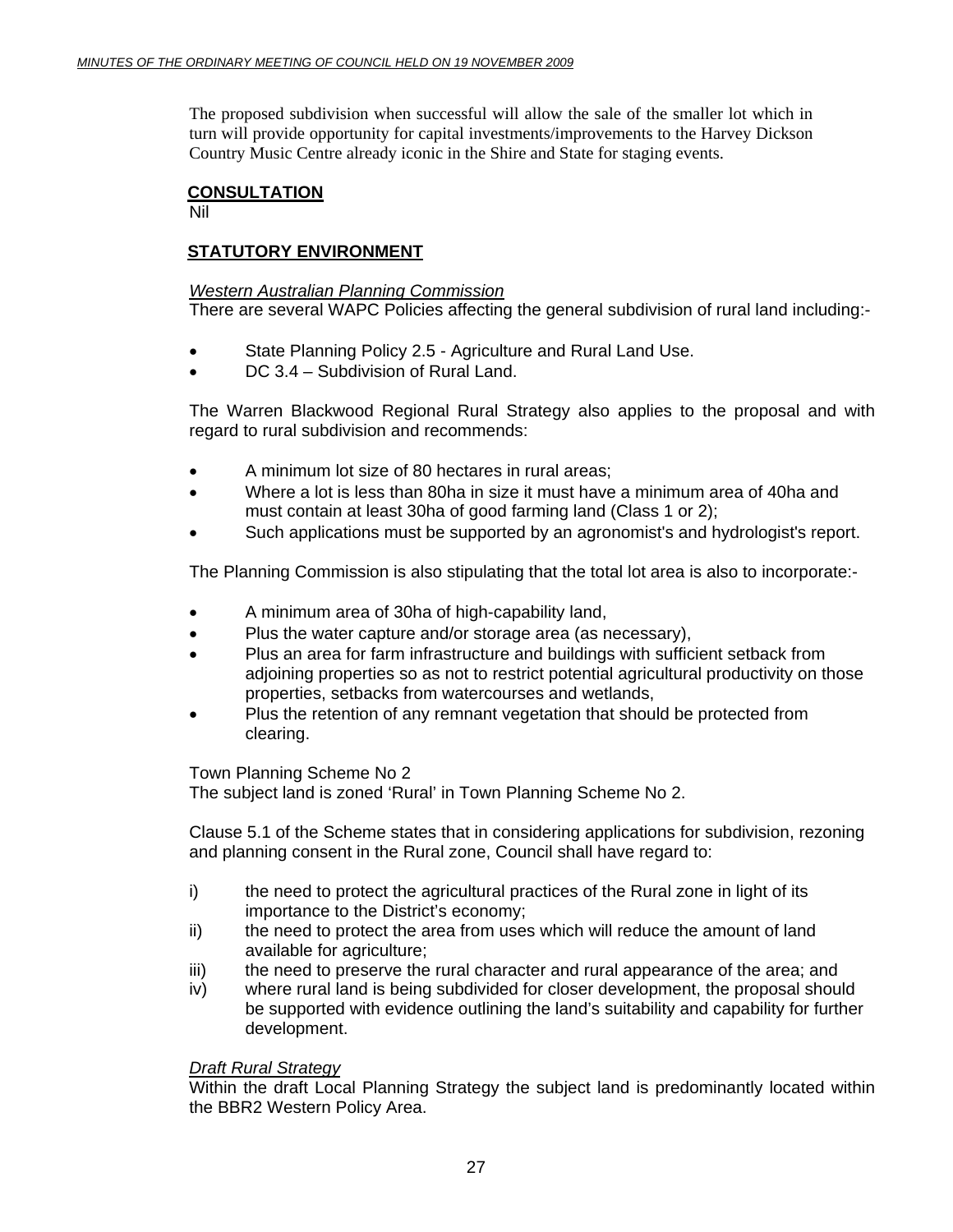The Strategy recommendations for rural subdivision reflect the above recommendations from the Warren Blackwood Regional Rural Strategy.

#### **COMMENT**

The application has been supported by a Land Capability Study of the site which assesses the soils, water supply and general suitability of the proposed lot for farming. It is unclear as to what percentage of the site would contain Class 1 or 2 land and if the total area of the lot can still accommodate the above mentioned additional areas for farm infrastructure.

However the intention of subdividing the land so as to create capital to further develop the Country Music Venue is supported.

There is no information within the application as to how the proposed lot may be affected by the Country Music Venue and in particular by noise. There would appear to be a separation distance of between 200 – 300 metres between the venue and the proposed allotment boundary. Any new dwelling on the proposed allotment would be expected to be setback even further.

This issue can be addressed by requiring a notification to be placed upon the Certificate of Title.

Any subdivision applies to all of the subject land, including the Country Music Venue. The existing Council approvals for the Country Music Venue have not been examined in the preparation of this report. In terms of subdivision issues it would be appropriate to consider requesting that a Fire Management Plan be prepared for the entire site in the event that no such plan exists for the Country Music Venue.

To avoid creating additional access directly on to the Boyup Brook Arthur Road access to the proposed allotment should be restricted to Thompson Road.

#### **POLICY IMPLICATIONS**

None

#### **FINANCIAL IMPLICATIONS**

None

#### **STRATEGIC IMPLICATIONS**

None

#### **VOTING REQUIREMENTS**

Simple Majority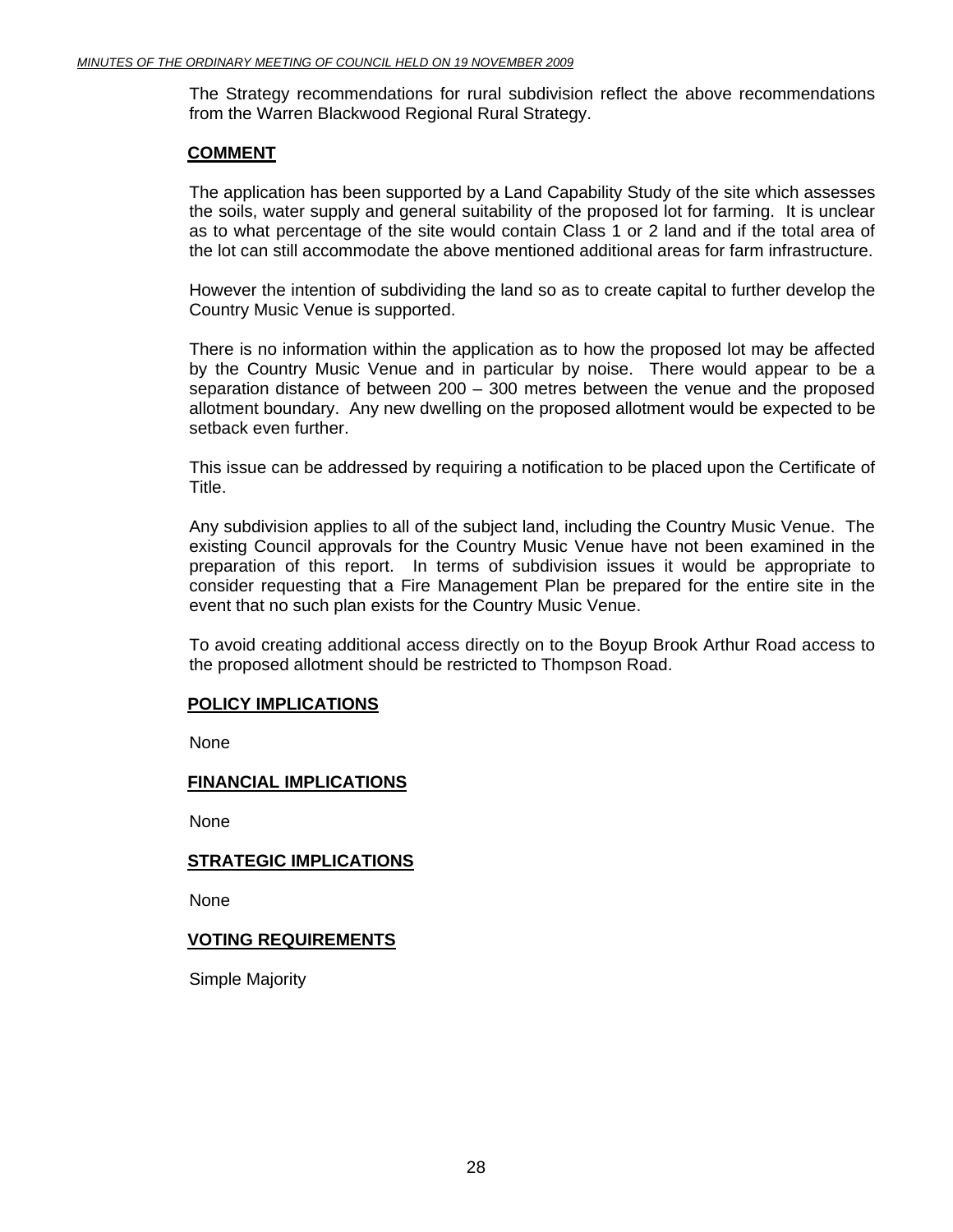#### **COUNCIL DECISION & OFFICER RECOMMENDATION – 7.3.3**

**MOVED: Cr Oversby SECONDED: Cr O'Hare SECONDED: Cr O'Hare** 

- **1 That Council advise the Western Australian Planning Commission that is supports the proposed subdivision of Lot 6 Boyup Brook Arthur Road on the basis that** 
	- **(a) it will facilitate further improvements to the Harvey Dickson Country Music Venue, which is considered to be a primary tourist and cultural facility in the Shire; and**
	- **(b) the application is considered to be consistent with the provisions for rural subdivision outlined in** 
		- **the Shire of Boyup Brook Town Planning Scheme No.2**
		- **WAPC DC 3.4 Subdivision of Rural Land; and**
		- **The Warren Blackwood Rural Strategy.**
- **2 That the Western Australian Planning Commission be requested to include the following conditions on any approval:** 
	- **a) Access to the proposed lot shall be restricted to Thompson Road.**
	- **b) A Notification be placed upon the Certificate of Title pursuant to Section 70A of the Transfer of Land Act 1893 (as amended) to advise landowners of the nearby location of the Harvey Dickson Country Music Venue which may affect the property due to noise or other factors.**
	- **c) A Fire Management Plan being prepared and implemented to the requirements and satisfaction of Council.**

**CARRIED 8/0 Res 242/09**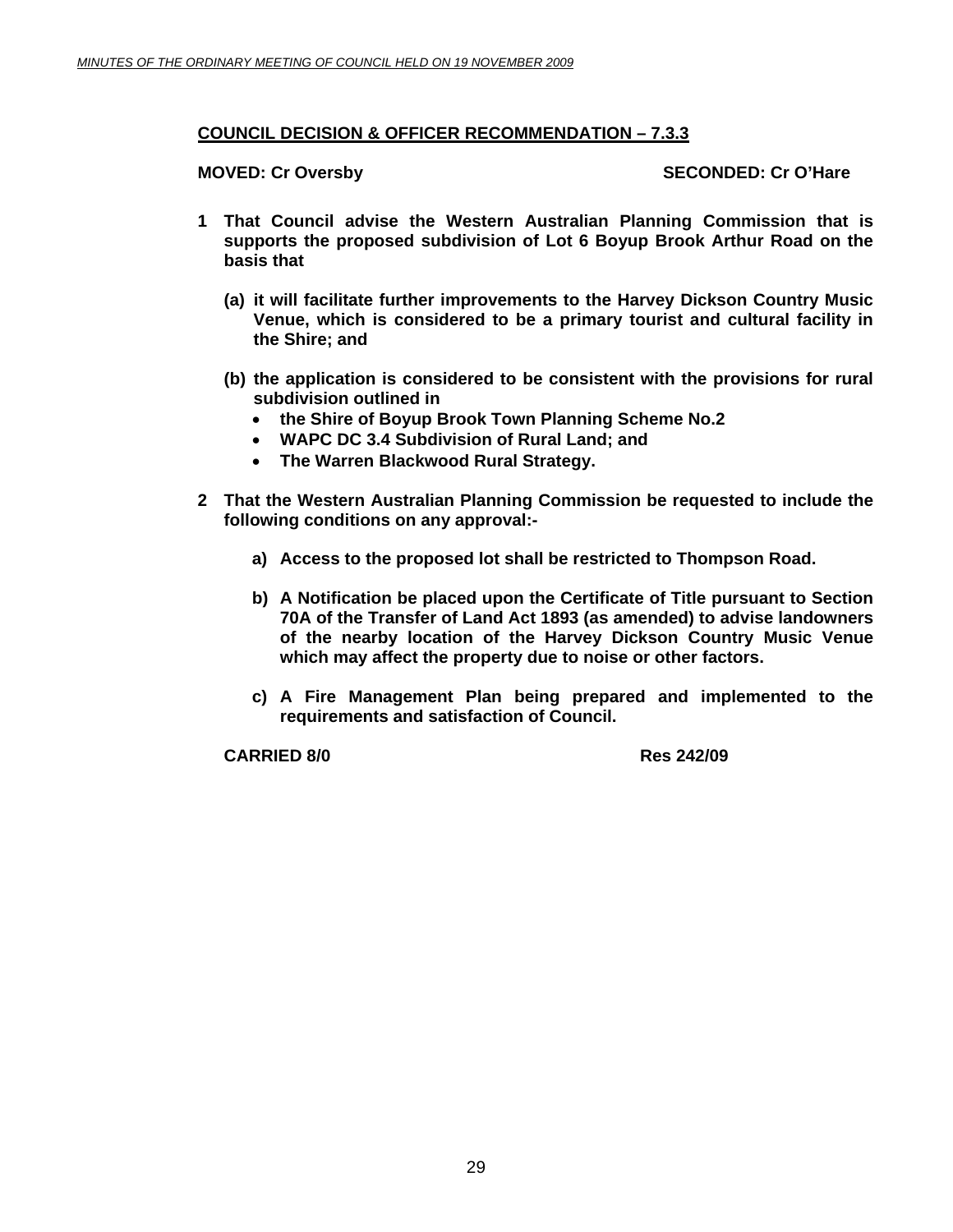#### **7.3.4 Council Meeting Dates for 2010**

<span id="page-29-0"></span>

| Location:                       | Shire of Boyup Brook                |
|---------------------------------|-------------------------------------|
| <b>Applicant:</b>               | <b>Not Applicable</b>               |
| <b>File:</b>                    | N/A                                 |
| Disclosure of Officer Interest: | none                                |
| Date:                           | 17 November 2008                    |
| Author:                         | Alan Lamb - Chief Executive Officer |
| <b>Authorizing Officer:</b>     | N/A                                 |
| Attachments:                    | Nil                                 |
|                                 |                                     |

#### **SUMMARY**

The purpose of this report is to put before Council proposed meeting times and dates for the Ordinary Council meetings for the 2010 year.

#### **BACKGROUND**

At the Chief Executive Officer's review last year it was recommended that regular Council briefing sessions be conducted before Ordinary Council Meetings.

#### **COMMENT**

Nil

#### **CONSULTATION**

Nil

#### **STATUTORY OBLIGATIONS**

The following sections of the Local Government Act have relevance:

#### **5.3. Ordinary and Special Council Meetings**

- 1) A council is to hold ordinary meetings and may hold special meetings.
- 2) Ordinary meetings are to be held not more than 3 months apart.
- 3) If a council fails to meet as required by subsection (2) the Chief Executive Officer is to notify the Minister of that failure.

#### **5.4. Calling Council Meetings**

An ordinary or a special meeting of a council is to be held –

- (a) if called for by either-
- (i) the mayor or president; or
- (ii) at least 1/3 of the councillors; in a notice to the Chief Executive Officer setting out the date and purpose of the proposed meeting; or
- (b) if so decided by the council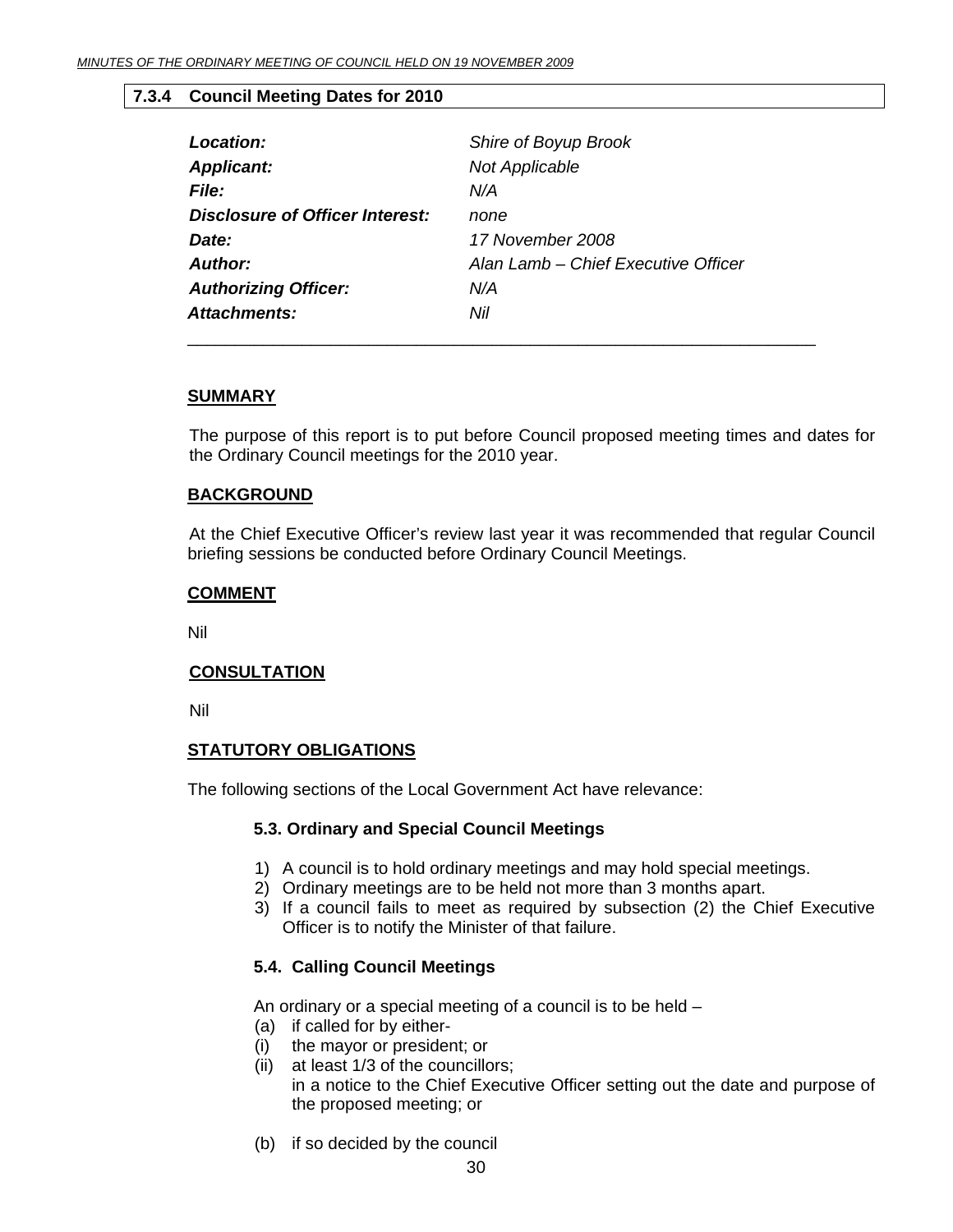#### **5.5. Convening Council Meetings**

- (1) The Chief Executive Officer is to convene an ordinary meeting by giving each Council member at least 72 hours' notice of the date, time and place of the meeting and an agenda for the meeting.
- (2) The Chief Executive Officer is to convene a special meeting by giving each Council member notice, before the meeting, of the date, time, place and purpose of the meeting.

The Local Government (Administration) Regulations provide:

#### **12. Public notice of Council or Committee Meetings – s. 5.25(1)(g)**

- (1) At least once each year a local government is to give local public notice of the dates on which and the time and place at which –
- (a) the ordinary council meetings; and
- (b) the committee meetings that are required under the Act to be open to members of the public or that are proposed to be open to members of the public,

are to be held in the next 12 months.

- (2) A local government is to give local public notice of any change to the date, time or place of a meeting referred to in subregulation (1).
- (3) Subject to subregulation (4), if a special meeting of a council is to be open to members of the public then the local government is to give local public notice of the date, time, place and purpose of the special meeting.
- (4) If a special meeting of a council is to be open to members of the public but, in the Chief Executive Officer's opinion, it is not practicable to give local public notice of the matters referred to in subregulation (3), then the local government is to give public notice of the date, time, place and purpose of the special meeting in the manner and to the extent that, in the Chief Executive Officer's opinion, is practicable.

The Local Government Act provides that local public notice is as follows;

#### **1.7. Local Public Notice**

- (1) Where under this Act local public notice of a matter is required to be given, a notice of the matter is to be –
- (a) published in a newspaper circulating generally throughout the district;
- (b) exhibited to the public on a notice board at the local government's offices; and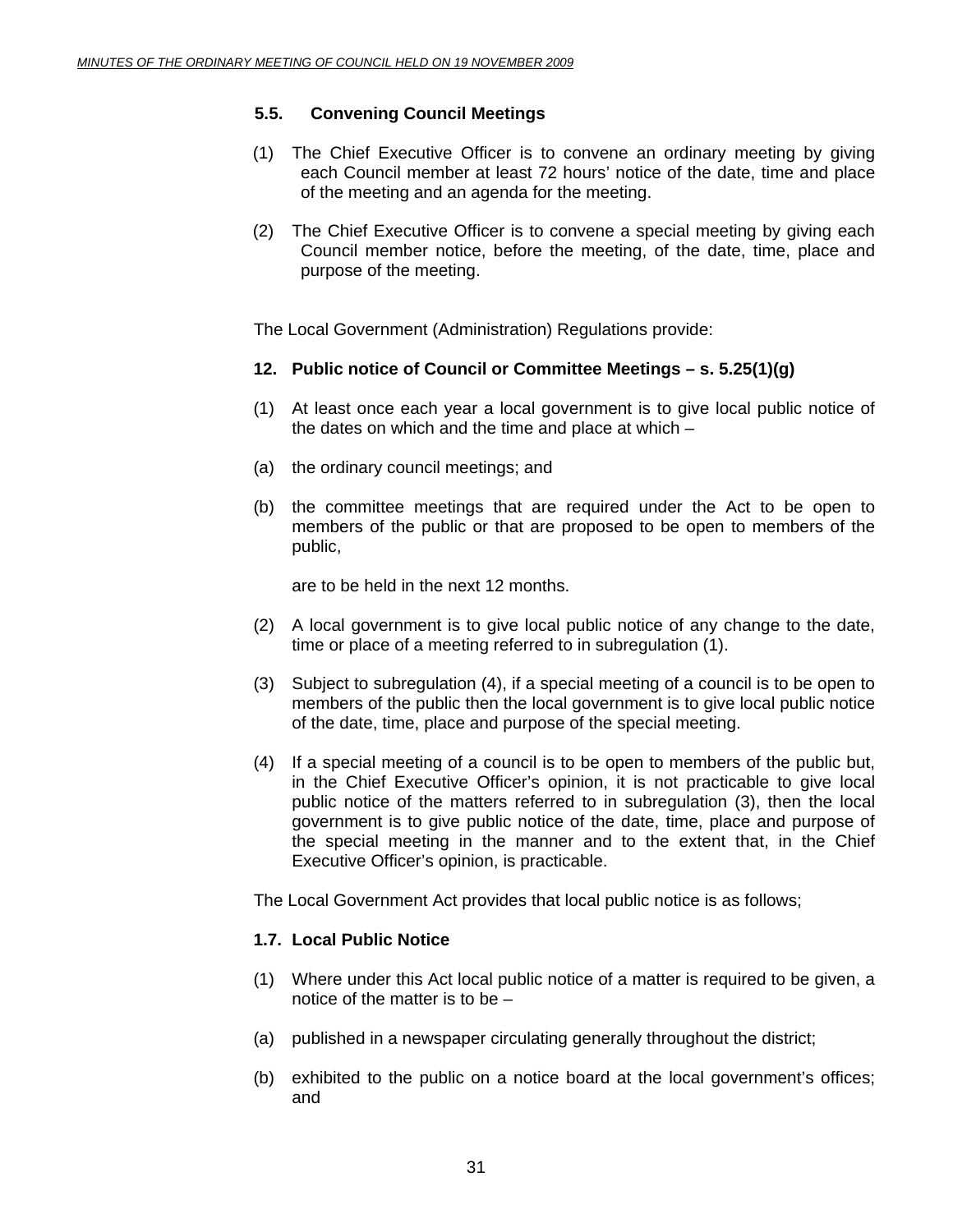- (c) exhibited to the public on a notice board at every local government library in the district.
- (2) Unless expressly stated otherwise it is sufficient if the notice is –
- (a) published under subsection (1) (a) on at lease once occasion; and
- (b) exhibited under subsection (1) (b) and (c) for a reasonable time, being not less than –
- (i) the time prescribed for the purpose of this paragraph; or
- (ii) if no time is prescribed, 7 days.

#### **POLICY IMPLICATIONS**

Council Policy

#### **BUDGET/FINANCIAL IMPLICATIONS**

Nil

#### **STRATEGIC IMPLICATIONS**

Nil

#### **SUSTAINABILITY IMPLICATIONS**

- ¾ **Environmental**  There are no known environmental issues at this stage.
- ¾ **Economic**  There are no known economic issues at this stage.
- ¾ **Social**  There are no known social issues at this stage.

#### **VOTING REQUIREMENTS**

Simple Majority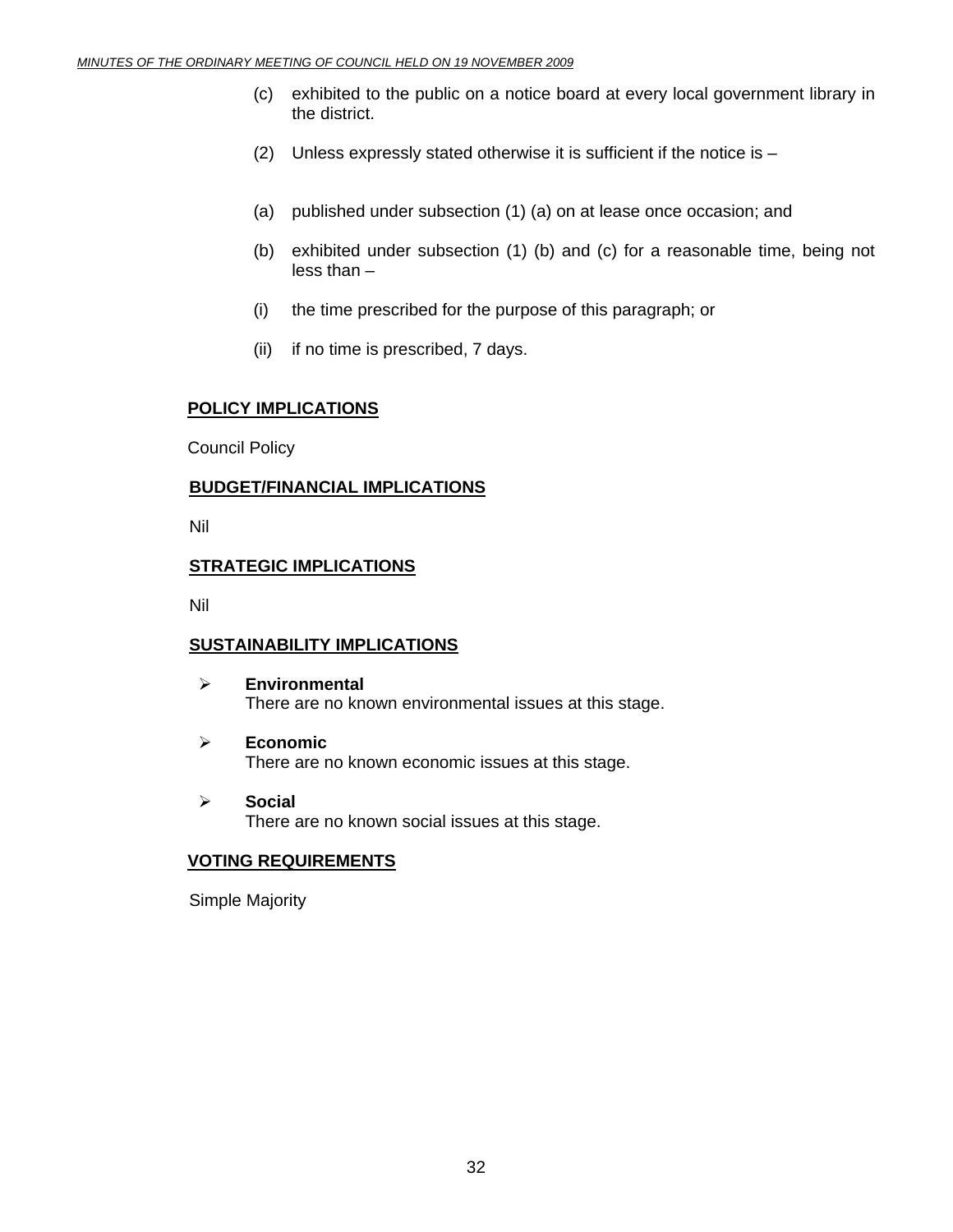#### **COUNCIL DECISION & OFFICER RECOMMENDATION – 7.3.4**

**MOVED: Cr Downing Case of Cr Biddle SECONDED: Cr Biddle** 

**That the following meeting dates and times apply for the 2010 year:** 

**Council Meeting Dates 2010 Held at 3.30pm in the Boyup Brook Chambers** 

| 18 February 2010 | <b>21 August 2010</b>  |
|------------------|------------------------|
| 18 March 2010    | 16 September 2010      |
| 15 April 2010    | <b>21 October 2010</b> |
| 20 May 2010      | 18 November 2010       |
| 17 June 2010     | 16 December 2010       |
| 15 July 2010     |                        |

 **CARRIED 8/0 Res 243/09**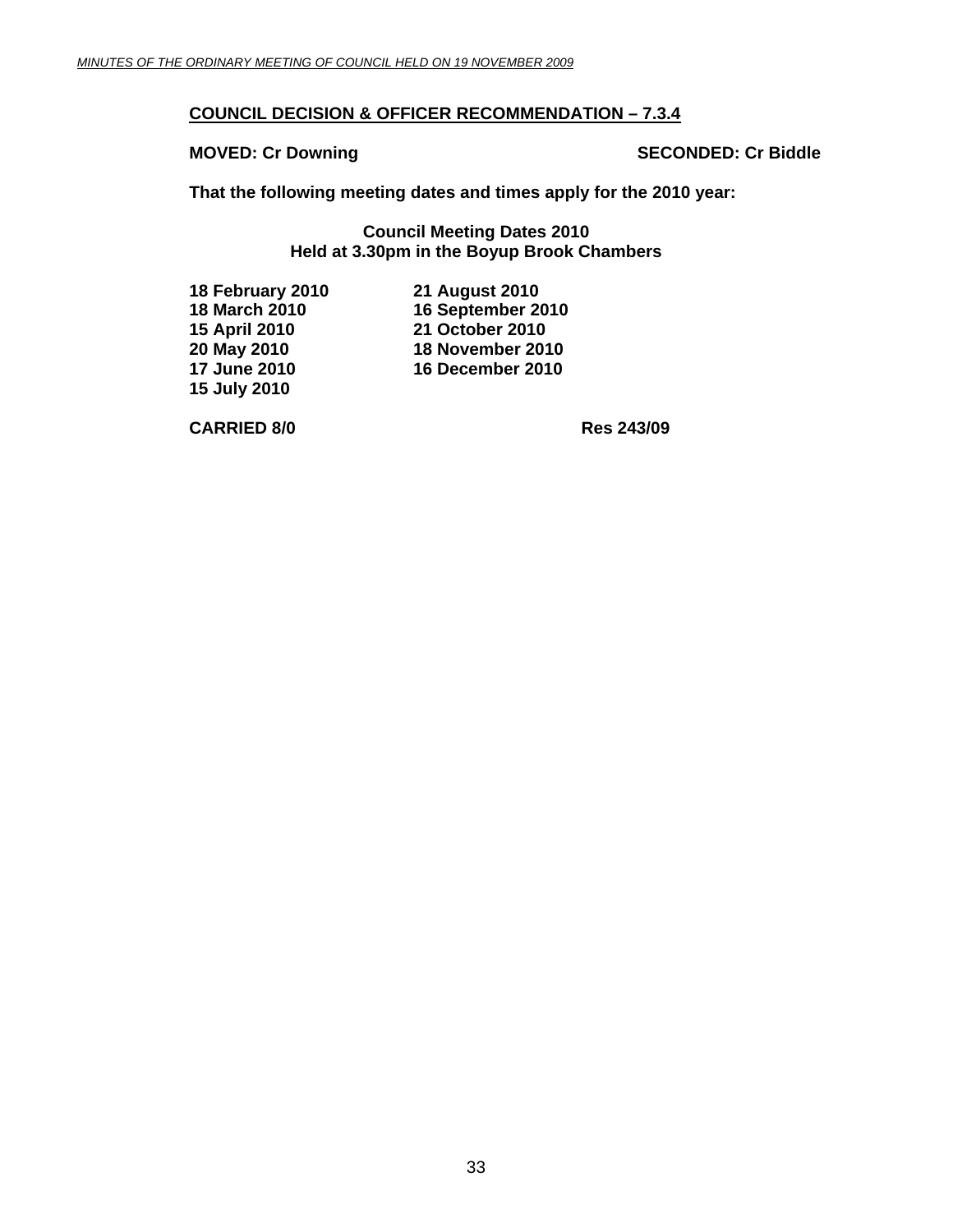#### <span id="page-33-0"></span>**7.3.5 Committees**

| Location:                       | Not applicable                      |
|---------------------------------|-------------------------------------|
| <b>Applicant:</b>               | Not applicable                      |
| <i>File:</i>                    | N/A                                 |
| Disclosure of Officer Interest: | None                                |
| Date:                           | 12 November 2009                    |
| Author:                         | Alan Lamb – Chief Executive Officer |
| <b>Authorizing Officer:</b>     | Not applicable                      |
| Attachments:                    | Nil                                 |

#### **COUNCIL DECISION – MOVE INTO COMMITTEE**

\_\_\_\_\_\_\_\_\_\_\_\_\_\_\_\_\_\_\_\_\_\_\_\_\_\_\_\_\_\_\_\_\_\_\_\_\_\_\_\_\_\_\_\_\_\_\_\_\_\_\_\_\_\_\_\_\_\_\_

**MOVED: Cr Giles SECONDED: Cr Marshall** 

 **That the Council move into a committee of the whole under clause 15.6 of the Standing Orders, Local Law No 1 to allow members free discussion on the matter.** 

 **CARRIED 8/0 Res 244/09** 

**COUNCIL DECISION – MOVE OUT OF COMMITTEE**

**MOVED: Cr Downing Case Conduct 2 SECONDED: Cr Doust** 

 **That the Council moves out of committee of the whole under clause 15.6 of the Standing Orders, Local law No.1.** 

#### **CARRIED 8/0 Res 245/09**

#### **SUMMARY**

The purpose of this report is to bring before Council the recommendation that it form an Audit and Finance Committee and a Forward Planning Committee.

#### **BACKGROUND**

 At the special Council meeting held 22 October 2009 Council dealt with the matter of committees and representatives. A number of appointments were made at that meeting and any further appointments were pending consideration by the President.

#### **COMMENT**

 Following discussions with the President it is recommended that Council form an Audit and Finance Committee and a Forward Planning Committee.

Council is required to form an Audit committee (see statutory obligations) and it is recommended that this committee also deal with matters such as periodic budget reviews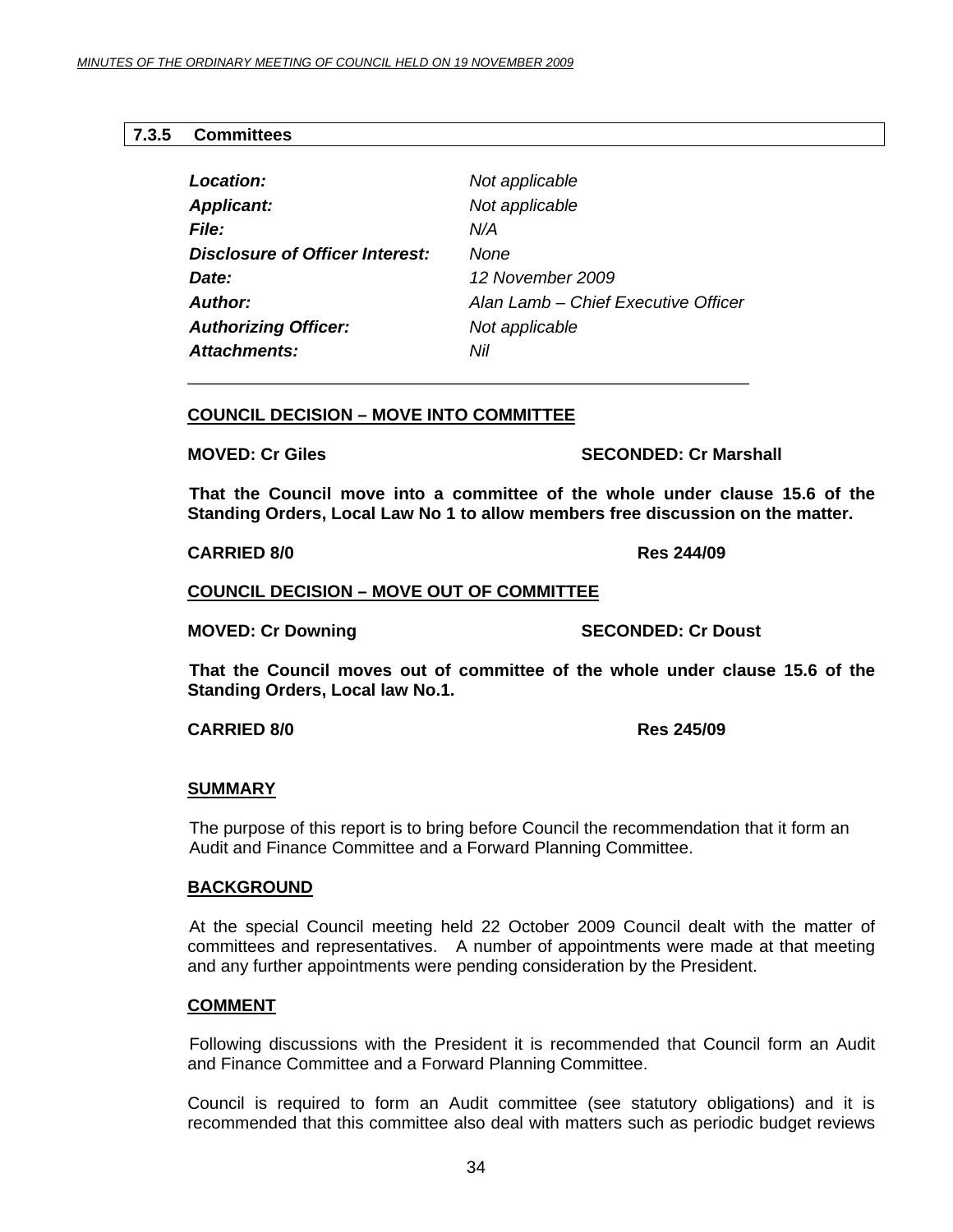with recommendations to Council, and any other financial matters that Council may refer to it.

It is recommended that a forward planning committee be formed to look at the whole gambit of big picture issues such as asset management, financial and strategic plans, reviews of the strategic plan and town planning scheme, working with other Local Governments to achieve greater efficiencies, and the like. It is suggested that this committee have no delegated powers and that all members of Council be members of this committee. Also that it meet monthly approximately two weeks prior to the monthly Council meetings (ie no meeting in January).

#### **CONSULTATION**

The author has spoken with some Councillors and staff.

#### **STATUTORY OBLIGATIONS**

The following sections of the Local Government Act have application; *Division 1A* — *Audit committee*

 *[Heading inserted by No. 49 of 2004 s. 5.]* 

### *7.1A. Audit committee*

- *(1) A local government is to establish an audit committee of 3 or more persons to exercise the powers and discharge the duties conferred on it.*
- *(2) The members of the audit committee of a local government are to be appointed\* by the local government and at least 3 of the members, and the majority of the members, are to be council members.*

 *\* Absolute majority required.* 

- *(3) A CEO is not to be a member of an audit committee and may not nominate a person to be a member of an audit committee or have a person to represent him or her as a member of an audit committee.*
- *(4) An employee is not to be a member of an audit committee. [Section 7.1A inserted by No. 49 of 2004 s. 5.]*

### *7.1B. Delegation of some powers and duties to audit committees*

 *(1) Despite section 5.16, the only powers and duties that a local government may delegate\* to its audit committee are any of its powers and duties under this Part other than this power of delegation.* 

 *\* Absolute majority required.* 

 *(2) A delegation to an audit committee is not subject to section 5.17. [Section 7.1B inserted by No. 49 of 2004 s. 5.]* 

### *7.1C. Decisions of audit committees*

 *Despite section 5.20, a decision of an audit committee is to be made by a simple majority. [Section 7.1C inserted by No. 49 of 2004 s. 5.]*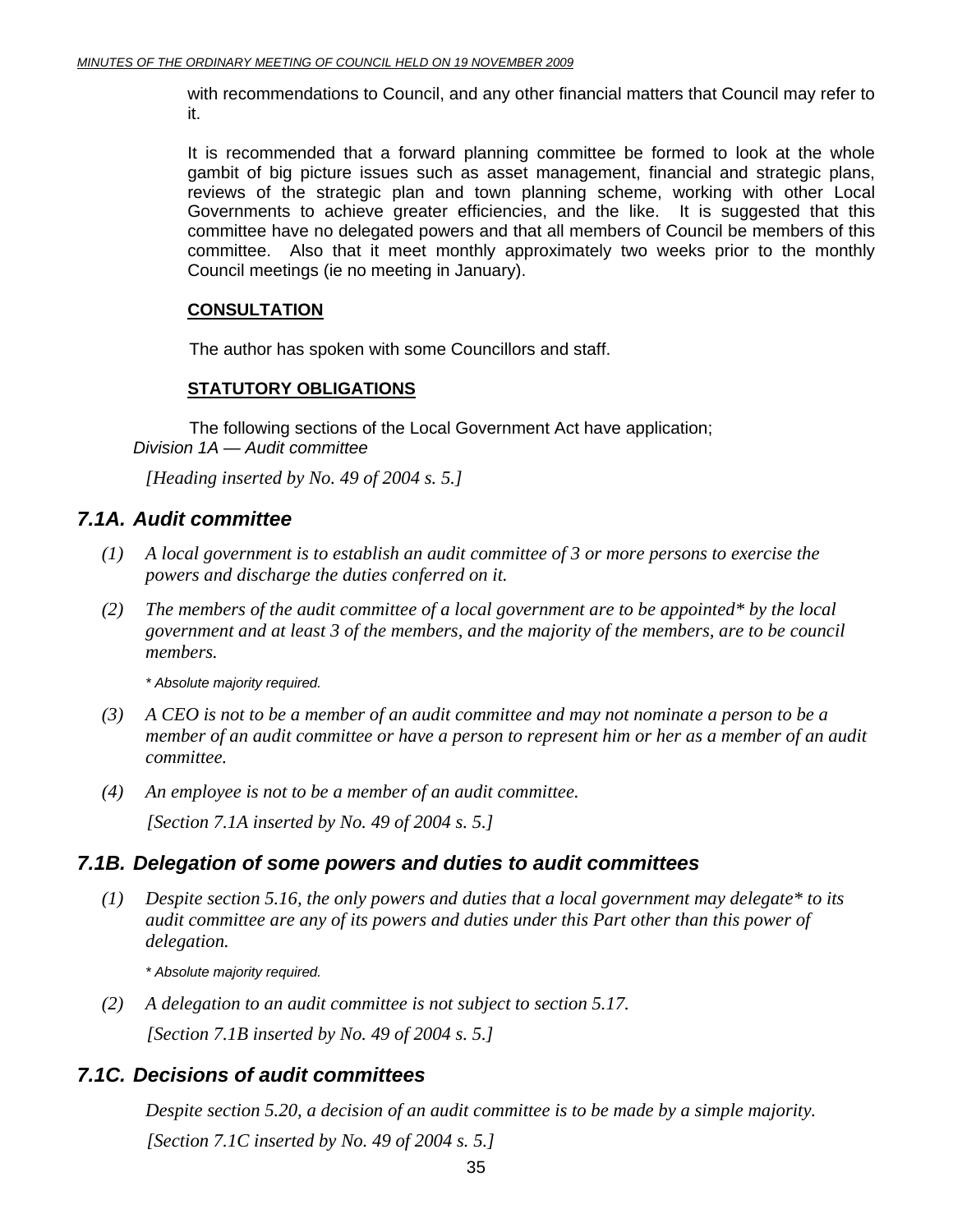The following section of the Local Government (Audit) Regulations has application;

### *16. Functions of audit committee*

An audit committee —

- (a) is to provide guidance and assistance to the local government
	- (i) as to the carrying out of its functions in relation to audits carried out under Part 7 of the Act; and
	- (ii) as to the development of a process to be used to select and appoint a person to be an auditor;

and

- (b) may provide guidance and assistance to the local government as to
	- (i) matters to be audited;
	- (ii) the scope of audits;
	- (iii) its functions under Part 6 of the Act; and
	- (iv) the carrying out of its functions relating to other audits and other matters related to financial management.

### **POLICY IMPLICATIONS**

Nil

#### **BUDGET/FINANCIAL IMPLICATIONS**

Nil

#### **STRATEGIC IMPLICATIONS**

Nil

#### **SUSTAINABILITY IMPLICATIONS**

- ¾ **Environmental**  There are no known significant environmental issues.
- ¾ **Economic**  There are no known significant economic issues.
- ¾ **Socia**l There are no known significant social issues.

#### **VOTING REQUIREMENTS**

Absolute majority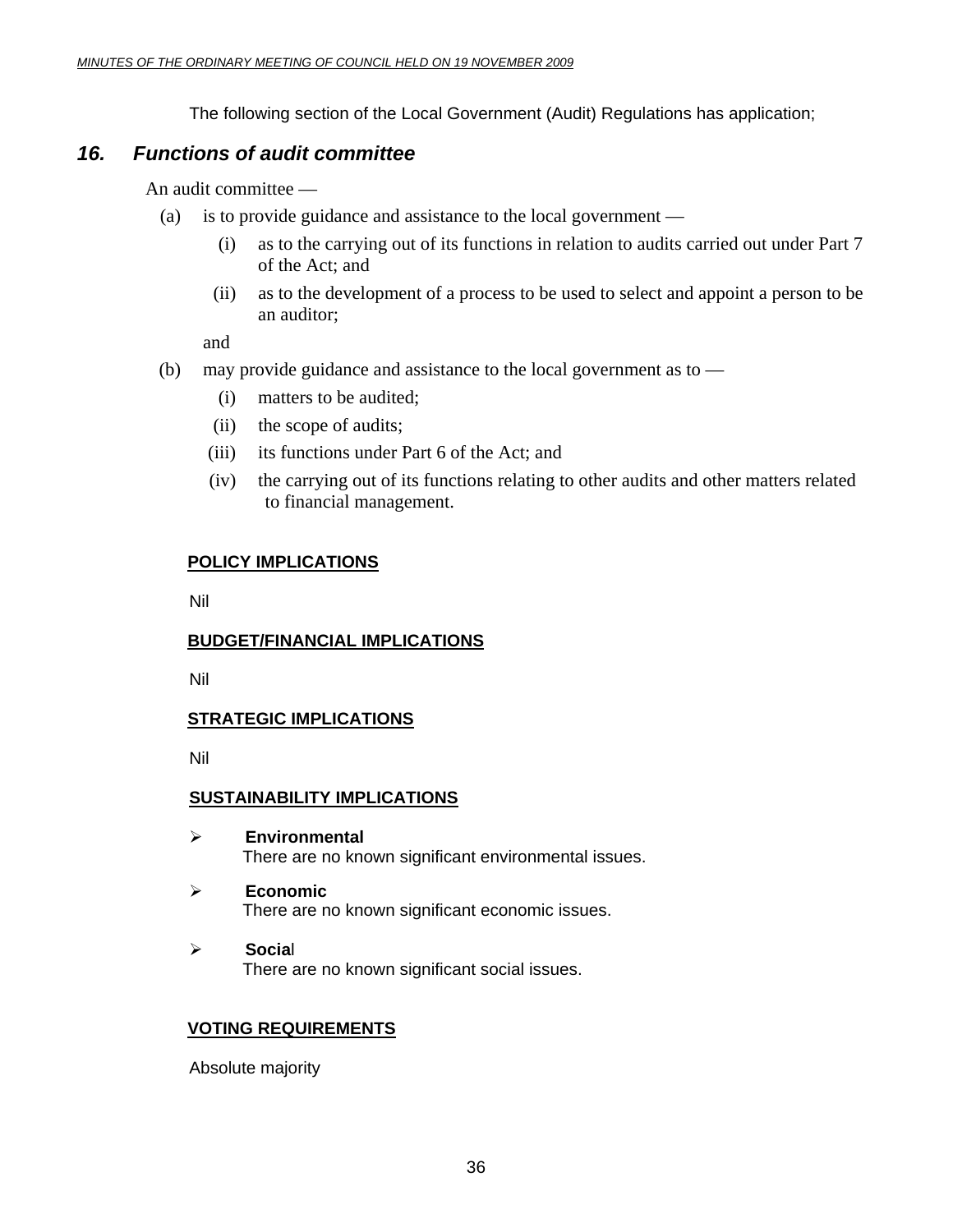#### **OFFICER RECOMMENDATION – ITEM 7.3.5**

- **(1) Recommended that Council form an Audit and Finance Committee with three Councillors as its members. That the function/role of the Audit and Finance Committee be as follows:** 
	- **a) is to provide guidance and assistance to the Council**
		- **i. as to the carrying out of its functions in relation to audits;**
		- **ii. as to the development of a process to be used to select and appoint a person to be the auditor; and**
	- **b) may provide guidance and assistance to the Council as to**
		- **i. matters to be audited;**
		- **ii. the scope of the audit;**
		- **iii. its functions under Part 6 of the Local Government Act 1995 that relate to financial management; and**
		- **iv. the carrying out of its functions relating to other audits and other matters related to financial management.**
	- **c) is to conduct necessary budget reviews and report to Council.**

| be appointed to Council's Audit and Finance Committee. |
|--------------------------------------------------------|

**(2) That Council form a Forward Planning Committee with all Councillors as its members. That the function/role of the committee be to consider and/or review all forward planning matters including asset management planning, long range financial planning, works planning, the strategic plan, town planning scheme, options to work more closely with other Councils, other matters as referred by Council and to report back to Council. This committee will meet approximately two week prior to each ordinary meeting of Council.** 

#### **COUNCIL DECISION – ITEM 7.3.5**

#### **MOVED: Cr Doust SECONDED: Cr Oversby**

- **(1) Recommended that Council form an Audit and Finance Committee with three Councillors as its members. That the function/role of the Audit and Finance Committee be as follows:** 
	- **a) is to provide guidance and assistance to the Council**
		- **i. as to the carrying out of its functions in relation to audits;**
		- **ii. as to the development of a process to be used to select and appoint a person to be the auditor; and**
	- **b) may provide guidance and assistance to the Council as to**
		- **i. matters to be audited;**
		- **ii. the scope of the audit;**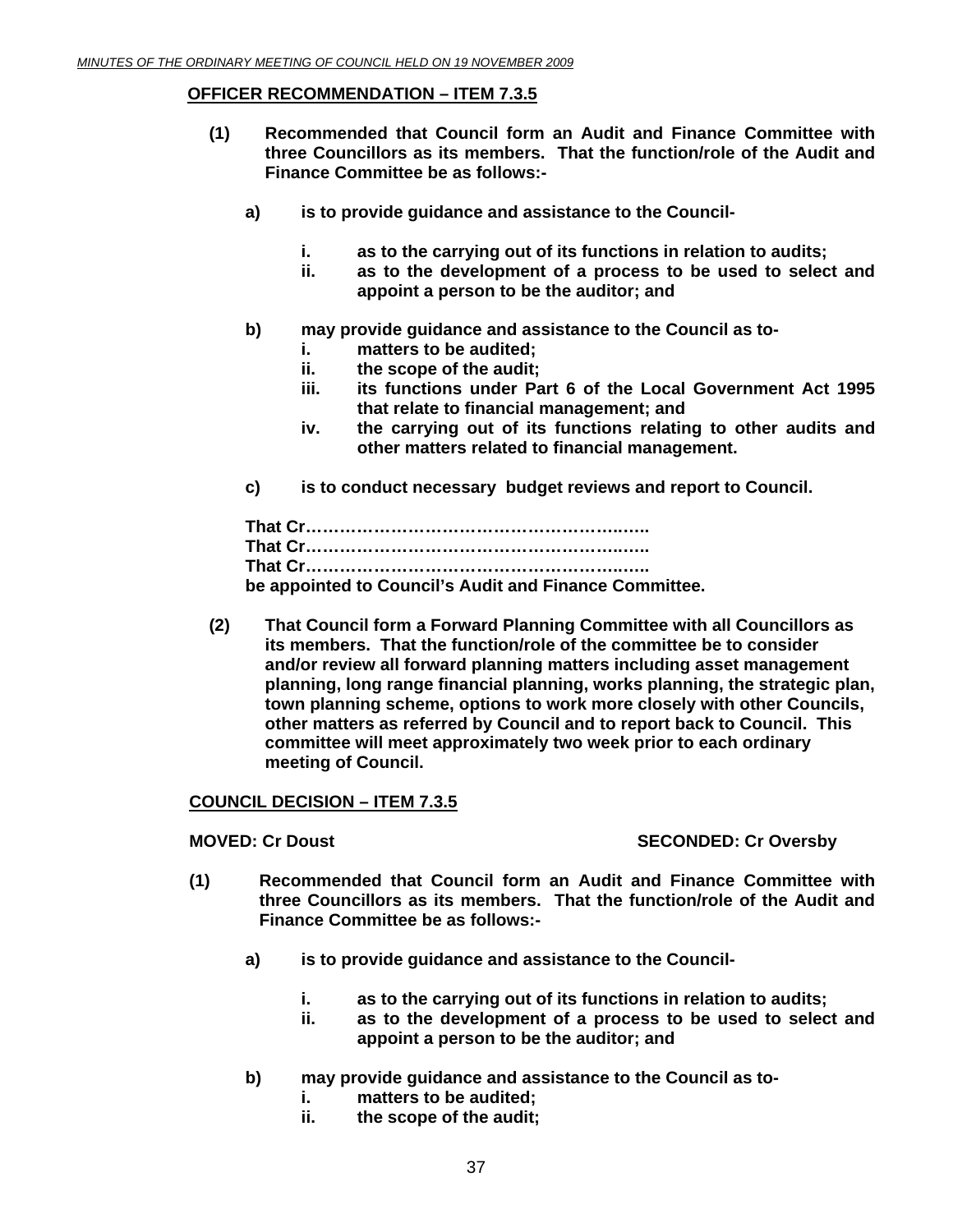- **v. its functions under Part 6 of the Local Government Act 1995 that relate to financial management; and**
- **vi. the carrying out of its functions relating to other audits and other matters related to financial management.**
- <span id="page-37-0"></span>**c) is to conduct periodic budget reviews and report to Council.**

**That Cr Doust That Cr Ginnane That Cr Downing be appointed to Council's Audit and Finance Committee.** 

**(2) That Council form a Forward Planning Committee with all Councillors as its members. That the function/role of the committee be to consider and/or review all forward planning matters including asset management planning, long range financial planning, works planning, the strategic plan, town planning scheme, options to work more closely with other Councils, other matters as referred by Council and to report back to Council. This committee will meet approximately two week prior to each ordinary meeting of Council.** 

#### **CARRIED BY ABSOLUTE MAJORITY 8/0 Res 246/09**

#### **7.3.6 Rylington Park - Options**

| Location:                              | <b>Rylington Park</b>               |
|----------------------------------------|-------------------------------------|
| <b>Applicant:</b>                      | Not applicable                      |
| <b>File:</b>                           | CR/31/012                           |
| <b>Disclosure of Officer Interest:</b> | None                                |
| Date:                                  | 12 November, 2009                   |
| Author:                                | Alan Lamb - Chief Executive Officer |
| <b>Authorizing Officer:</b>            | Not applicable                      |
| Attachments:                           | Nil                                 |

\_\_\_\_\_\_\_\_\_\_\_\_\_\_\_\_\_\_\_\_\_\_\_\_\_\_\_\_\_\_\_\_\_\_\_\_\_\_\_\_\_\_\_\_\_\_\_\_\_\_\_\_\_\_\_\_\_\_\_

#### **SUMMARY**

The purpose of this report is to bring the matter back to Council with the recommendation that it be referred to the Forward Planning Committee for consideration.

#### **BACKGROUND**

 At the October Council meeting Council dealt with a late item relating to Rylington Park and passed the following resolution;

*That the costs of and methodology to transfer the title for Rylington Park to a locally controlled trust fund or co-operative, and possibly to Future Boyup Brook, be investigated and the results reported to the November 2009 Council meeting.* 

Council's legal adviser has provided advice (a copy had been made available to all Councillors).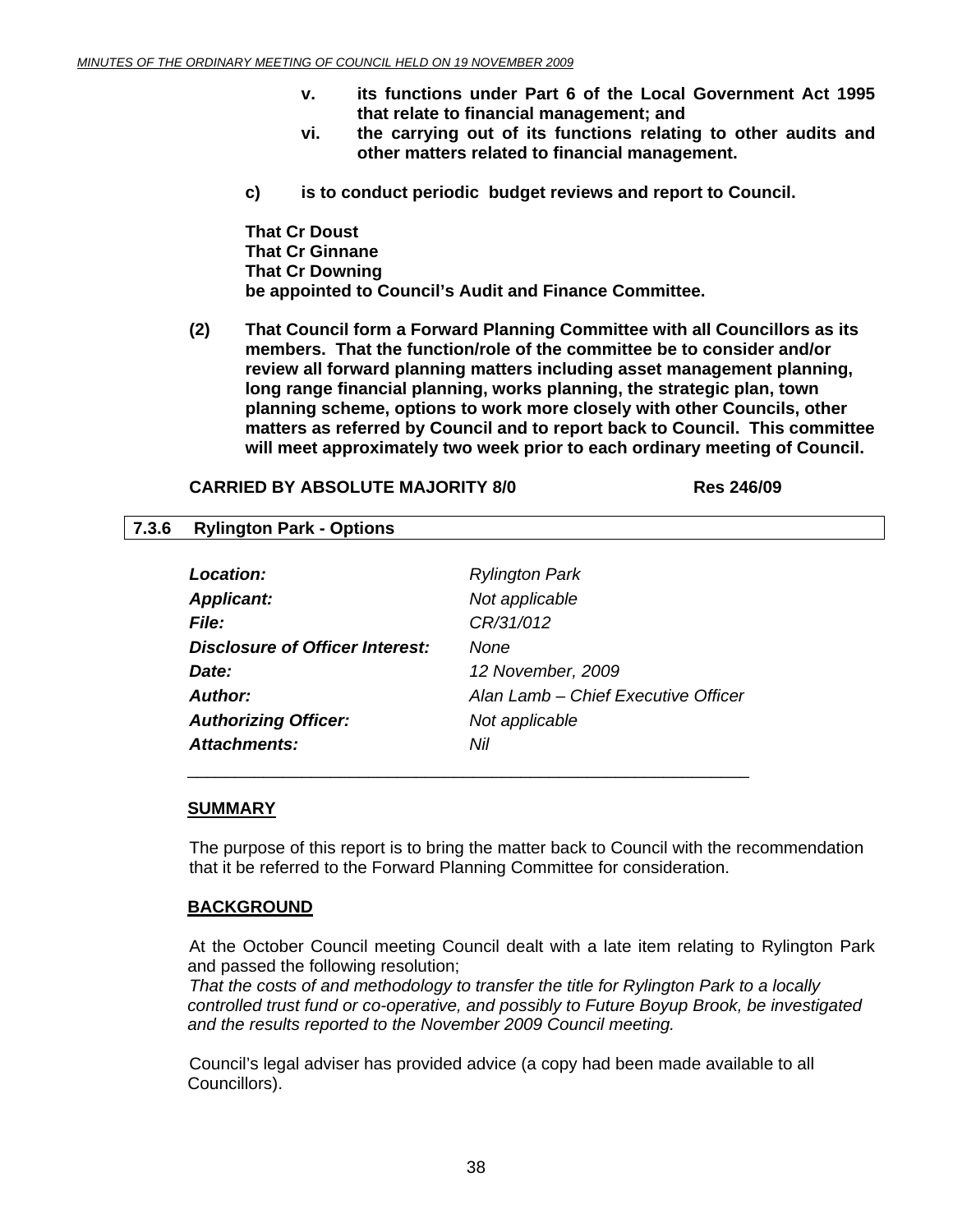#### **COMMENT**

 It is suggested that the matter of options for Rylington Park requires a more in-depth study than might be better dealt with by the Forward Planning Committee. It is anticipated that if referred to this Committee the Committee might meet with the Rylington Park Management Committee and others over a number of months before coming back to Council with a recommendation on what, if anything, it should do in relation to the property.

#### **CONSULTATION**

 The author has spoken with Council's legal adviser, some Councillors, a member of the Rylington Park Management Committee and staff.

#### **STATUTORY OBLIGATIONS**

Nil at this time if the recommendation is adopted.

#### **POLICY IMPLICATIONS**

Nil

#### **BUDGET/FINANCIAL IMPLICATIONS**

Nil at this time.

#### **STRATEGIC IMPLICATIONS**

There is no action in the plan for Rylington Park.

#### **SUSTAINABILITY IMPLICATIONS**

- ¾ **Environmental**  There are no known significant environmental issues.
- ¾ **Economic**  There are no known significant economic issues.
- ¾ **Socia**l There are no known significant social issues.

#### **VOTING REQUIREMENTS**

Simple majority

#### **COUNCIL DECISION & OFFICER RECOMMENDATION – ITEM 7.3.6**

**MOVED: Cr Downing Case Conducts Account SECONDED: Cr O'Hare** 

**That the matter of options for Rylington Park be referred to the first Forward Planning Committee for review, consultation and to make a recommendation to Council noting that it is envisaged that this process may take some months.** 

 **CARRIED 8/0 Res 247/09**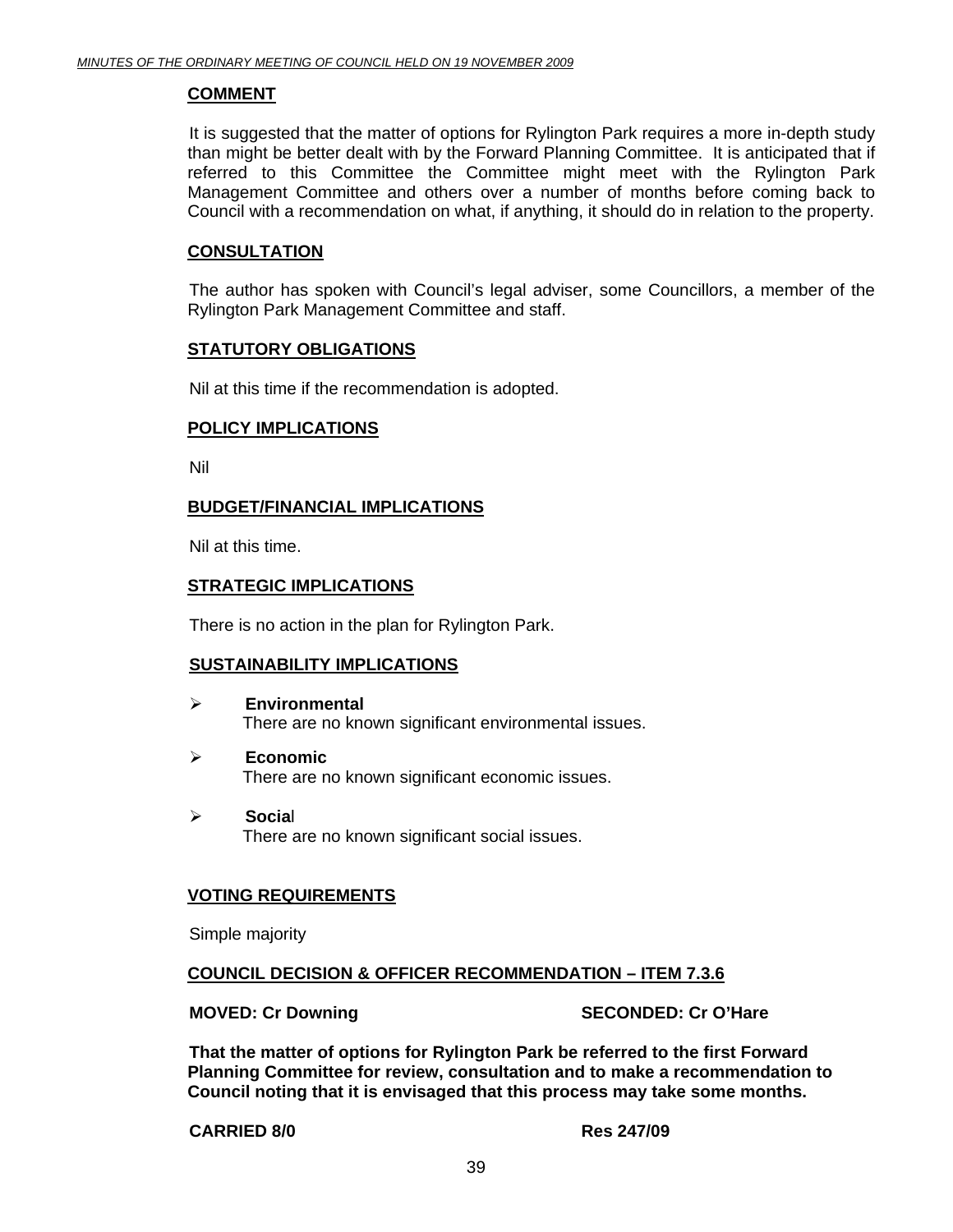#### <span id="page-39-0"></span>**7.3.7 GROH Housing – Boyup Brook Town Lot 330**

| Location:                              | Lot 330 Treloar Street              |
|----------------------------------------|-------------------------------------|
| <b>Applicant:</b>                      | Not applicable                      |
| <i>File:</i>                           | AS1521                              |
| <b>Disclosure of Officer Interest:</b> | None                                |
| Date:                                  | 12 November 2009                    |
| Author:                                | Alan Lamb - Chief Executive Officer |
| <b>Authorizing Officer:</b>            | Not applicable                      |
| <b>Attachments:</b>                    | Nil                                 |

\_\_\_\_\_\_\_\_\_\_\_\_\_\_\_\_\_\_\_\_\_\_\_\_\_\_\_\_\_\_\_\_\_\_\_\_\_\_\_\_\_\_\_\_\_\_\_\_\_\_\_\_\_\_\_\_\_\_\_

#### **SUMMARY**

The purpose of this report is to put before Council the option of selling Lot 330 together with the two houses it has just built to Government Regional Officers Housing (GROH) with the recommendation that this option be taken up.

#### **BACKGROUND**

 Some time ago Council entered into discussion with GROH regarding a project for it to provide two new houses on a lease basis. GROH needed the houses to meet its Police Department commitments and, at the time, had a policy of leasing rather than purchasing.

Lot 330 was selected as the site on which to build the houses. Lot 330 was purchased by the Shire of Upper Blackwood (predecessor to the Shire of Boyup Brook) from the Government of Western Australia 10 June 1966 for \$100. It appears to have remained unused until the decision was taken to build the two houses at the Council meeting held 20 December 2008 with the following resolution being passed:

- *1. That the Tender (07/005) Design and Construct Housing, received from WA Country Builders (Bunbury) for the construction of housing on lots 330 Beatty Street and 17 Knapp Street, Boyup Brook, be rejected, as the Council on the recommendation of the Chief Executive Officer, is not satisfied that the designs meet Shire requirements and tender specification.*
- *2. The Chief Executive Officer be authorized to complete negotiations with suitable builders to provide housing as per the Department of Housing and Works specification and within the arrangement approved by GROH.*
- *3. The intention to borrow \$600,000 for the construction of Housing on lot 330 Beatty Street Boyup Brook, to lease from the Department of Housing and Works (GROH) for a period of (9) years with a (1) year option, interest and principal to be repaid over a period of 20 years, be advertised as required by section 6.20 (2) of the Local Government Act 1995.*
- *4. That the committee appointed to consider the requirements necessary to employ a new Chief Executive Officer, consider the housing requirements in consultation with the Chief Executive Officer and recommend to Council the action required to provide this additional housing the facility.*

The Officer report for this item noted the following;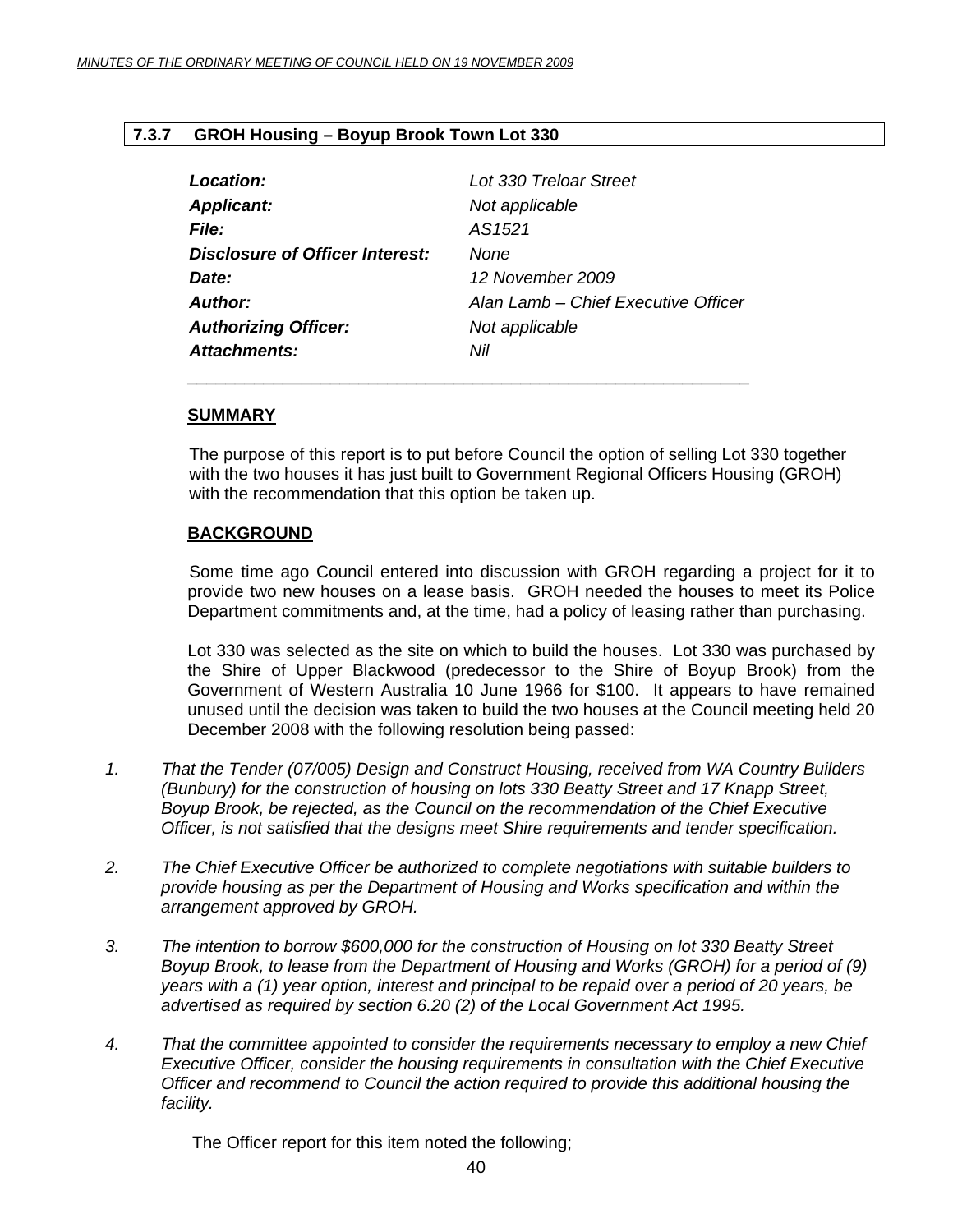*WA Country Builders Bunbury submitted a design and costing to build two units on Lot 330 Beatty Street Boyup Brook. The cost of each unit being \$334,285. Two alternatives were received for the construction of a new residence on Lot 17 Knapp* 

*Street Boyup Brook. The cost of these being \$400,511 and \$352,538.* 

*Several aspects of the designs submitted and the works proposed are unsatisfactory and it is recommended that the tenders be rejected.* 

*If Council rejects the tenders received on the basis that they are not satisfied that the requirements of the tender have been met to achieve the objectives of the Shire, then under section 11. (2) (c) the project can be progressed without having to again invite tenders.* 

*As a preliminary measure the designs for the construction of the two units to lease to GROH, including several changes, have been submitted to the department for their consideration. GROH have now confirmed that the proposals submitted are satisfactory and they are happy for the project to proceed on the following basis:-* 

- *1. Annual rental per unit based on (\$625 pw) \$32,500.*
- *2. Annual rental reviews tied to CPI or 2% whichever is the greater.*
- *3. Lease term (9) years with a (1) year option.*
- *4. Dwellings to be completed as per the proposed plans provided and meet GROH amenity level at completion.*

An agreement was subsequently entered into with WA Country Builders to build two houses on Lot 330 with Council providing all earth works and aspects such as landscaping, floor coverings, window treatments, air-conditioning etc.

It was established that the rental figure previously negotiated could be increased in order to better cover costs and that the term of the lease could be extended. Calculations were done to establish the amount of rent that would be required to meet 100% of costs over 20 years and negotiations commenced on a revised rental of \$801 per week per unit. At first GROH was negotiating for a lower rental and, due to additional funding through the Royalties fro Regions initiative, GROH indicated a preference for outright purchase. Administration calculated that an amount of \$900,000 would be required to meet the full cost of building, the sale of the lot and an administration fee. Following negotiations with GROH a sale price of \$850,000 has been established and is presented for Council agreement.

#### **COMMENT**

It is noted that Lot 330 is triangular in shape, encompasses an area of 3601M3 and is located at the corner of Treloar and Beatty Streets. Whilst its size would allow for the lot to be divided into three, its shape and location may make it impractical to achieve three lots. The southern most lot would be narrow and access from Beatty Street might be difficult due to the differences in levels between the lot and the street (it will be noted that the access from Beatty Street for the house that adjoins that street, is very steep). Also, the lot is not subdivided, all factors that would affect the value of the lot. Whilst no valuation for the land has been obtained by administration it is noted that the negotiated sale price is in excess of the valuation that GROH obtained for the land and buildings.

 It is noted that during the various negotiations with GROH the wiliness to pay a high rental waned once the purchase option became available and it is unlikely that a high rental could now be achieved. It is suggested that the sale option is preferable because it would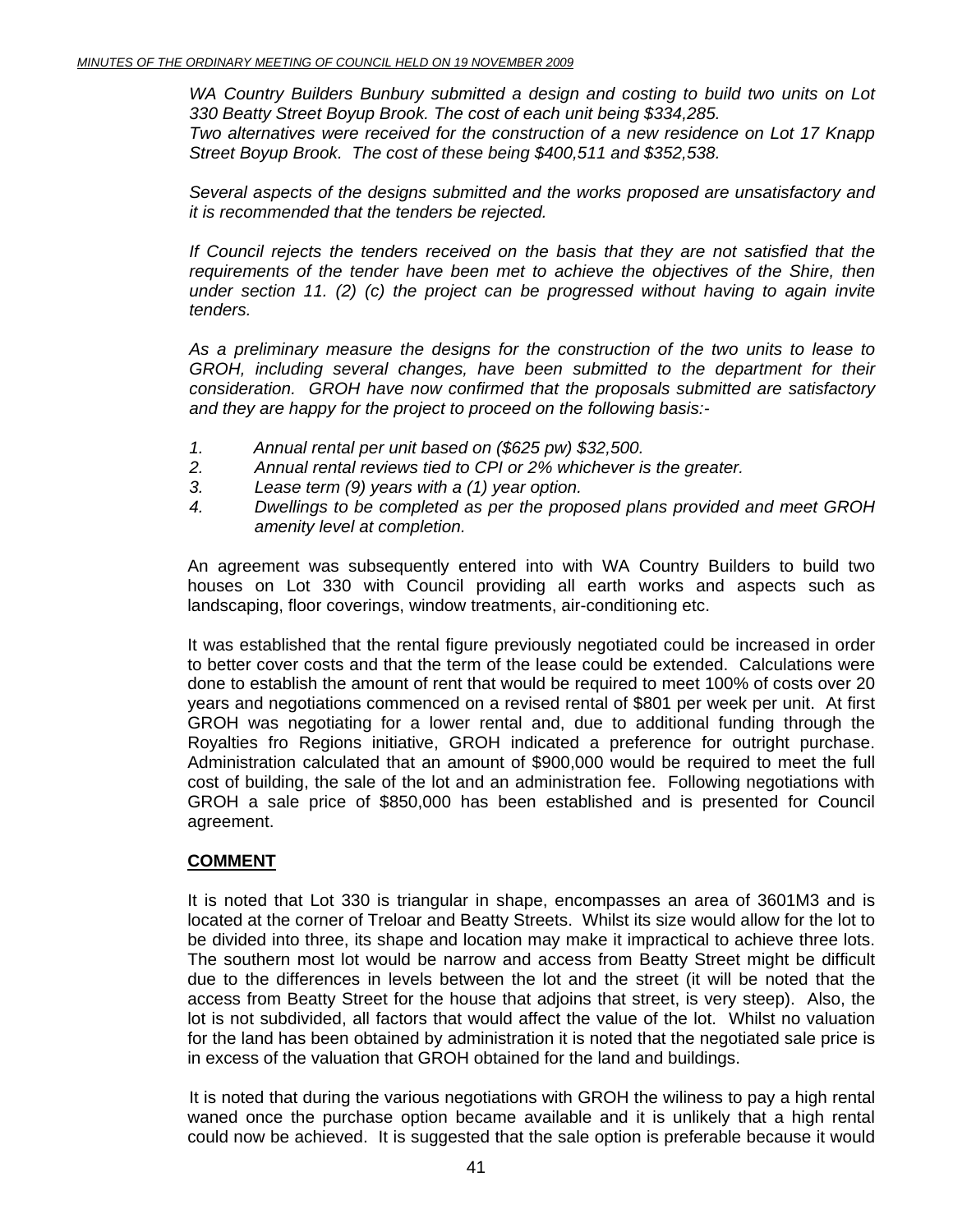allow Council to extinguish the loan it took out to fund the houses now, Council will avoid the need to continually maintain the properties and the potential conflict that may arise through differing expectations (ie Council rents to GROH, GROH rents to the WA Police who in turn rents to its officers) and funds would be freed up to permit other initiatives.

 It is recommended that Council agree to sell Boyup Brook Town LOT 330, together with all improvements to GROH for \$850,000.

### **CONSULTATION**

The author has spoken with GROH representatives, some Councillors and staff.

### **STATUTORY OBLIGATIONS**

The following section of the Local Government Act has application;

### *3.58. Disposing of property*

 *(1) In this section —* 

*dispose includes to sell, lease, or otherwise dispose of, whether absolutely or not; property includes the whole or any part of the interest of a local government in property, but does not include money.* 

- *(2) Except as stated in this section, a local government can only dispose of property to* 
	- *(a) the highest bidder at public auction; or*
	- *(b) the person who at public tender called by the local government makes what is, in the opinion of the local government, the most acceptable tender, whether or not it is the highest tender.*
- *(3) A local government can dispose of property other than under subsection (2) if, before agreeing to dispose of the property —* 
	- *(a) it gives local public notice of the proposed disposition* 
		- *(i) describing the property concerned;*
		- *(ii) giving details of the proposed disposition; and*
		- *(iii) inviting submissions to be made to the local government before a date to be specified in the notice, being a date not less than 2 weeks after the notice is first given;*

 *and* 

- *(b) it considers any submissions made to it before the date specified in the notice and, if its decision is made by the council or a committee, the decision and the reasons for it are recorded in the minutes of the meeting at which the decision was made.*
- *(4) The details of a proposed disposition that are required by subsection (3)(a)(ii) include* 
	- *(a) the names of all other parties concerned;*
	- *(b) the consideration to be received by the local government for the disposition; and*
	- *(c) the market value of the disposition as ascertained by a valuation carried out not more than 6 months before the proposed disposition.*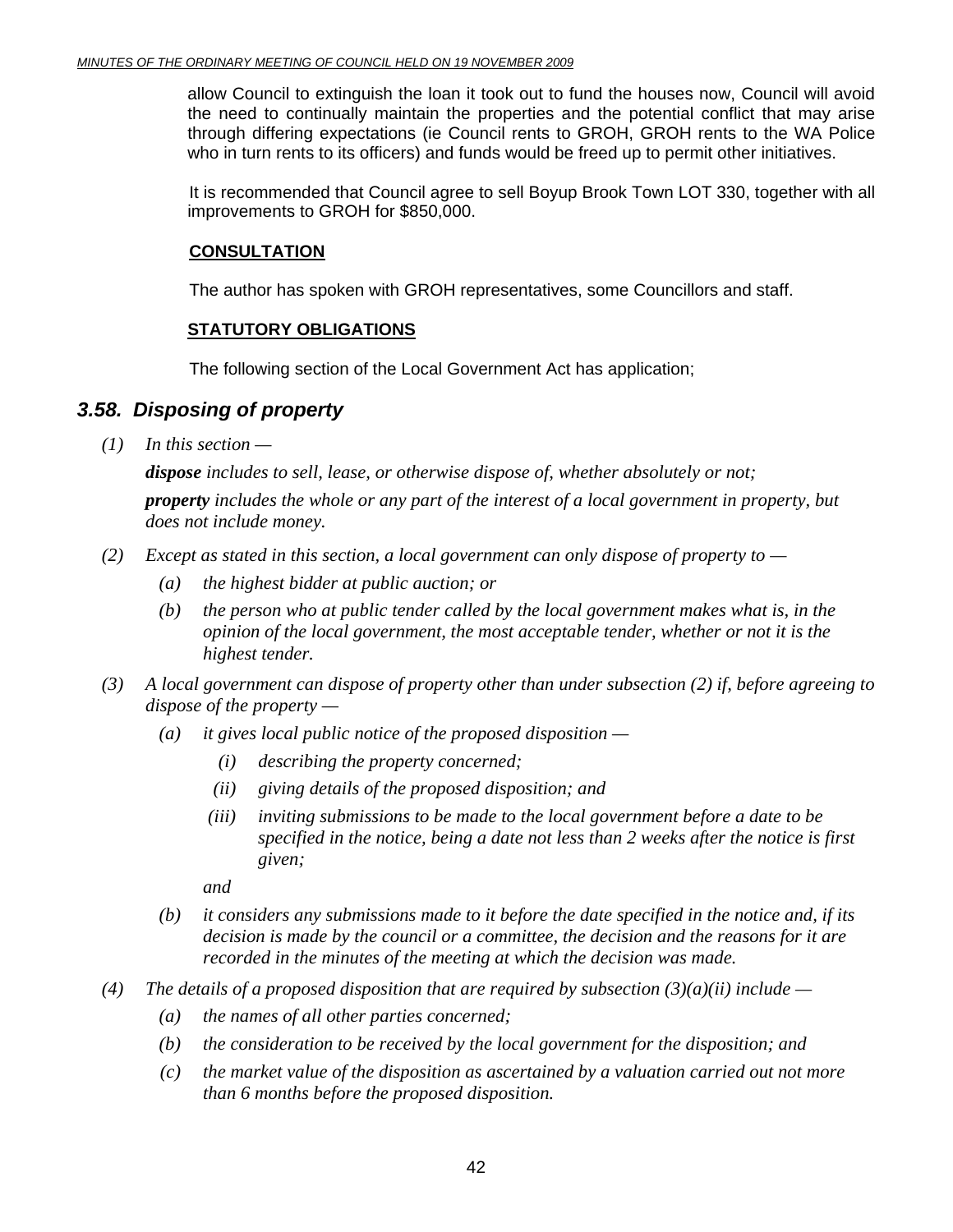- *(5) This section does not apply to* 
	- *(a) a disposition of land under section 29 or 29B of the Public Works Act 1902;*
	- *(b) a disposition of property in the course of carrying on a trading undertaking as defined in section 3.59;*
	- *(c) anything that the local government provides to a particular person, for a fee or otherwise, in the performance of a function that it has under any written law; or*
	- *(d) any other disposition that is excluded by regulations from the application of this section.*  The following section of the Local Government (Functions and General) Regulations has application;

### *30. Dispositions of property to which section 3.58 of Act does not apply*

- *(1) A disposition that is described in this regulation as an exempt disposition is excluded from the application of section 3.58 of the Act.*
- *(2) A disposition of land is an exempt disposition if* 
	- *(a) the land is disposed of to an owner of adjoining land (in this paragraph called the transferee) and —* 
		- *(i) its market value is less than \$5 000; and*
		- *(ii) the local government does not consider that ownership of the land would be of significant benefit to anyone other than the transferee;*
	- *(b) the land is disposed of to a body, whether incorporated or not* 
		- *(i) the objects of which are of a charitable, benevolent, religious, cultural, educational, recreational, sporting or other like nature; and*
		- *(ii) the members of which are not entitled or permitted to receive any pecuniary profit from the body's transactions;*
	- *(c) the land is disposed of to* 
		- *(i) the Crown in right of the State or the Commonwealth;*
		- *(ii) a department, agency, or instrumentality of the Crown in right of the State or the Commonwealth; or*
		- *(iii) another local government or a regional local government;*
	- *(d) it is the leasing of land to an employee of the local government for use as the employee's residence;*
	- *(e) it is the leasing of land for a period of less than 2 years during all or any of which time the lease does not give the lessee the exclusive use of the land;*
	- *(f) it is the leasing of land to a "medical practitioner" (as defined in section 3 of the Medical Act 1894) to be used for carrying on his or her medical practice; or*
	- *(g) it is the leasing of residential property to a person.*
- *(2a) A disposition of property is an exempt disposition if the property is disposed of within 6 months after it has been —* 
	- *(a) put out to the highest bidder at public auction, in accordance with section 3.58(2)(a) of the Act, but either no bid is made or any bid made does not reach a reserve price fixed by the local government;*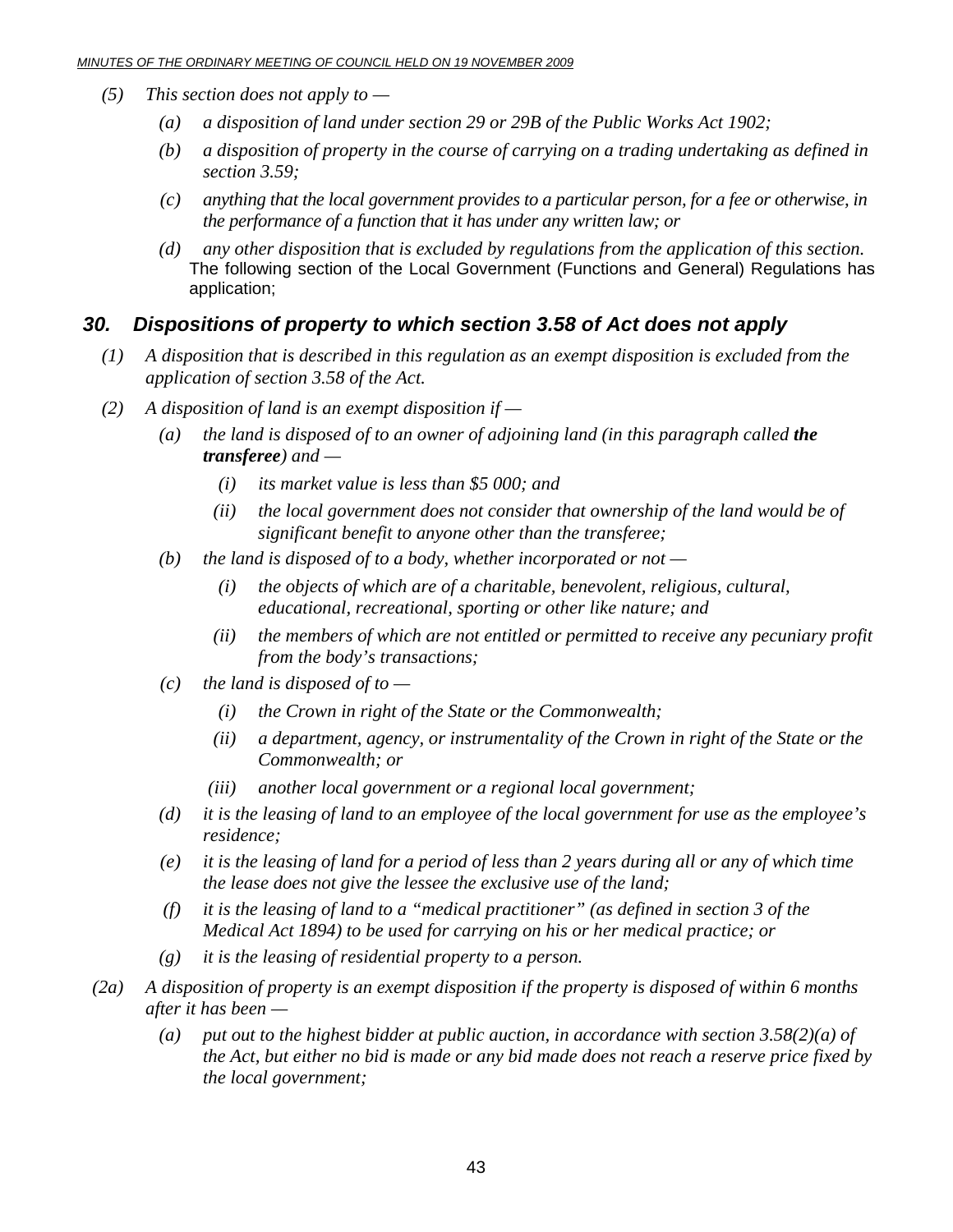- *(b) the subject of a public tender process called by the local government, in accordance with section 3.58(2)(b) of the Act, but either no tender is received or any tender received is unacceptable; or*
- *(c) the subject of Statewide public notice under section 3.59(4), and if the business plan referred to in that notice described the property concerned and gave details of the proposed disposition including —* 
	- *(i) the names of all other parties concerned;*
	- *(ii) the consideration to be received by the local government for the disposition; and*
	- *(iii) the market value of the disposition as ascertained by a valuation carried out not more than 12 months before the proposed disposition.*
- *(2b) Details (see section 3.58(4) of the Act) of a disposition of property under subregulation (2a) must be made available for public inspection for at least 12 months from the initial auction or tender, as the case requires.*
- *(3) A disposition of property other than land is an exempt disposition if* 
	- *(a) its market value is less than \$20 000; or*
	- *(b) it is disposed of as part of the consideration for other property that the local government is acquiring for a consideration the total value of which is not more, or worth more, than \$50 000.*

#### **POLICY IMPLICATIONS**

Nil

#### **BUDGET/FINANCIAL IMPLICATIONS**

The current budget provides for loan payments (interest and principal) of \$55,177.60 and rental income of \$52,000, no rent has been received to date. A loan of \$600,000 was taken out in 2008. The loan period was 20 years and repayments were two moieties of \$27,588.80 per annum and so the total payment would have been \$1,103,551.67 (\$503,551.67 of this being interest payments). The first payment was made 1 August 2008. Two further payments have been made this year (2009) and so the total paid so far is \$82,766.40. The Treasury Corporation (the loan provider) has given a payout figure of \$590,912.55 (which includes an early payout premium of \$2,747.09) if paid out 13 November 2009 (and based on interest rates for 12 November 2009) as an indication. Based on this the total cost of financing the houses would have been \$673,678.96 if the loan had been paid out 13 November. This can be used as an indication of the position if the loan was to be paid out in the near future. Selling the property and repaying the loan, had this occurred 13 November, the current budget would have been affected as follows: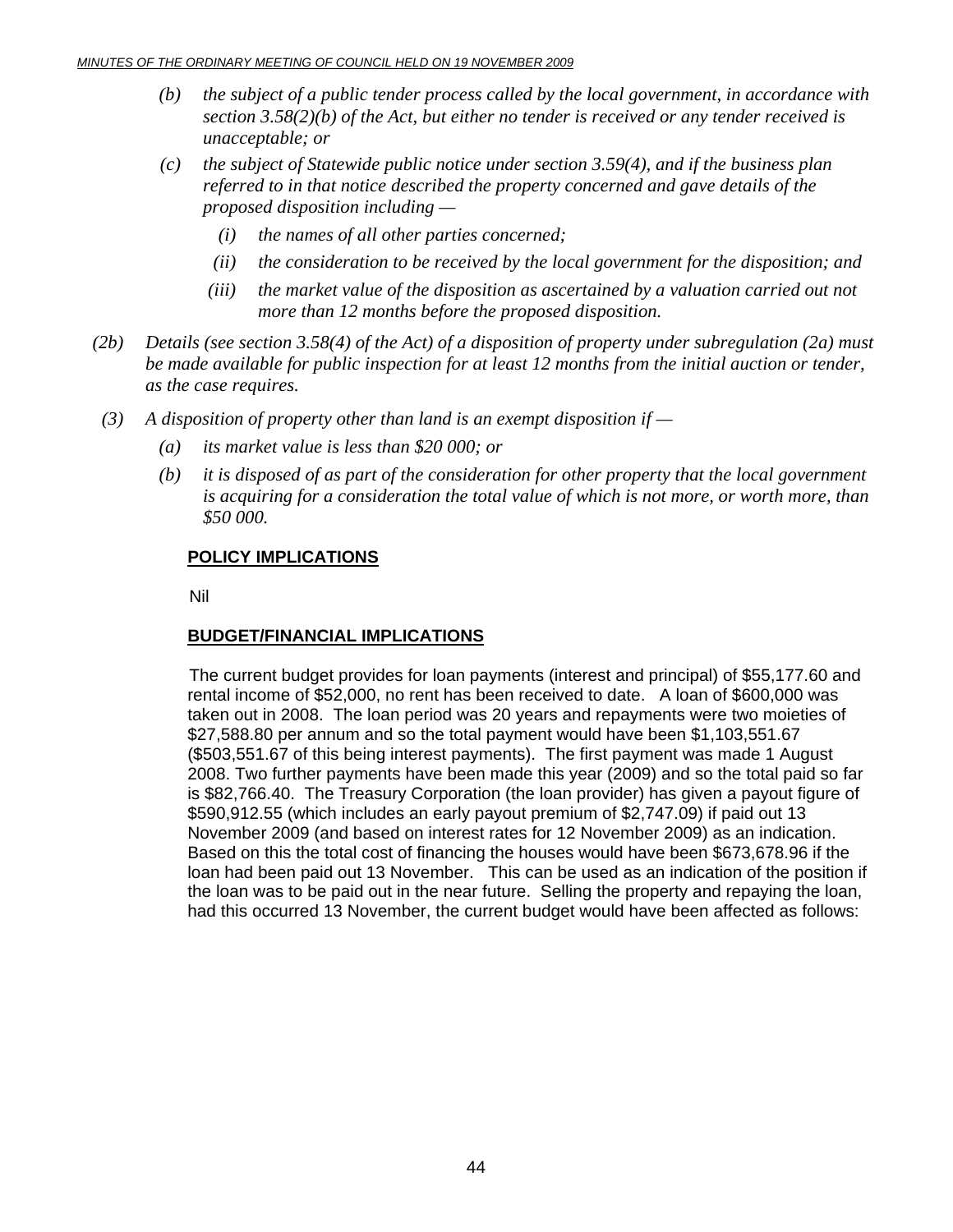| <b>Budgeted costs</b> |                                     | \$         |
|-----------------------|-------------------------------------|------------|
|                       | loan repayment                      | 55,177.60  |
|                       | maintenace costs (net of insurance) | 722.00     |
|                       | insurance                           | 1,112.00   |
|                       | <b>Total costs</b>                  | 57,011.60  |
| Budgeted income       |                                     |            |
|                       | rent                                | 52,000.00  |
| Net cost              |                                     | 5,011.60   |
| Adjusted position     |                                     |            |
|                       | Costs                               |            |
|                       | loan repayment                      | 27,588.80  |
|                       | loan payout                         | 590,912.55 |
|                       | insurance (estimate)                | 500.00     |
|                       | <b>Total costs</b>                  | 619,001.35 |
|                       | Income                              |            |
|                       |                                     |            |
|                       | proceeds from sale                  | 850,000.00 |
| Net income            |                                     | 230,998.65 |

As will be seen from the foregoing a sale and loan payout on 13 November 2009 would have released and amount of \$230,998.65 that could have been applied to other initiatives. It is noted that it is recommended elsewhere in the agenda that Council form a committee to look at big picture things (the proposed forward planning committee) and it is recommended that refer the application of the net income, should Council chose to sell the property, to this committee for its recommendation.

#### **STRATEGIC IMPLICATIONS**

Nil

### **SUSTAINABILITY IMPLICATIONS**

- ¾ **Environmental**  There are no known significant environmental issues.
- ¾ **Economic**  There are no known significant economic issues.
- ¾ **Socia**l There are no known significant social issues.

#### **VOTING REQUIREMENTS**

Absolute majority

### **COUNCIL DECISION & OFFICER RECOMMENDATION – ITEM 7.3.7**

#### **MOVED: Cr Doust SECONDED: Cr Giles**

**That Council sell Boyup Brook Town Lot 330, together with all improvements on the lot to Government Regional Officers Housing for \$850,000 net of GST (if applicable).** 

**CARRIED BY ABSOLUTE MAJORITY 8/0 Res 248/09**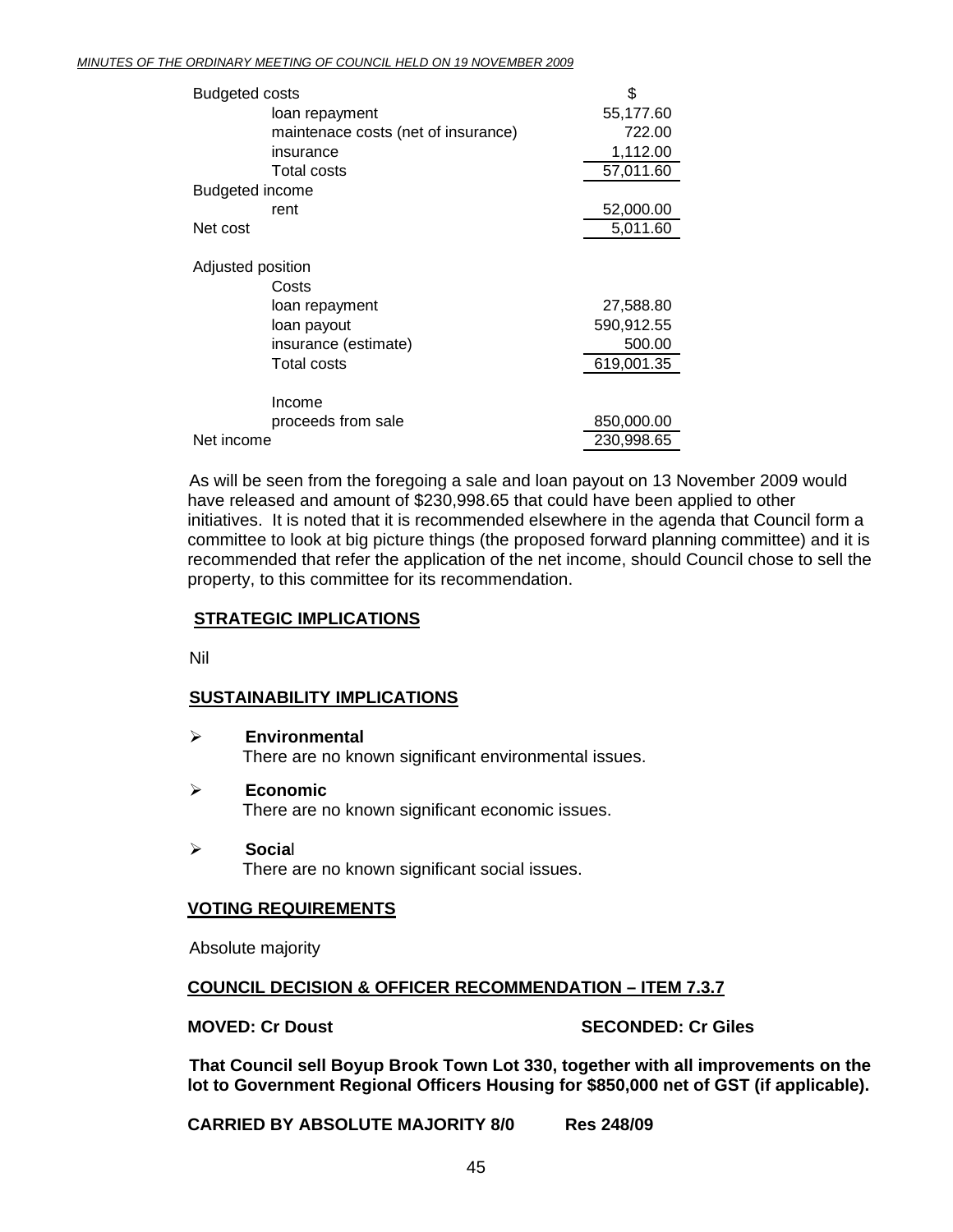### <span id="page-45-0"></span>**7.3.8 Boyup Brook Medical Services – Review of Fees**

| Location:                   | Medical Centre Abel Street, Boyup Brook |
|-----------------------------|-----------------------------------------|
| Applicant:                  | Shire of Boyup Brook                    |
| File:                       | CM/42/003                               |
| Disclosure of Interest:     | Nil                                     |
| Date:                       | 12 Nobvember 2008                       |
| Author:                     | Alan Lamb, Chief Executive Officer      |
| <b>Authorizing Officer:</b> | N/A                                     |
| Attachments:                | Nil                                     |
|                             |                                         |

#### **SUMMARY**

This report outlines the existing fees for services provided by the Boyup Brook Medical Centre, recent review of the Medicare rebates and proposes an increase in the fees.

#### **BACKGROUND**

The following fee structure was included in the 2009/10 budget:-

| Service                                                 | <b>GST</b> | Amount       |
|---------------------------------------------------------|------------|--------------|
|                                                         | Included   |              |
| <b>Consultations - Short</b>                            | No         | \$26.00      |
| Consultations - Standard                                | <b>No</b>  | \$48.50      |
| Consultations - Long                                    | No         | \$78.50      |
| Consultations - Extra Long                              | No         | \$105.50     |
| <b>PATS</b> – referral                                  | Yes        | \$3.00       |
| Late Payment Administration fee - over 30 days          | Yes        | \$5.00       |
| Late Payment Administration fee - over 60 days          | Yes        | \$10.00      |
| Late Payment Administration fee - over 90 days          | Yes        | \$15.00      |
| Administration fee for missed appointments (after 2)    | Yes        | \$18.50      |
| notices to patient)                                     |            |              |
| <b>Reports for Third Parties</b>                        | Yes        | \$195.00 per |
|                                                         |            | hour         |
| Hire of Consulting Rooms - Half Day                     | Yes        | \$44.00      |
| Hire of Consulting Rooms - Half Day - with              | Yes        | \$55.00      |
| receptionist                                            |            |              |
| Hire of Consulting Rooms - Full Day                     | Yes        | \$88.00      |
| Hire of Consulting Rooms - Full Day - with              | <b>Yes</b> | \$110.00     |
| receptionist                                            |            |              |
| Hire of Consulting Rooms to Visiting health             | Yes        | \$25.00      |
| Professionals from Voluntary organizations that do      |            |              |
| not levy or receive a fee for their services - Half day |            |              |
| hire                                                    |            |              |
| <b>Repeat Prescription Fee</b>                          | Yes        | \$5.00       |
| Repeat Prescription Fee - bulk billed patients          | Yes        | \$2.50       |
| Repeat Prescription Fee - without seeing the Doctor     | Yes        | \$5.00       |

Consistent with prior years, the fees set in the budget are reviewed after Medicare conducts its determination of rebates which it does each October/November. Note that the fees were adopted in the annual budget for 2009/10 was based on the Medicare rebate level set in November 2007.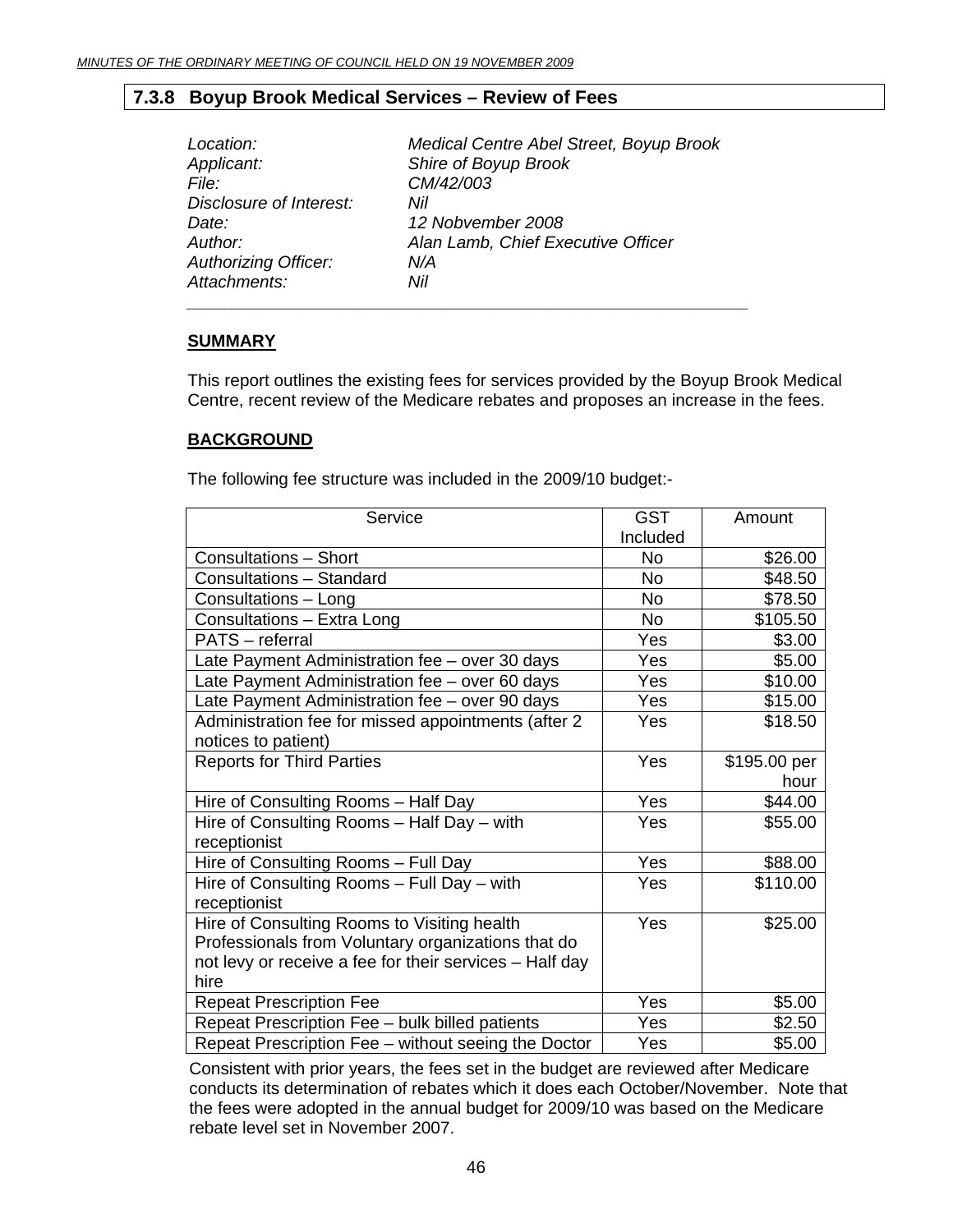The following schedule shows the fees, rebates and gaps (ie the net amount paid by patients) for each year since November 2006 and current Medicate rebate compared with the proposed revised fees:

November 2006 till 31 October 2007

| Short consult | \$24.00, Medicare rebate<br>\$14.70,                                                                                                                                                                                                                                                                                                                                                                                   | Gap \$9.30  |
|---------------|------------------------------------------------------------------------------------------------------------------------------------------------------------------------------------------------------------------------------------------------------------------------------------------------------------------------------------------------------------------------------------------------------------------------|-------------|
| Standard      | \$32.10,<br>\$45.00, Medicare rebate                                                                                                                                                                                                                                                                                                                                                                                   | Gap \$12.90 |
| Long          | \$72.00, Medicare rebate<br>\$60.95                                                                                                                                                                                                                                                                                                                                                                                    | Gap \$11.05 |
| Extended      | \$89.75<br>\$97.00, Medicare rebate                                                                                                                                                                                                                                                                                                                                                                                    | Gap \$7.25  |
|               | 1 November 2007 till 31 October 2008                                                                                                                                                                                                                                                                                                                                                                                   |             |
| Short consult | \$25.00, Medicare rebate \$15.00,                                                                                                                                                                                                                                                                                                                                                                                      | Gap \$10.00 |
| Standard      | \$46.50, Medicare rebate \$32.80,                                                                                                                                                                                                                                                                                                                                                                                      | Gap \$13.70 |
| Long          | \$75.00, Medicare rebate \$62.30                                                                                                                                                                                                                                                                                                                                                                                       | Gap \$12.70 |
| Extended      | \$101.00, Medicare rebate \$91.70                                                                                                                                                                                                                                                                                                                                                                                      | Gap \$9.30  |
|               | 1 November 2008 till 31 October 2009                                                                                                                                                                                                                                                                                                                                                                                   |             |
| Short consult | \$26.00, Medicare rebate \$15.35,                                                                                                                                                                                                                                                                                                                                                                                      | Gap \$10.65 |
| Standard      | \$48.50, Medicare rebate \$33.55,                                                                                                                                                                                                                                                                                                                                                                                      | Gap \$14.95 |
| Long          | \$78.50, Medicare rebate \$63.75                                                                                                                                                                                                                                                                                                                                                                                       | Gap \$14.75 |
| Extended      | \$105.50, Medicare rebate \$93.80                                                                                                                                                                                                                                                                                                                                                                                      | Gap \$11.70 |
|               | 1 November 2009 till 31 October 2010                                                                                                                                                                                                                                                                                                                                                                                   |             |
|               | $\uparrow$ $\uparrow$ $\uparrow$ $\uparrow$ $\uparrow$ $\uparrow$ $\uparrow$ $\uparrow$ $\uparrow$ $\uparrow$ $\uparrow$ $\uparrow$ $\uparrow$ $\uparrow$ $\uparrow$ $\uparrow$ $\uparrow$ $\uparrow$ $\uparrow$ $\uparrow$ $\uparrow$ $\uparrow$ $\uparrow$ $\uparrow$ $\uparrow$ $\uparrow$ $\uparrow$ $\uparrow$ $\uparrow$ $\uparrow$ $\uparrow$ $\uparrow$ $\uparrow$ $\uparrow$ $\uparrow$ $\uparrow$ $\uparrow$ |             |

| Short consult | \$27.00, Medicare rebate \$15.70, | Gap \$11.30 |
|---------------|-----------------------------------|-------------|
| Standard      | \$50.00, Medicare rebate \$34.30, | Gap \$15.70 |
| Long          | \$80.50, Medicare rebate \$65.20  | Gap \$15.30 |
| Extended      | \$108.50, Medicare rebate \$95.95 | Gap \$12.55 |

#### **COMMENT**

The Chief Executive Officer has discussed this matter with the Doctor and staff at Boyup Brook Medical Practice and it is recommended that the fees be reviewed to reflect the increased costs of operating the medical centre and the revised Medicare rebates. A small increase each year is far more acceptable that a larger increase after a longer period without an adjustment. The revised Medicare rebates as from 01/11/08 are:-

|                      | Rebate   |
|----------------------|----------|
| Consultation - Short | \$15.70  |
| Standard             | \$34.30  |
| Long                 | \$65.20  |
| Extra Long           | \$95.950 |

The new fee structure proposed is as follows:

| Service                  | GST      | Amount  |
|--------------------------|----------|---------|
|                          | Included |         |
| Consultations - Short    | N٥       | \$27.00 |
| Consultations - Standard | No       | \$50.00 |
| Consultations - Long     | N٥       |         |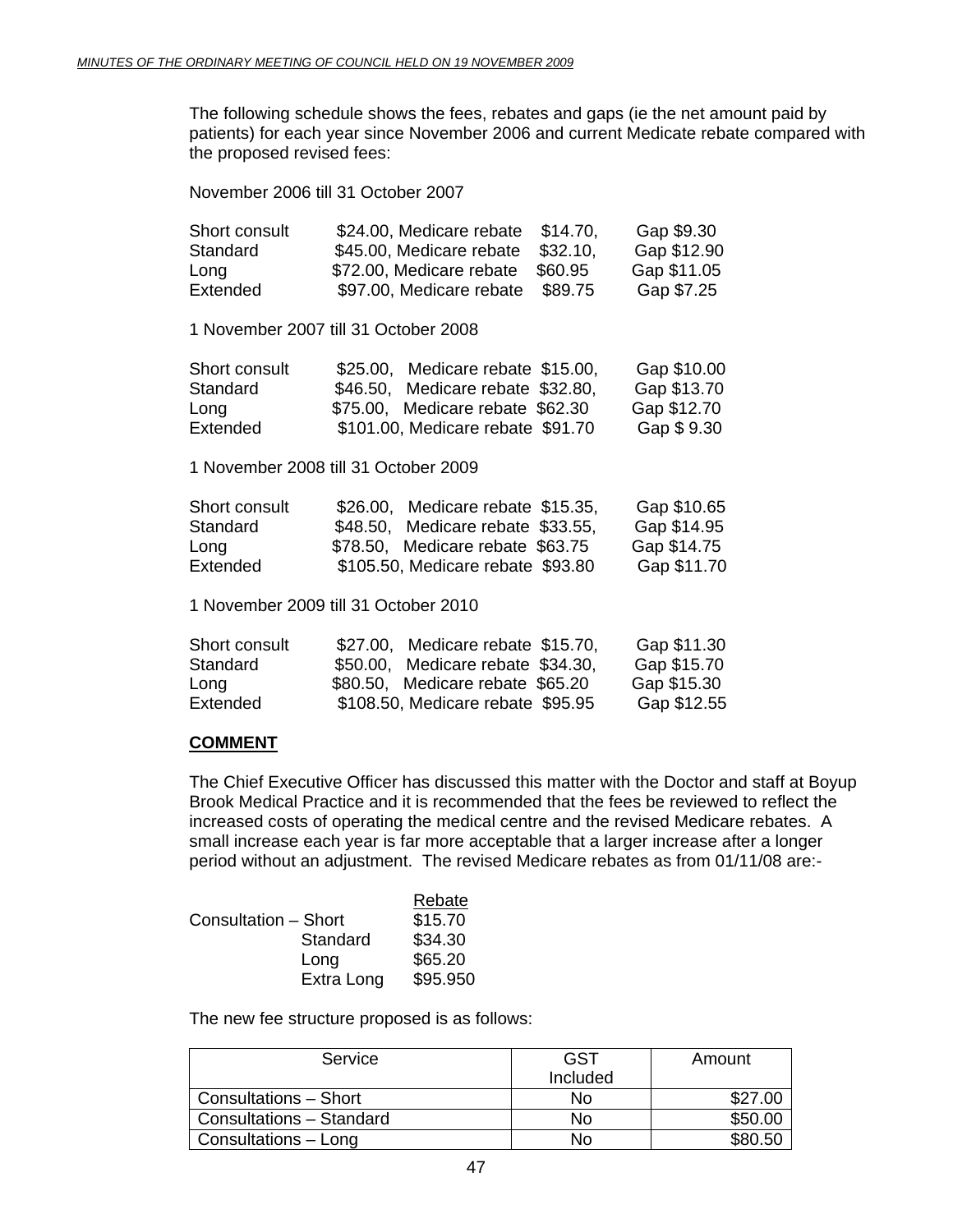| Consultations - Extra Long                | <b>No</b> | \$108.50     |
|-------------------------------------------|-----------|--------------|
| PATS - referral                           | Yes       | Nil          |
| Cortisone Injection                       | Yes       | \$28.50      |
| Late Payment Administration fee - over    | Yes       | \$5.00       |
| 30 days                                   |           |              |
| Late Payment Administration fee - over    | Yes       | \$10.00      |
| 60 days                                   |           |              |
| Late Payment Administration fee - over    | Yes       | \$15.00      |
| 90 days                                   |           |              |
| Administration fee for missed             | Yes       | \$50.00      |
| appointments (after 2 notices to patient) |           |              |
| <b>Reports for Third Parties</b>          | Yes       | \$205.00 per |
|                                           |           | hour         |
| <b>Employment Medical</b>                 | Yes       | \$85.00      |
| Hire of Consulting Rooms - Half Day       | Yes       | \$44.00      |
| Hire of Consulting Rooms - Half Day -     | Yes       | \$55.00      |
| with receptionist                         |           |              |
| Hire of Consulting Rooms - Full Day       | Yes       | \$88.00      |
| Hire of Consulting Rooms - Full Day -     | Yes       | \$110.00     |
| with receptionist                         |           |              |
| Hire of Consulting Rooms to Visiting      | Yes       | \$25.00      |
| health Professionals from Voluntary       |           |              |
| organizations that do not levy or receive |           |              |
| a fee for their services - Half day hire  |           |              |
| Repeat Prescription Fee - private         | Yes       | \$6.00       |
| patents                                   |           |              |
| Repeat Prescription Fee - bulk billed     | Yes       | \$3.50       |
| patients                                  |           |              |
| Repeat Prescription Fee - without         | Yes       | \$6.00       |
| seeing the Doctor                         |           |              |

The GAP after taking into consideration the revised fee schedule and Medicare rebate will be as follows:-

|                      | GAP                             |
|----------------------|---------------------------------|
| Consultation - Short | \$10.65 (an increase of \$0.65) |
| Standard             | \$15.75 (an increase of \$0.80) |
| Lona                 | \$15.30 (an increase of \$0.55) |
| Extra Long           | \$12.55 (an increase of \$0.85) |

#### **CONSULTATION**

Dr Mel and Boyup Brook Medical Centre staff

#### **STATUTORY ENVIRONMENT**

Local Government Act 1995 – Section 6.16, 6.17 and 6.19

Section 6.19- Requires a Local Government to advertise its intention to implement a fee structure that was not included in the Annual budget before it introduces the new fee and also to advise as to the date it will apply from.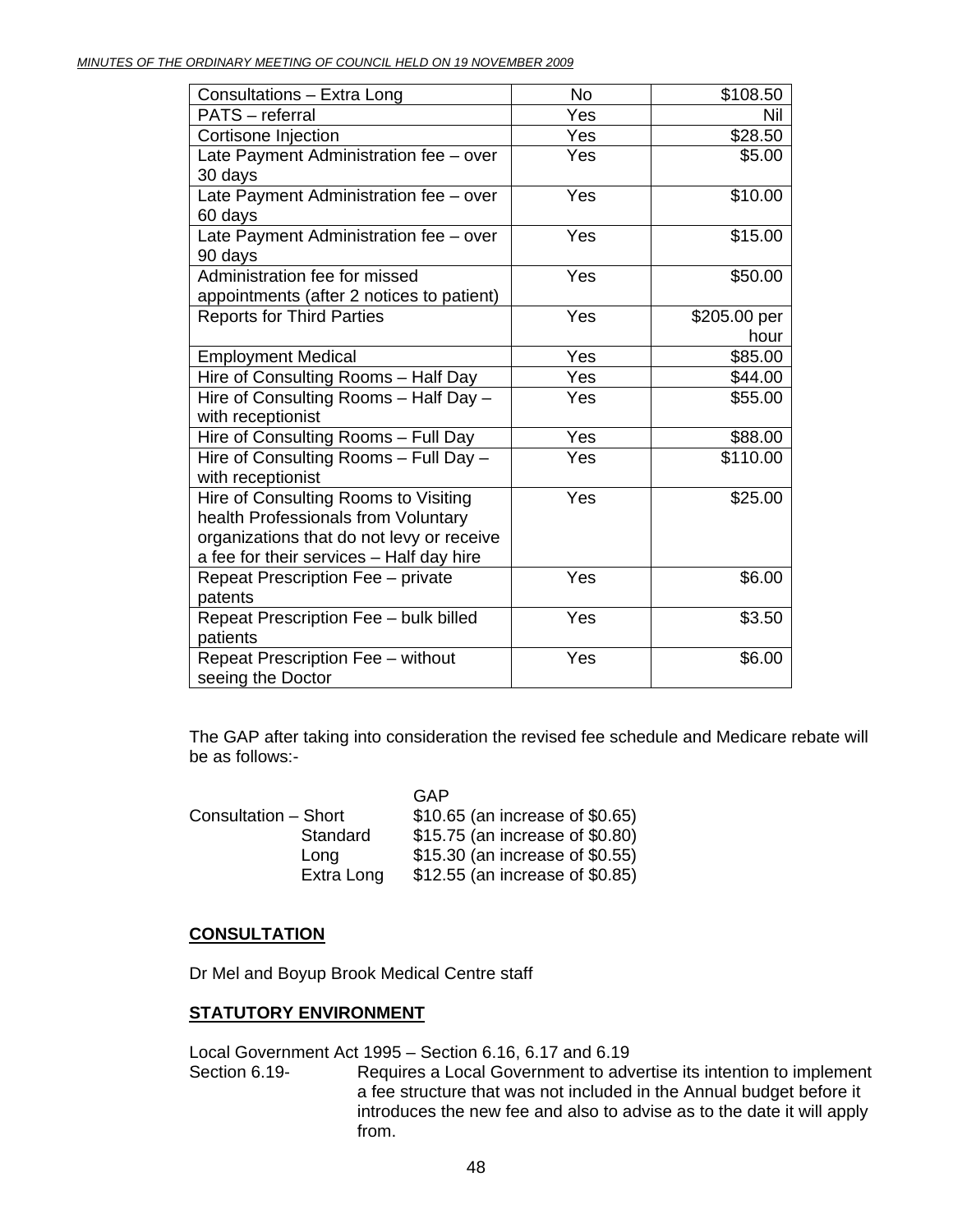#### **POLICY IMPLICATIONS**

No specific policy that relates to this matter.

#### **FINANCIAL IMPLICATIONS**

The revised fee structure will assist in achieving the estimate increase income projected in 2009/10 Budget to be received by the Boyup Brook Medical Centre, however the level depends entirely on the number of patients attending.

#### **STRATEGIC IMPLICATIONS**

It is important to continue to provide a viable Medical Service for the community and to provide adequate resources to update the services and facilities provided.

#### **VOTING REQUIREMENTS**

Absolute Majority

#### **COUNCIL DECISION & OFFICER RECOMMENDATION – ITEM 7.3.8**

**MOVED: Cr Giles SECONDED: Cr Oversby** 

**That the fees and charges contained in the 2009/10 Budget for the Boyup Brook Medical Centre be revised as follows and implemented from I January 2010:-** 

#### **BOYUP BROOK MEDICAL CENTRE**

| Service                                   | <b>GST</b> | Amount            |
|-------------------------------------------|------------|-------------------|
|                                           | Included   |                   |
| <b>Consultations - Short</b>              | No.        | \$27.00           |
| Consultations - Standard                  | No         | \$50.00           |
| Consultations - Long                      | No         | \$80.50           |
| Consultations - Extra Long                | No.        | \$108.50          |
| PATS - referral                           | Yes        | Nil               |
| Cortisone Injection                       | Yes        | \$28.50           |
| Late Payment Administration fee - over    | Yes        | \$5.00            |
| 30 days                                   |            |                   |
| Late Payment Administration fee - over    | Yes        | \$10.00           |
| 60 days                                   |            |                   |
| Late Payment Administration fee - over    | Yes        | \$15.00           |
| 90 days                                   |            |                   |
| Administration fee for missed             | Yes        | \$50.00           |
| appointments (after 2 notices to patient) |            |                   |
| <b>Reports for Third Parties</b>          | Yes        | \$205.00 per hour |
| <b>Employment Medical</b>                 | Yes        | \$85.00           |
| Hire of Consulting Rooms - Half Day       | Yes        | \$44.00           |
| Hire of Consulting Rooms - Half Day -     | Yes        | \$55.00           |
| with receptionist                         |            |                   |
| Hire of Consulting Rooms - Full Day       | Yes        | \$88.00           |
| Hire of Consulting Rooms - Full Day -     | Yes        | \$110.00          |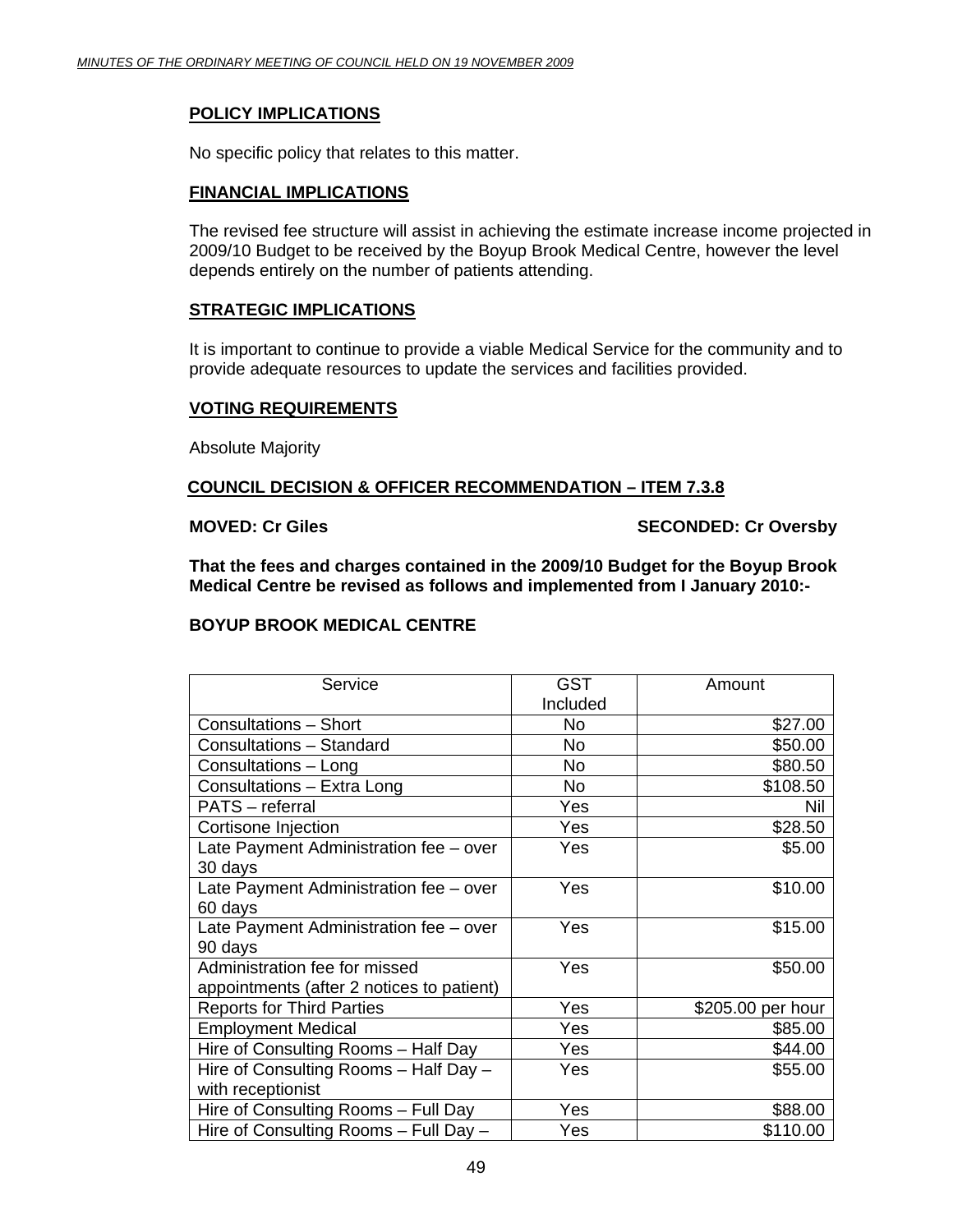<span id="page-49-0"></span>

| with receptionist                         |     |         |
|-------------------------------------------|-----|---------|
| Hire of Consulting Rooms to Visiting      | Yes | \$25.00 |
| health Professionals from Voluntary       |     |         |
| organizations that do not levy or receive |     |         |
| a fee for their services - Half day hire  |     |         |
| Repeat Prescription Fee - private         | Yes | \$6.00  |
| patents                                   |     |         |
| Repeat Prescription Fee - bulk billed     | Yes | \$3.50  |
| patients                                  |     |         |
| Repeat Prescription Fee - without         | Yes | \$6.00  |
| seeing the Doctor                         |     |         |

**CARRIED BY ABSOLUTE MAJORITY 8/0 Res 249/09** 

#### **7.3.9 Regional and Local Community Infrastructure Program - Round 2**

| Location:                              | Not applicable             |
|----------------------------------------|----------------------------|
| <b>Applicant:</b>                      | Not applicable             |
| <i>File:</i>                           | <b>FM/04/004</b>           |
| <b>Disclosure of Officer Interest:</b> | None                       |
| Date:                                  | 13 November 2009           |
| Author:                                | Alan Lamb                  |
| <b>Authorizing Officer:</b>            | Not applicable             |
| <b>Attachments:</b>                    | copy of funding guidelines |

\_\_\_\_\_\_\_\_\_\_\_\_\_\_\_\_\_\_\_\_\_\_\_\_\_\_\_\_\_\_\_\_\_\_\_\_\_\_\_\_\_\_\_\_\_\_\_\_\_\_\_\_\_\_\_\_\_\_\_

#### **SUMMARY**

The purpose of this report is to put before Council options for application of these funds with a recommendation that three alternative projects be put forward for funding approval.

#### **BACKGROUND**

 The Federal Government commenced its Regional and Local Community Infrastructure Program (RLCIP) last financial year and distributed funds to all Australian Local Governments. This was termed round 1, the total pie was \$250m and Boyup Brook received the minimum grant of \$100,000. This year the comparable pie is \$100m and Boyup Brook's share is \$30,000. It should be noted that there are two parts to this funding initiative, one being a non-competitive grant opportunity (ie the \$100m pool) and the other being a competitive component (\$120M). This report deals only with the first part but for completeness the following information is provided in relation to the second (Strategic Projects). The minimum grant is \$1m, projects must be additional, ready to proceed, or additional stages of current projects. Additional projects are those which have not been included in the Local Government's current budget and can be brought forward as a result of this funding. Projects that are ready to proceed are those that will begin construction within six months of signing the funding agreement. Funding will not be provided to bolster projects or discrete stages of projects that have commenced but have not completed the contracted activity. No further RLCIP-SP funding will be provided to enhance or complete projects.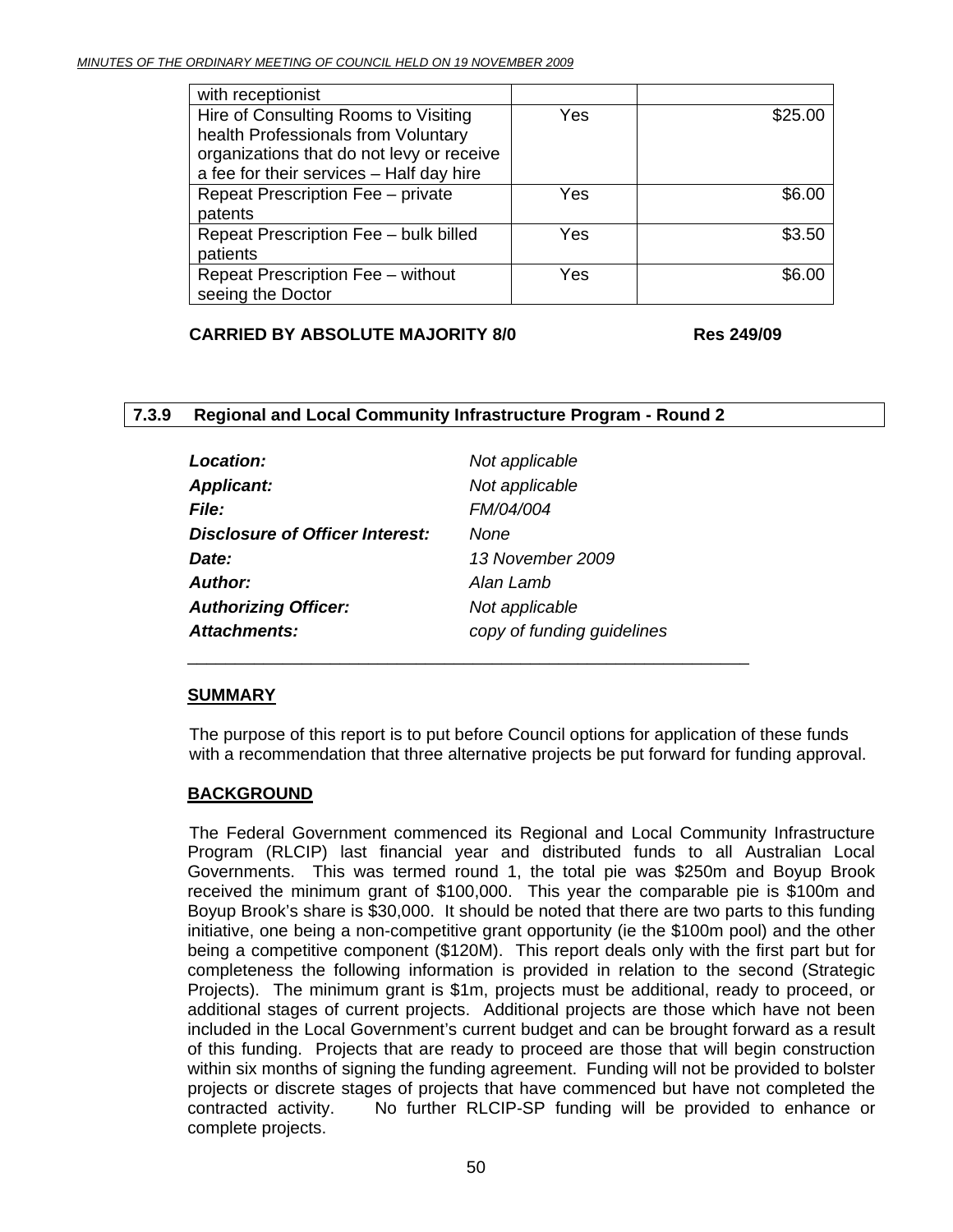The \$100m RCLIP grant application phase commenced 9 October 2009 and closes 20 November 2009. This Council, along with 84 Council out of the 139 listed for WA. The distribution is based on a minimum grant of \$30,000 for each Council in Australia. Councils with a population of 30,000 and categorised as "urban fringe" or "urban regional" according to the Australian Classification of Local Government Code will receive an additional growth component of \$150,000. All Councils with at least 5,000 residents will share in the remaining funds proportionate to their 2008-9 general purpose Financial Assistance Grant.

A Copy of the funding guidelines is attached and so the detail will not be repeated here.

#### **COMMENT**

 It is noted that the grant is relatively small and Council is advised to not seek to spread it over a number of small projects because of the acquittal process, that includes signage and official openings etc, can tend to be expensive in terms of time and money and the benefit of the grant could be reduced if we had to acquit in relation to more than one project.

In looking at projects that would benefit from this additional funding and that can be completed before the 31 December 2010 deadline, the following three are put forward for consideration;

1. Swimming Pool Carpark – improvements and beautification

This project entails asphalting and kerbing the carpark area, new plantings and reticulation.

2. Sandakan Park – improvements and beautification

This project entails turfing, reticulation and a general up grade.

3. Town footpaths – installing concrete footpaths, that include access ramps and the like, to improve access around town.

The first two projects are new and the third is a continuation of the footpath construction plan (effectively bringing forward proposed works).

Speaking with the Commonwealth Department of Infrastructure, Transport, Regional Development and Local Government team set up to manage this funding program, they suggested it is preferable for Councils to nominate a list of projects indicating order of preference and it will be noted that the recommendation aligns with this.

It is suggested that the swimming pool carpark project should be priority one as we will be doing asphalting works during the year and this could be tied into that project. Sandakan Park could benefit from grassed areas and it is suggested that this project be number two in priority. The footpath project is important and would be done in conjunction with other budgeted path works but, it is suggested, this project should be ranked number three because Council already has a significant footpath construction program planed for 2009/10.

#### **CONSULTATION**

The author has spoken with Council, the funding provider and Council staff.

#### **STATUTORY OBLIGATIONS**

Nil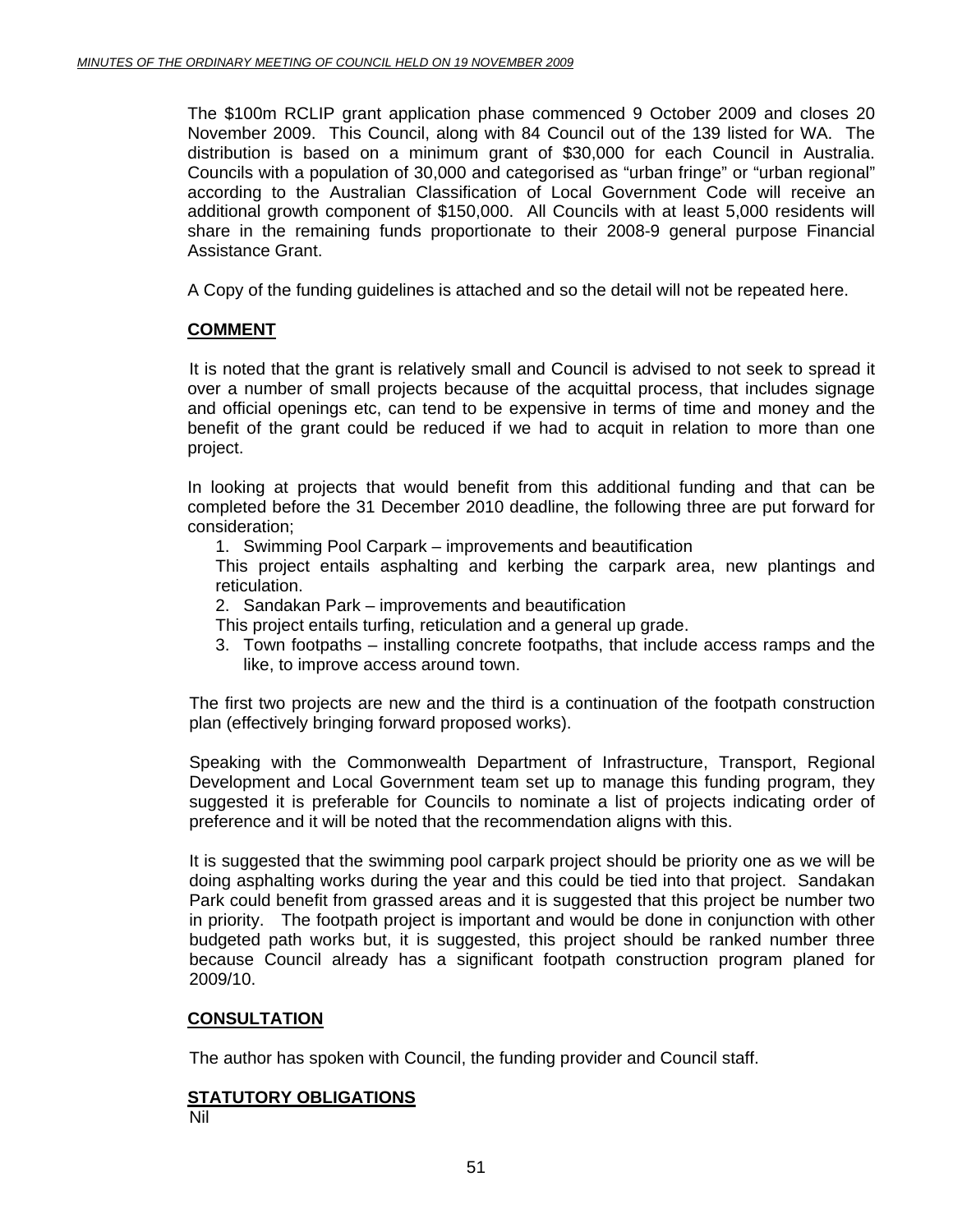#### **POLICY IMPLICATIONS**

Nil

#### **BUDGET/FINANCIAL IMPLICATIONS**

Neither the grant income its expenditure on a project is included in the current budget and it is recommended that Council amend the budget once the grant has been approved.

#### **STRATEGIC IMPLICATIONS**

Nil

#### **SUSTAINABILITY IMPLICATIONS**

- ¾ **Environmental**  There are no known significant environmental issues.
- ¾ **Economic**  There are no known significant economic issues.
- ¾ **Socia**l There are no known significant social issues.

#### **VOTING REQUIREMENTS**

Absolute majority.

#### **OFFICER RECOMMENDATION – ITEM 7.3.9**

- **1. That administration lodge an application for a Regional and Local Community Infrastructure Program grant of \$30,000 listing the following projects as being options noting that the listing order is Council's priority order:** 
	- **a) Swimming Pool Carpark improvements and beautification This project entails asphalting and kerbing the carpark area, new plantings and reticulation.**
	- **b) Sandakan Park improvements and beautification This project entails turfing, reticulation and a general up grade.**
	- **c) Town footpaths installing concrete footpaths, that include access ramps and the like, to improve access around town.**

#### **COUNCIL DECISION – ITEM 7.3.9**

#### **MOVED: Cr Giles SECONDED: Cr Biddle**

- **1. That administration lodge an application for a Regional and Local Community Infrastructure Program grant of \$30,000 listing the following projects as being options noting that the listing order is Council's priority order:** 
	- **a) Swimming Pool Carpark improvements and beautification This project entails asphalting and kerbing the carpark area, new plantings and reticulation.**
	- **b) Town footpaths installing concrete footpaths, that include access ramps and the like, to improve access around town.**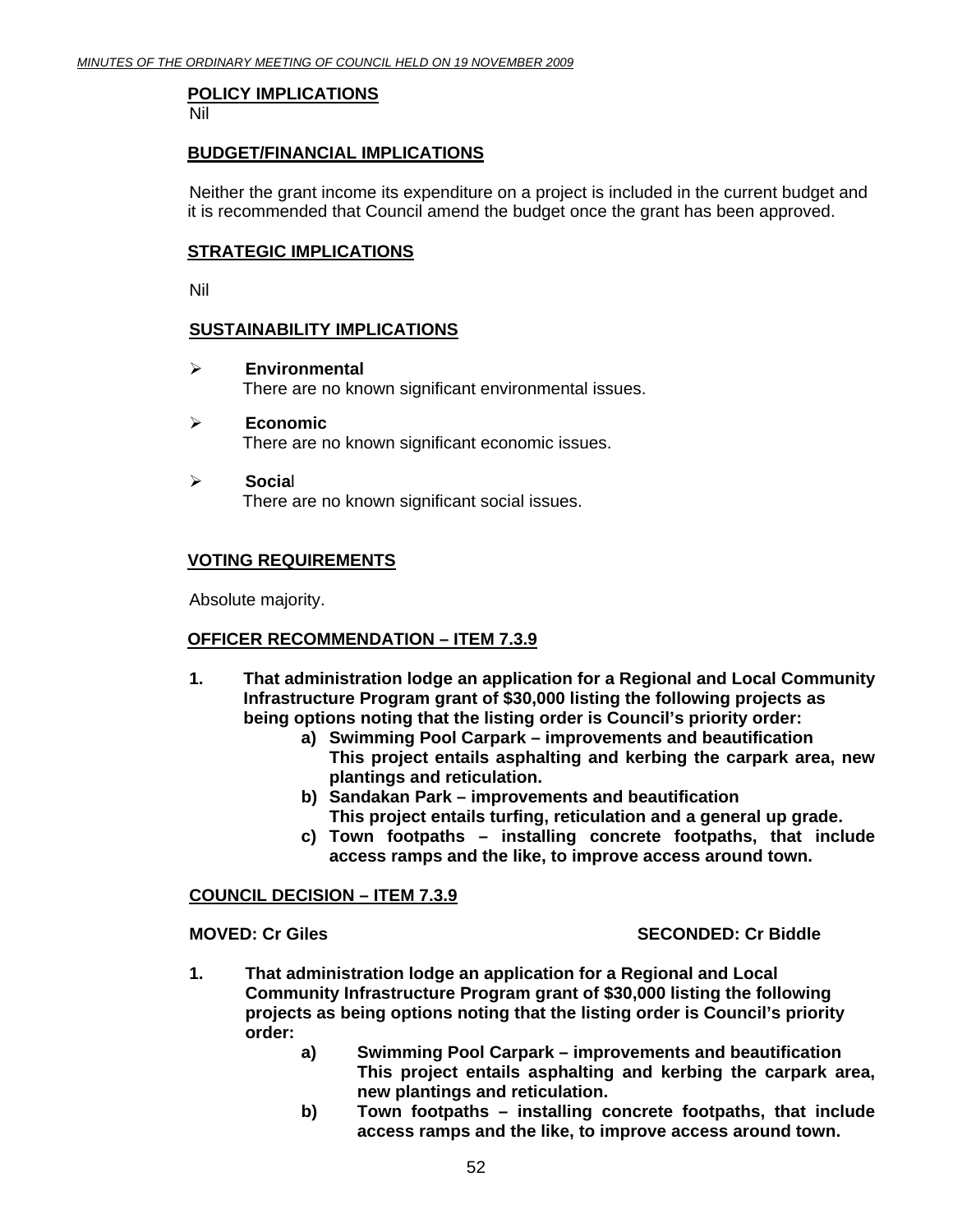**c) Sandakan Park – improvements and beautification This project entails turfing, reticulation and a general up grade.** 

#### **CARRIED BY ABSOLUTE MAJORITY 8/0 Res 250/09**

#### <span id="page-52-0"></span>**8 COMMITTEE REPORTS**

### **8.1.1 Minutes of the Boyup Brook Tourism Association**

| Location:                       | N/A                                 |
|---------------------------------|-------------------------------------|
| <b>Applicant:</b>               | N/A                                 |
| <b>File:</b>                    | <i>IM/37/009</i>                    |
| Disclosure of Officer Interest: | Nil                                 |
| Date:                           | 27 <sup>th</sup> October 2009       |
| Author:                         | Alan Lamb – Chief Executive Officer |
| <b>Authorizing Officer:</b>     | N/A                                 |
| Attachments:                    | Yes - Minutes                       |

 *\_\_\_\_\_\_\_\_\_\_\_\_\_\_\_\_\_\_\_\_\_\_\_\_\_\_\_\_\_\_\_\_\_\_\_\_\_\_\_\_\_\_\_\_\_\_\_\_\_\_\_\_\_\_\_\_\_\_\_\_\_\_\_\_\_\_\_\_\_\_\_\_* 

#### **BACKGROUND:**

A meeting of the Boyup Brook Tourism Association was held on 13<sup>th</sup> October 2009.

Minutes of the meeting are laid on the table and circulated (*refer to appendix 8.1.1)*

#### **COUNCIL DECISION & OFFICER RECOMMENDATION – ITEM 8.1.1**

**MOVED: Cr Biddle SECONDED: Cr Oversby** 

That the minutes of the Boyup Brook Tourism Association be held on 13<sup>th</sup> October **2009 be received.** 

**CARRIED 8/0 Res 251/09** 

#### **8.1.2 Minutes of the Warren Blackwood Strategic Alliance**

| <b>Location:</b>                       | N/A                                 |
|----------------------------------------|-------------------------------------|
| <b>Applicant:</b>                      | N/A                                 |
| <b>File:</b>                           | GR/31/006                           |
| <b>Disclosure of Officer Interest:</b> | Nil                                 |
| Date:                                  | $27th$ October 2009                 |
| <b>Author:</b>                         | Alan Lamb - Chief Executive Officer |
| <b>Authorizing Officer:</b>            | N/A                                 |
| Attachments:                           | Yes - Minutes                       |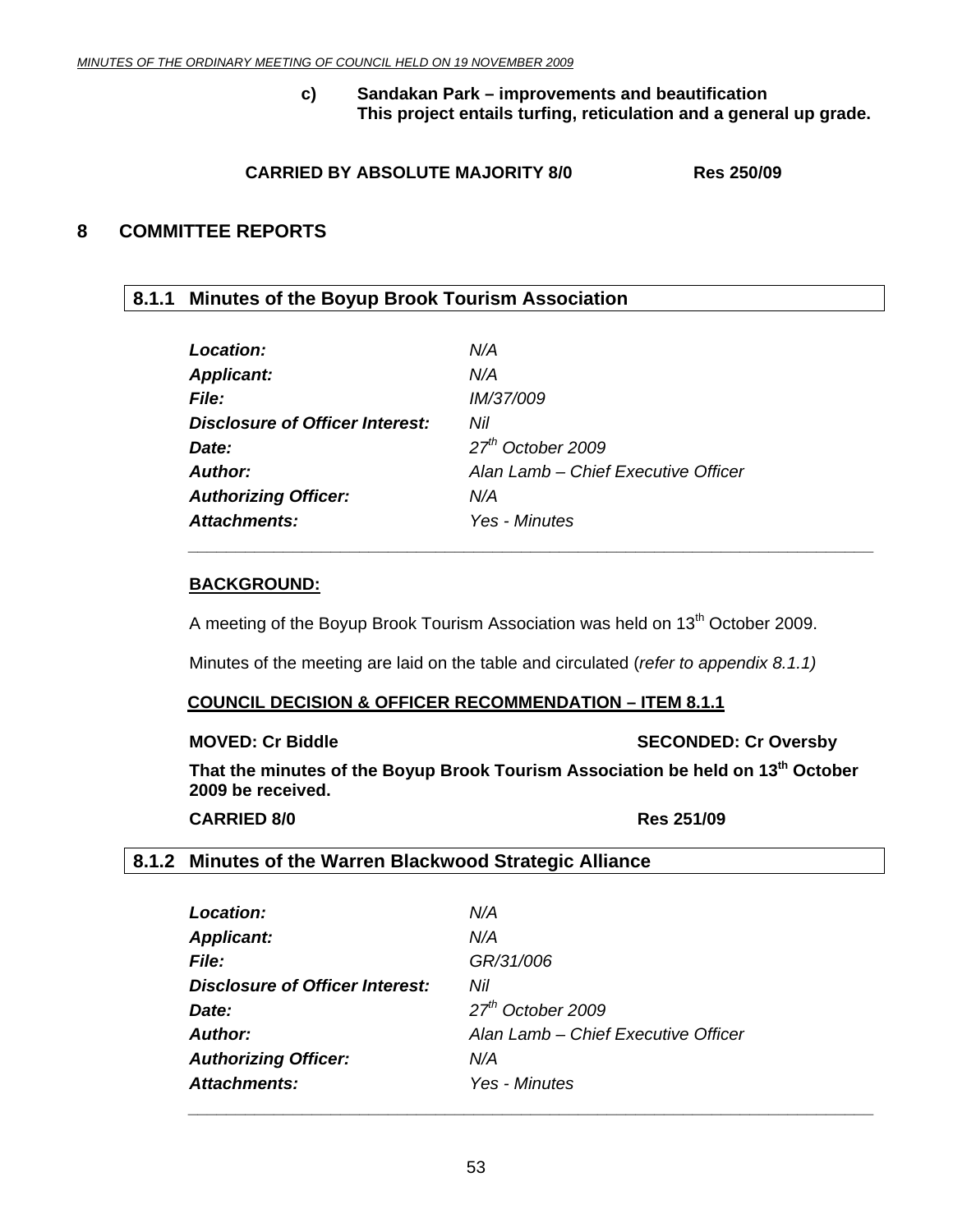#### <span id="page-53-0"></span>**BACKGROUND:**

A meeting of the Warren Blackwood Strategic Alliance was held on  $6<sup>th</sup>$  October 2009.

Minutes of the meeting are laid on the table and circulated (*refer to appendix 8.1.2)*

#### **COUNCIL DECISION & OFFICER RECOMMENDATION – ITEM 8.1.2**

**MOVED: Cr Oversby SECONDED: Cr O'Hare** 

That the minutes of the Warren Blackwood Strategic Alliance be held on 6<sup>th</sup> October **2009 be received.** 

**CARRIED 8/0 Res 252/09** 

### **9 MOTIONS OF WHICH PREVIOUS NOTICE HAS BEEN GIVEN**

#### **9.1.1 Amalgamation**

#### **Notice of motion Cr Doust 11/2009**

**Given the recent election of new Councillors, the Council confirms that it is opposed to the amalgamation of the Shire of Boyup Brook with any adjoining neighbouring Local Governments and will work towards achieving what is required to show that the Shire has the organisational and financial capacity to meet current and future community needs.** 

#### **Comment**

Whilst the Council at its meeting on the 17<sup>th</sup> September 2009 resolved to submit to the Minister for Local Government the amended submission prepared by the Shire of Boyup Brook Structural Reform Committee, which included Councils opposition to amalgamation, there is no formal motion any where in the Council Minutes that records that this is the Councils decision. It is also important that the position is reaffirmed given the election of three new Councillors on the 17<sup>th</sup> October 2009.

#### **COUNCIL DECISION – MOVE INTO COMMITTEE**

#### **MOVED: Cr Giles SECONDED: Cr Marshall**

 **That the Council move into a committee of the whole under clause 15.6 of the Standing Orders, Local Law No 1 to allow members free discussion on the matter.** 

 **LOST 2/6 Res 253/09** 

**COUNCIL DECISION – ITEM 9.1.1**

#### **MOVED: Cr Doust SECONDED: Cr Oversby**

**That given the recent election of new Councillors, the Council confirms it is opposed to the amalgamation of the Shire of Boyup Brook with any neighbouring Local Governments and will work towards achieving what is required to show that the Shire has the organisational and financial capacity to meet current and future community needs.**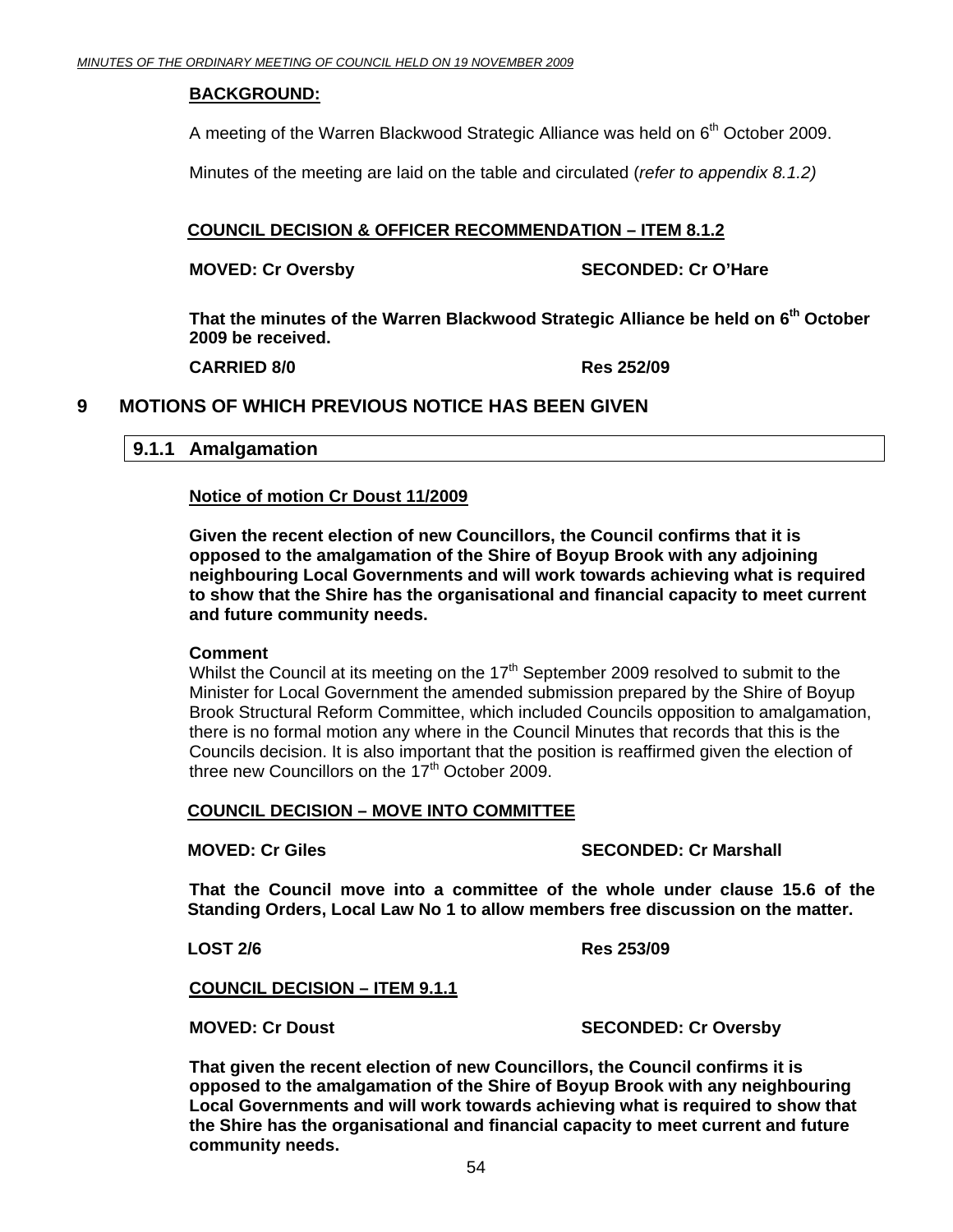#### **CARRIED 6/2 Res 254/09**

#### **Request for Vote to be recorded**

Cr Doust requested that the vote of all Councillors be recorded.

FOR AGAINST Cr Biddle Cr Giles Cr Downing Cr Marshall Cr Doust Cr Oversby Cr O'Hare Cr Ginnane

#### **Notice of motion Cr Doust 12/2009**

**That the Council consider the "Checklist Assessment Outcome" completed by the Department Local Government Reform Steering Committee, determine the action required and dates for completion, to ensure that in any future assessment of the Shire of Boyup Brook the outcome will be much more favourable towards sustainability and retention of the 'status quo'.** 

#### **Comment**

A copy of the letter and "Checklist Assessment Outcome" prepared by the Local Government Reform Steering Committee and received from the Department of Local Government and Regional Development on the 3<sup>rd</sup> July 2009 is attached. I believe it is important that Council is proactive and addresses the issues that have been raised and puts in place the action required to achieve the outcomes necessary to maintain the Shire of Boyup Brook as at viable independent Local Government. Whilst I acknowledge that some of the issues raised by the Reform Steering Committee will need considerable work and research I believe the Council has an obligation to the residents of this Shire given the opposition to amalgamation by the 140 (approx) residents that attended the public meeting in Boyup Brook on Wednesday 9<sup>th</sup> September 2009.

#### **COUNCIL DECISION – ITEM 9.1.1**

#### **MOVED: Cr Doust Critics** SECONDED: Cr Biddle

**That the Council consider the "Checklist Assessment Outcome" completed by the Department Local Government Reform Steering Committee, determine the action required and dates for completion, to ensure that in any future assessment of the Shire of Boyup Brook the outcome will be much more favourable towards sustainability and retention of the 'status quo'.** 

#### **CARRIED 7/1 Res 255/09**

#### **Request for Vote to be recorded**

Cr Doust requested that the vote of all Councillors be recorded.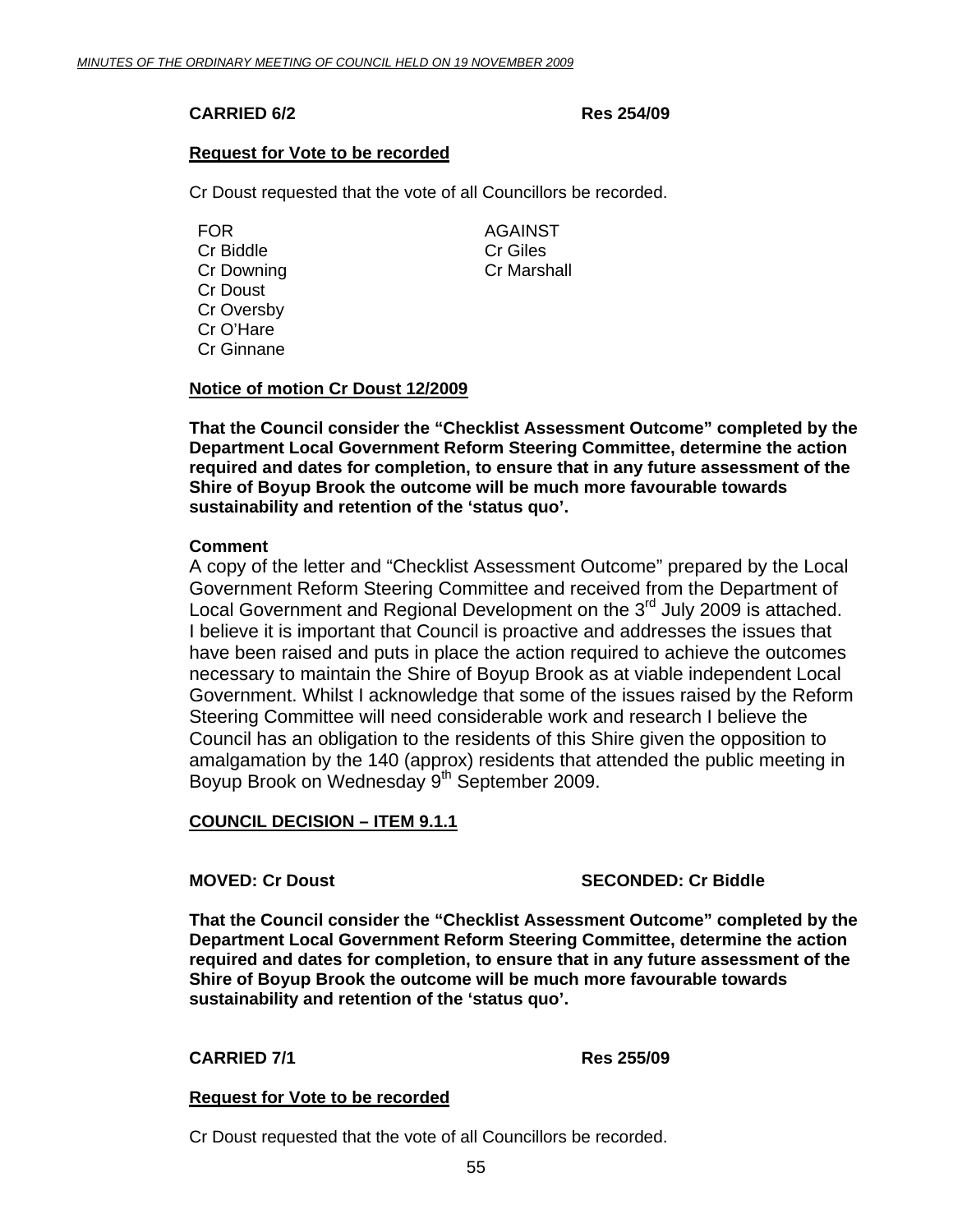<span id="page-55-0"></span>FOR AGAINST Cr Biddle Cr Giles Cr Downing Cr Doust Cr Marshall Cr Oversby Cr O'Hare Cr Ginnane

### **9.1.2 Water Tank for the Cemetery**

#### **Notice of motion Cr Biddle 13/2009**

**That a small water tank be purchased and installed at the cemetery for the convenience of those who visit it** 

*Councillor Comment*

*No such facility exists for* 

- *Filling flower vases*
- *Washing hands } for those attending burials, and Friends of the Cemetery*
- *Drinking*

#### **COUNCIL DECISION – ITEM 9.1.2**

**MOVED: Cr Biddle SECONDED: Cr Oversby** 

**That a small water tank be purchased and installed at the cemetery for the convenience of those who visit it.** 

**LOST 4/4 Res 256/09** 

**The Shire President used his casting vote in the negative.** 

#### **Request for Vote to be recorded**

Cr Biddle requested that the vote of all Councillors be recorded.

| FOR.       | <b>AGAINST</b>     |
|------------|--------------------|
| Cr Biddle  | Cr Giles           |
| Cr Doust   | <b>Cr Marshall</b> |
| Cr Oversby | <b>Cr Downing</b>  |
| Cr O'Hare  | Cr Ginnane         |
|            |                    |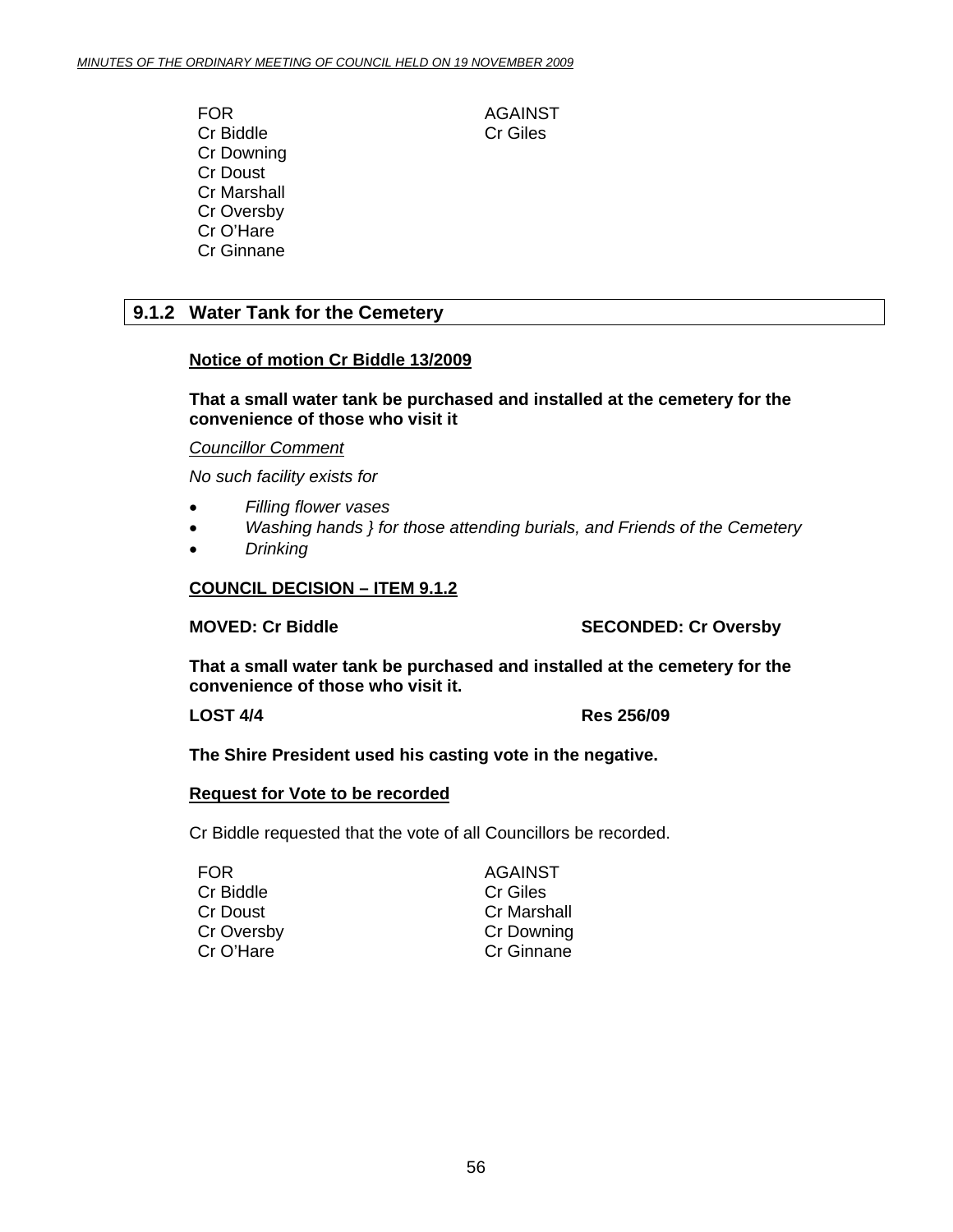### <span id="page-56-0"></span>**9.1.3 Shire Website**

#### **Notice of motion – Cr Biddle 14/2009**

**That the Shire website be reviewed to** 

- **delete/modify information which is out-dated/inaccurate,**
- **add any other information which promotes the Shire, and better informs those who visit the site.**

*Councillor Comment* 

*A website should:* 

- *Be accurate*
- *Be up to date*
- *Be user friendly*
- *Promote the community*

#### **COUNCIL DECISION – ITEM 9.1.3**

#### **MOVED: Cr Biddle SECONDED: Cr Oversby**

**That the Shire website be reviewed quarterly.** 

- **delete/modify information which is out-dated/inaccurate,**
- **add any other information which promotes the Shire, and better informs those who visit the site.**

**CARRIED 8/0 Res 257/09**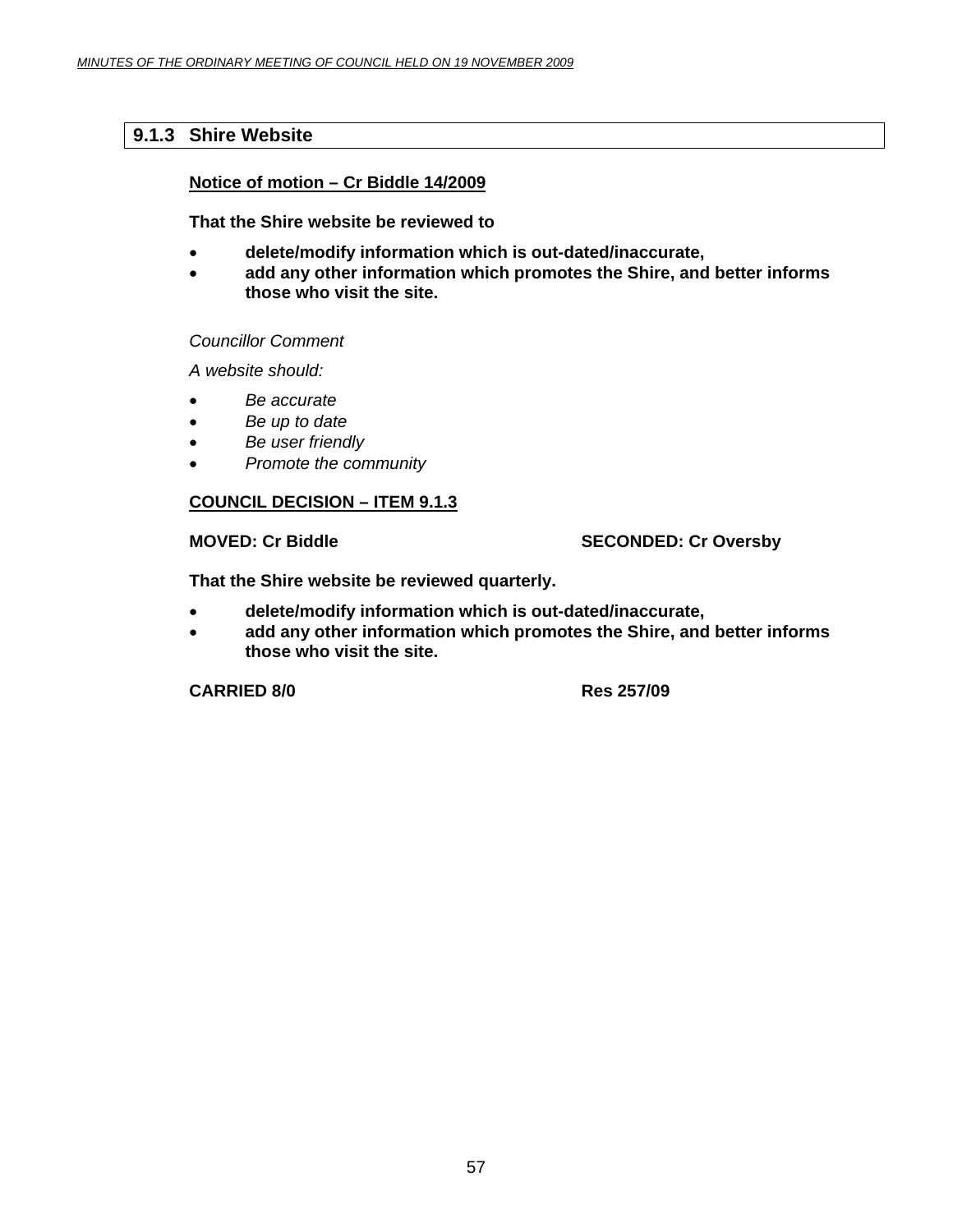### <span id="page-57-0"></span>**10 MATTERS THAT LAY ON THE TABLE**

#### **10.1.1 Adoption of Flax Mill Conservation Plan**

| Location:                              | Jackson Street, Boyup Brook                    |
|----------------------------------------|------------------------------------------------|
| <b>Applicant:</b>                      | Not applicable                                 |
| <b>File:</b>                           | FM/25/039                                      |
| <b>Disclosure of Officer Interest:</b> | NIL                                            |
| Date:                                  | 6 October 2009                                 |
| Author:                                | Geoff Carberry – Senior Administration Officer |
| <b>Authorizing Officer:</b>            | Not applicable                                 |
| <b>Attachments:</b>                    | Yes - Policy Recommendation Sheet              |
|                                        | - Conservation Plan                            |

\_\_\_\_\_\_\_\_\_\_\_\_\_\_\_\_\_\_\_\_\_\_\_\_\_\_\_\_\_\_\_\_\_\_\_\_\_\_\_\_\_\_\_\_\_\_\_\_\_\_\_\_\_\_\_\_\_\_\_

#### **SUMMARY**

That Council adopt the Boyup Brook Flax Mill Conservation plan as presented by Kent Lyon Architect.

#### **BACKGROUND**

In mid 2007 it was decided to apply for grants to provide funding for the preparation of Conservation Plans for the Flax Mill and Town Hall. This innovation was to some degree influenced by the Heritage Council of Western Australia South West Manager, Annette Green.

It was suggested these plans would provide Council with a more informed perspective of the overall condition of these buildings and address the nature of restoration work required to take place to sustain their structural longevity.

 Kent Lyon Architect was subsequently appointed to provide a Conservation Plan for both buildings.

#### **COMMENT**

The Conservation plan for the Town Hall was adopted at the September meeting of the Council, the Conservation plan for the Flax Mill has now been received and is here presented for consideration and adoption.

Regional Heritage Advisor Annette Green has requested a copy and will also provide a report on the plan.

The plan high lights several maintenance issues and also makes several suggestions requiring further reporting by a structural Engineer.

#### **CONSULTATION**

Kent Lyon Architect Annette Green – Regional Heritage Advisor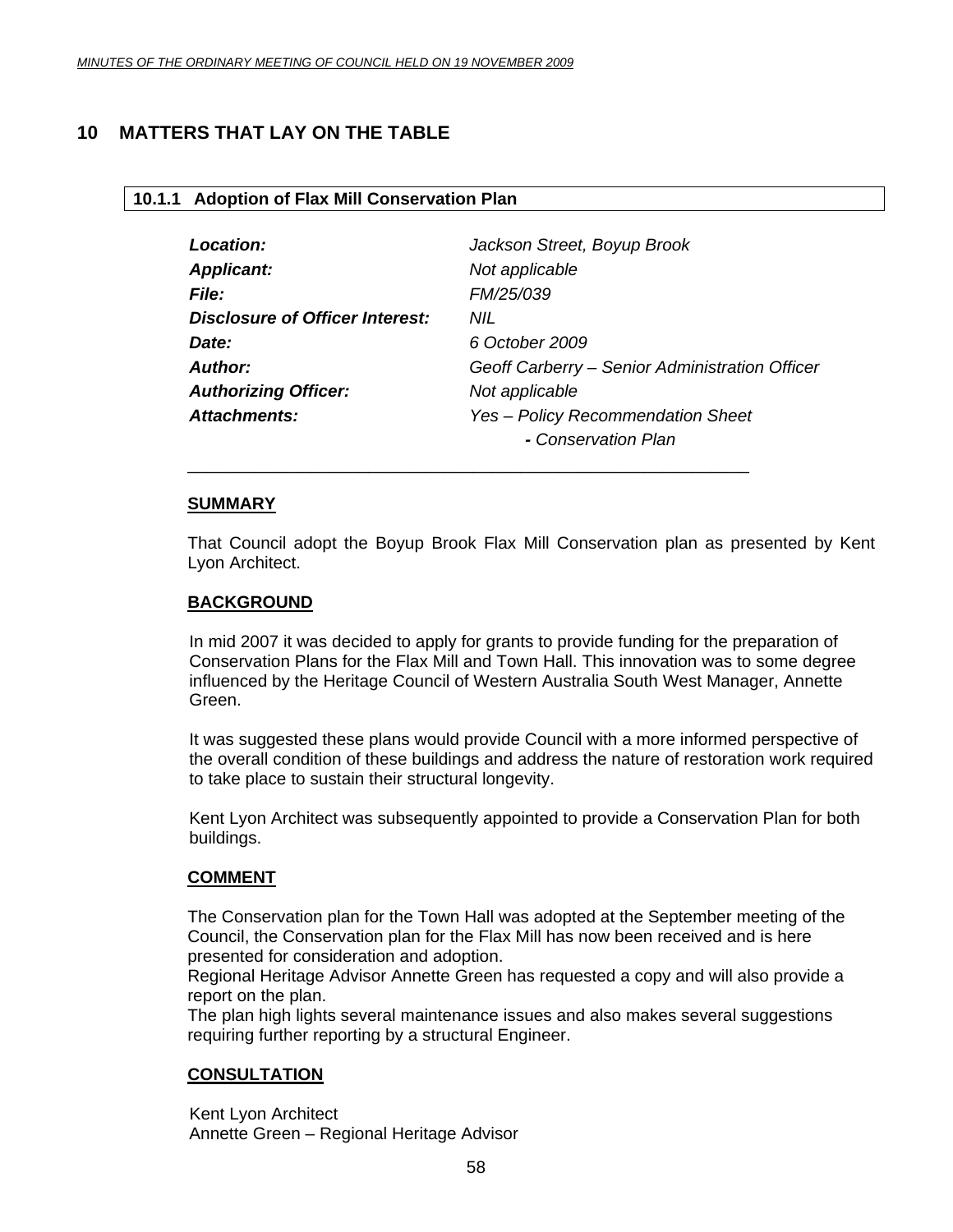#### **STATUTORY OBLIGATIONS**

Local Government Act: 6.10 financial management regulations that may provide for; (c) The management by a local government of its assets, liabilities and revenue

#### **POLICY IMPLICATIONS**

Nil

#### **BUDGET/FINANCIAL IMPLICATIONS**

Further expenditure will be required depending on acceptance of the Conservation Plan and implementing its suggested actions. Day to day maintenance work has been allowed for in the 2009/2010 budget, but major items requiring detailed investigation were delayed pending the production and adoption of this report. The report recommends the commissioning of a structural report by a Structural Engineer which would then require funding..

It is proposed to apply for Lotterywest grants to offset this expenditure.

#### **STRATEGIC IMPLICATIONS**

Nil

#### **VOTING REQUIREMENTS**

Simple Majority

#### **OFFICER RECOMMENDATION – ITEM 10.1.1**

- **1) That Council adopts the Flax Mill Conservation Plan as provided**
- **2) That Council proceed with immediate maintenance recommendations and investigate the cost of major repairs recommended in the report.**
- **3) That Council move to source a grant to cover a Structural Engineers report to an approximate cost of \$7000.**

**MOVED: Cr Giles** 

#### **MOTION LAPSED FOR WANT OF A SECONDER**

**COUNCIL DECISION – ITEM 10.1.1**

**MOVED: Cr Doust SECONDED: Cr Downing** 

**That the matter be referred to a Forward Planning Committee for consideration.** 

**CARRIED 7/1 Res 258/09**